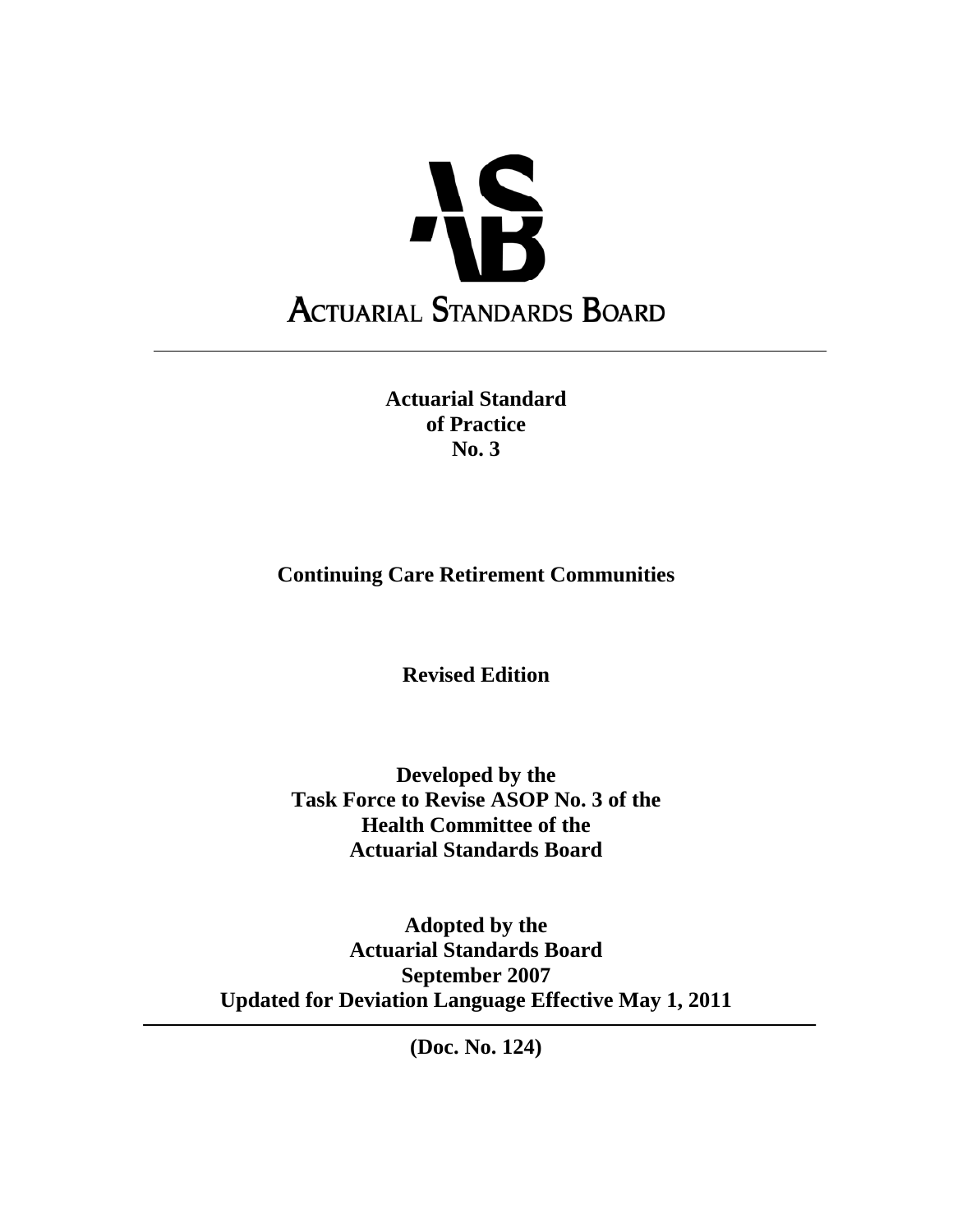# **T A B L E O F C O N T E N T S**

| <b>Transmittal Memorandum</b><br>iv |                                                                   |                                            |
|-------------------------------------|-------------------------------------------------------------------|--------------------------------------------|
|                                     | <b>STANDARD OF PRACTICE</b>                                       |                                            |
|                                     | Section 1. Purpose, Scope, Cross References, and Effective Date   | $\mathbf{1}$                               |
| 1.1                                 | Purpose                                                           | $\mathbf{1}$                               |
| 1.2                                 | Scope                                                             | $\mathbf{1}$                               |
| 1.3                                 | <b>Cross References</b>                                           | $\frac{2}{2}$                              |
| 1.4                                 | <b>Effective Date</b>                                             |                                            |
|                                     | Section 2. Definitions                                            | $\overline{2}$                             |
| 2.1                                 | <b>Additional Fee</b>                                             | $\overline{c}$                             |
| $2.2\,$                             | <b>Actuarial Balance Sheet</b>                                    |                                            |
| 2.3                                 | Advance Fee                                                       |                                            |
| 2.4                                 | Cash and Investment Balance                                       |                                            |
| 2.5                                 | <b>Cohort of New Residents</b>                                    | $2$ 2 2 2 2 2 3 3                          |
| 2.6                                 | Continuing Care Retirement Community (CCRC)                       |                                            |
| 2.7                                 | Fee Structure                                                     |                                            |
| 2.8                                 | <b>Health Care Guarantee</b>                                      |                                            |
| 2.9                                 | <b>Health Center</b>                                              | $\begin{array}{c} 3 \\ 3 \\ 3 \end{array}$ |
| 2.10                                | Independent Living Unit                                           |                                            |
| 2.11                                | Levels of Care                                                    |                                            |
| 2.12                                | Living Unit                                                       | 3                                          |
| 2.13<br>2.14                        | <b>Morbidity Rate</b><br>Non-Resident                             | $\frac{3}{3}$                              |
| 2.15                                | Periodic Fee                                                      | $\overline{\mathbf{3}}$                    |
| 2.16                                | Permanent Transfer                                                |                                            |
| 2.17                                | <b>Physical Property</b>                                          | $\frac{3}{3}$                              |
| 2.18                                | Population Projection                                             | $\overline{4}$                             |
| 2.19                                | Residency Agreement                                               | $\overline{4}$                             |
| 2.20                                | Resident                                                          | $\overline{4}$                             |
| 2.21                                | <b>Temporary Transfer</b>                                         | $\overline{4}$                             |
| 2.22                                | Trend                                                             | $\overline{4}$                             |
| 2.23                                | Withdrawal Rate                                                   | $\overline{4}$                             |
| 2.24                                | <b>Valuation Date</b>                                             | 4                                          |
|                                     | Section 3. Analysis of Issues and Recommended Practices           | 4                                          |
| 3.1                                 | Introduction                                                      | 4                                          |
| 3.2                                 | Determination of Satisfactory Actuarial Balance                   | $\overline{4}$                             |
| 3.2.1                               | Condition 1: Adequate Resources for Current Residents             | $\overline{4}$                             |
| 3.2.2                               | Condition 2: Adequate Fee Structure for a Cohort of New Residents |                                            |
| 3.2.3                               | Condition 3: Positive Projected Cash and Investment Balances      | $\frac{5}{5}$                              |
| 3.3                                 | Projected Population Movements                                    | 5                                          |
| 3.3.1                               | Closed-Group Projection of Current Residents                      | 5                                          |
| 3.3.2                               | Closed-Group Projection of a Cohort of New Residents              | 6                                          |
| 3.3.3                               | Open-Group Projection                                             | 6                                          |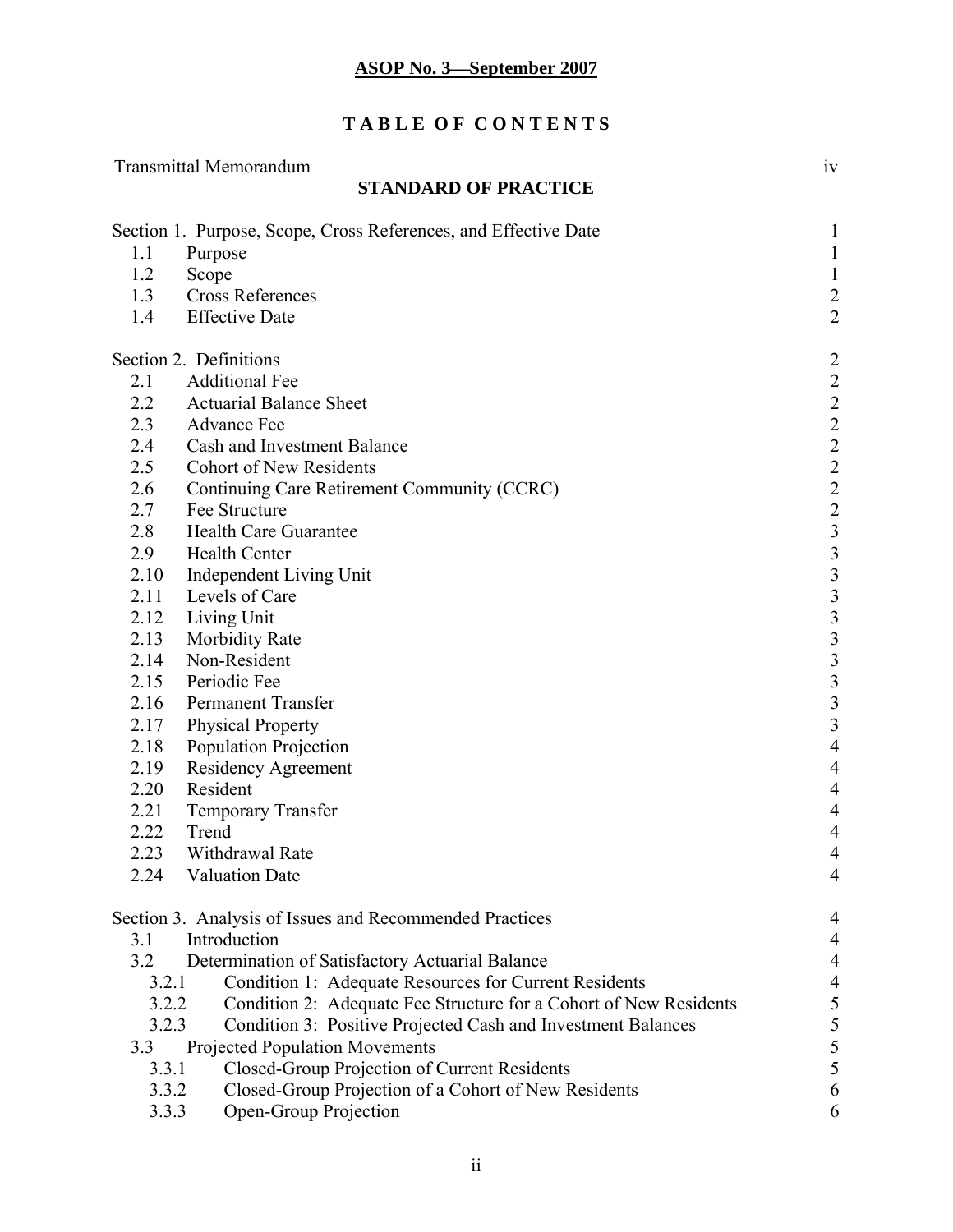| 3.4               | <b>Actuarial Balance Sheet</b>                                     | 6                                     |
|-------------------|--------------------------------------------------------------------|---------------------------------------|
| 3.4.1             | Assets                                                             | 6                                     |
| 3.4.2             | Liabilities                                                        | 6                                     |
| 3.5               | <b>Cohort Pricing Analysis</b>                                     | $\begin{array}{c} 7 \end{array}$      |
| 3.6               | <b>Actuarial Asset and Liability Values</b>                        | $\overline{7}$                        |
| 3.6.1             | <b>Future Periodic Fees</b>                                        | $\overline{7}$                        |
| 3.6.2             | Future Additional Fees and Third Party Payments                    | $\overline{7}$                        |
| 3.6.3             | Physical Property for Assets Currently in Service                  | $\overline{7}$                        |
| 3.6.4             | Future Use of Physical Property                                    | $\,$ $\,$                             |
| 3.6.5             | <b>Future Operating Expenses</b>                                   |                                       |
| 3.6.6             | <b>Future Refunds</b>                                              | $\begin{array}{c} 8 \\ 8 \end{array}$ |
| 3.6.7             | Value of Long-Term Debt                                            | 8                                     |
| 3.7               | <b>Cash Flow Projections</b>                                       | $\,$ $\,$                             |
| 3.8               | Selection of Actuarial Assumptions                                 | 9                                     |
| 3.8.1             | Mortality, Morbidity, and Withdrawal Assumptions                   | 9                                     |
| 3.8.2             | Trend Assumptions for Fees and Expenses                            | 10                                    |
| 3.8.3             | <b>Investment Rate and Discount Rate Assumptions</b>               | 10                                    |
| 3.8.4             | Revenue and Expense Allocation Assumptions                         | 10                                    |
| 3.8.5             | Going-Concern Assumption                                           | 10                                    |
| 3.8.6             | Reasonableness of Assumptions                                      | 11                                    |
| 3.9               | Benevolence Funds and Financial Assistance Subsidies               | 11                                    |
| 3.10              | For-Profit CCRCs                                                   | 11                                    |
| 3.11              | <b>Equity or Cooperative CCRCs</b>                                 | 12                                    |
| 3.12              | Additional Considerations Affecting a CCRC's Finances              | 12                                    |
| 3.13              | <b>External Restrictions</b>                                       | 12                                    |
| 3.14              | Reliance on Data or Other Information Supplied by Others           | 12                                    |
| 3.15              | Documentation                                                      | 12                                    |
|                   | Section 4. Communications and Disclosures                          | 13                                    |
| 4.1               | <b>Communications and Disclosures</b>                              | 13                                    |
| 4.1.1             | Actuarial Data, Assumptions, and Methods                           | 13                                    |
| 4.1.2             | Assignments Involving an Opinion on Satisfactory Actuarial Balance | 14                                    |
| 4.1.3             | <b>Specific Disclosures</b>                                        | 14                                    |
| <b>APPENDIXES</b> |                                                                    |                                       |

| Appendix 1—Background and Current Practices                                      | 16 |
|----------------------------------------------------------------------------------|----|
| Background                                                                       | 16 |
| <b>Current Practices</b>                                                         | 16 |
| Illustrative Capital Expense Charge Development and Physical Property Valucation | 16 |
| Illustrative Formulas for Expensing and Valuing Physical Property                | 19 |
| Appendix 2—Comments on the Exposure Draft and Responses                          |    |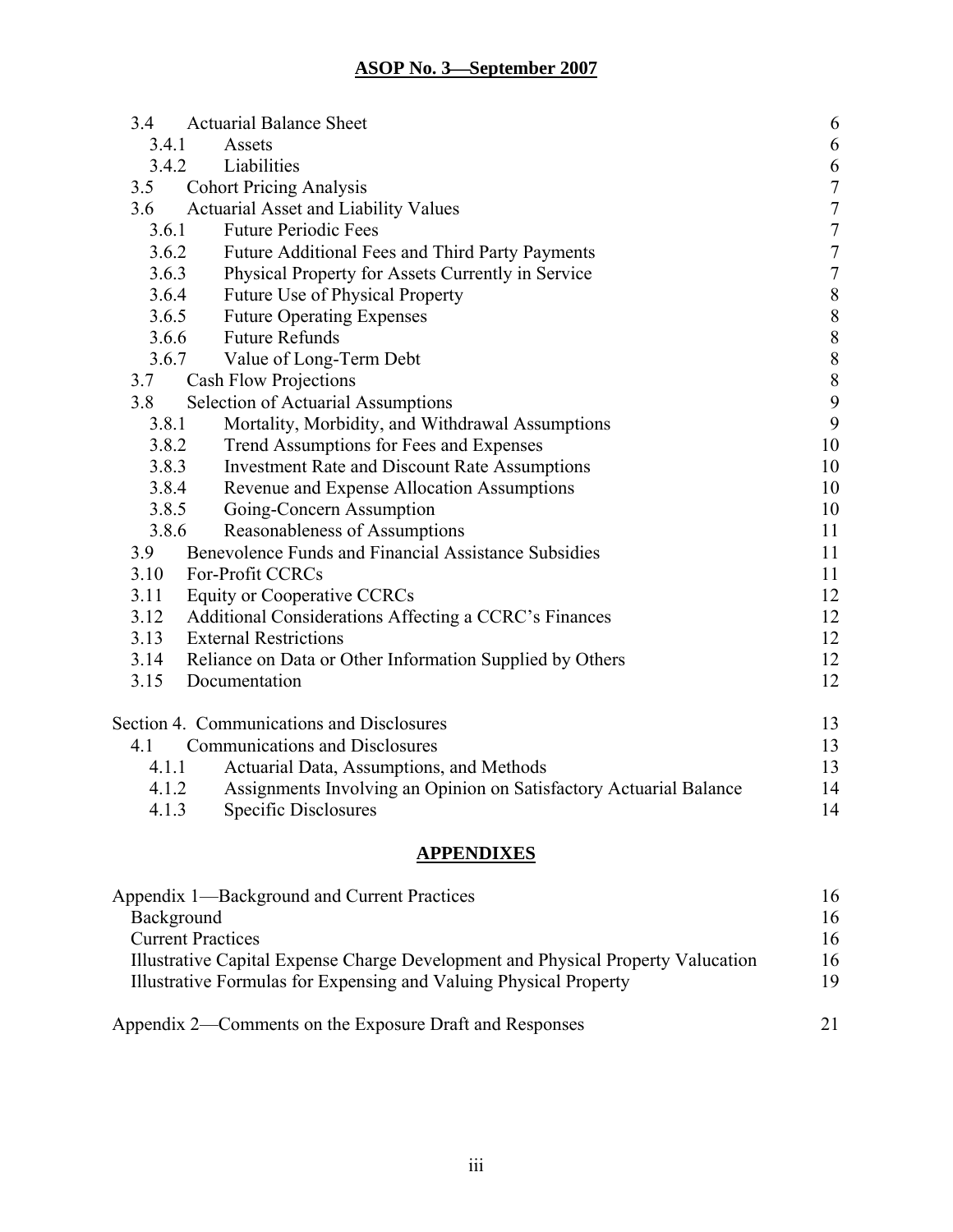#### September 2007

| TO:          | Members of Actuarial Organizations Governed by the Standards of Practice of the<br>Actuarial Standards Board and Other Persons Interested in Continuing Care<br><b>Retirement Communities</b> |
|--------------|-----------------------------------------------------------------------------------------------------------------------------------------------------------------------------------------------|
| <b>FROM:</b> | Actuarial Standards Board (ASB)                                                                                                                                                               |
| <b>SUBJ:</b> | Actuarial Standard of Practice (ASOP) No. 3                                                                                                                                                   |

This document contains the final version of the revision of ASOP No. 3, now titled *Continuing Care Retirement Communities*.

#### Background

In 1987, the Interim Actuarial Standards Board adopted a document titled *Relating to Continuing Care Retirement Communities (CCRCs)*. In 1990, the ASB revised and reformatted ASOP No. 3, *Relating to Continuing Care Retirement Communities.* In 1994, the ASB adopted another revision titled *Practices Relating to Continuing Care Retirement Communities*. In light of the evolution in practice since then, as well as the adoption of a new format for standards, the ASB believed it was appropriate to revise this standard in order to reflect current, generally accepted actuarial practice.

Although parts of the existing ASOP that were considered educational in nature were moved to the appendix, some educational material was retained in the body of the proposed revision to reflect the paucity of literature concerning actuarial practice regarding CCRCs.

This revision includes some prescriptive disclosure requirements that the task force believes are appropriate and are intended to enhance the quality of actuarial communications regarding CCRCs.

#### Exposure Draft

The exposure draft of this revision was issued in December 2006 with a comment deadline of April 30, 2007. The Task Force to Revise ASOP No. 3 carefully considered the eight comment letters received and made changes to the language in several sections in response. For a summary of the substantive issues contained in the exposure draft comment letters and the responses, please see appendix 2.

 There were no significant changes from the exposure draft although several clarifications were made.

The ASB voted in September 2007 to adopt this standard.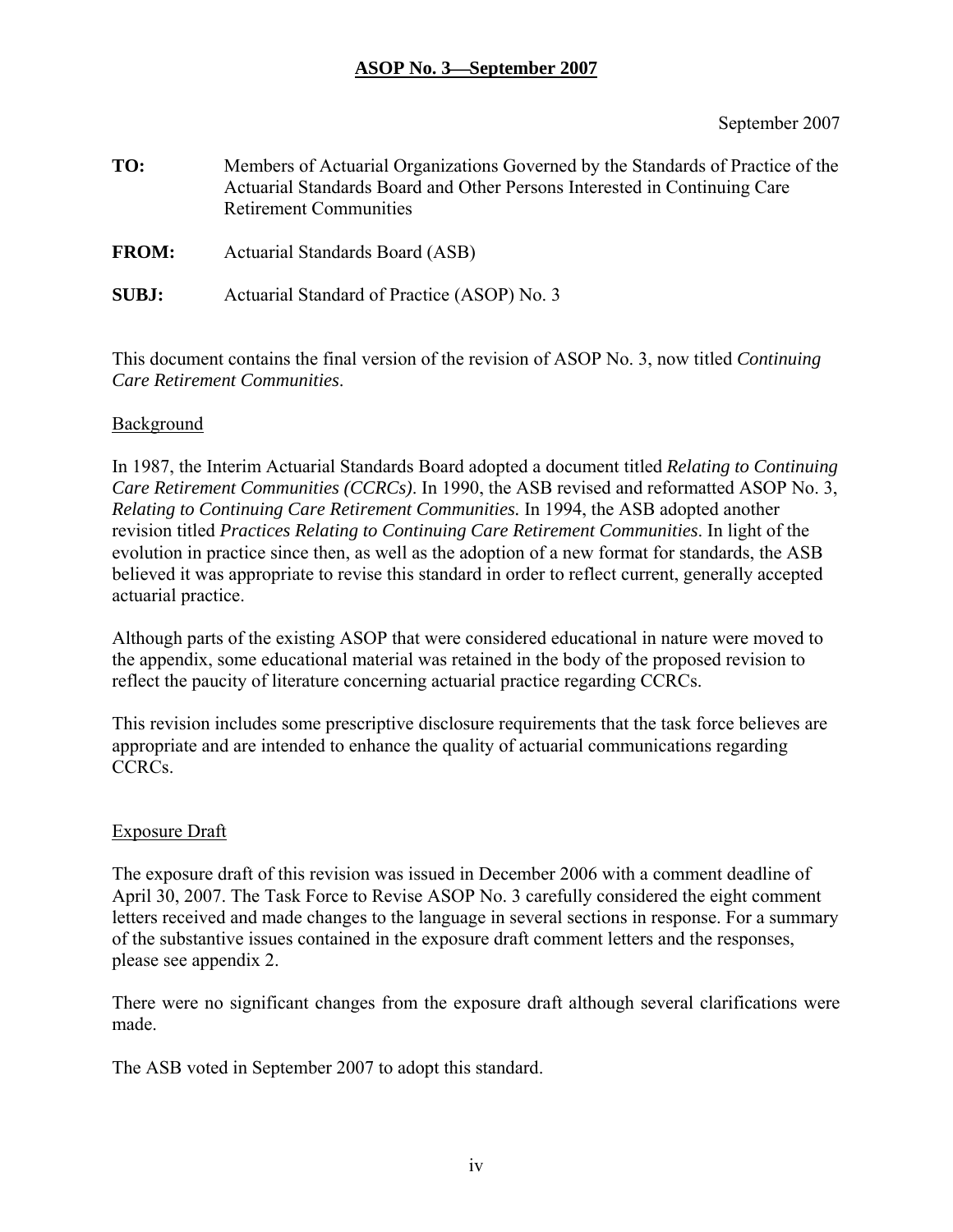Task Force to Revise ASOP No. 3

Molly J. Shaw, Chairperson Dave Bond Darryl G. Wagner Gary L. Brace Gregory T. Zebolsky Gary Teitel

#### Health Committee of the ASB

Paul R. Fleischacker, Chairperson Michael S. Abroe James M. Gutterman Gary L. Brace John C. Lloyd<br>Robert G. Cosway John W.C. Stark Robert G. Cosway

#### Actuarial Standards Board

Cecil D. Bykerk, Chairperson

William C. Cutlip Godfrey Perrott David R. Kass Karen F. Terry

Albert J. Beer Robert G. Meilander Alan D. Ford Lawrence J. Sher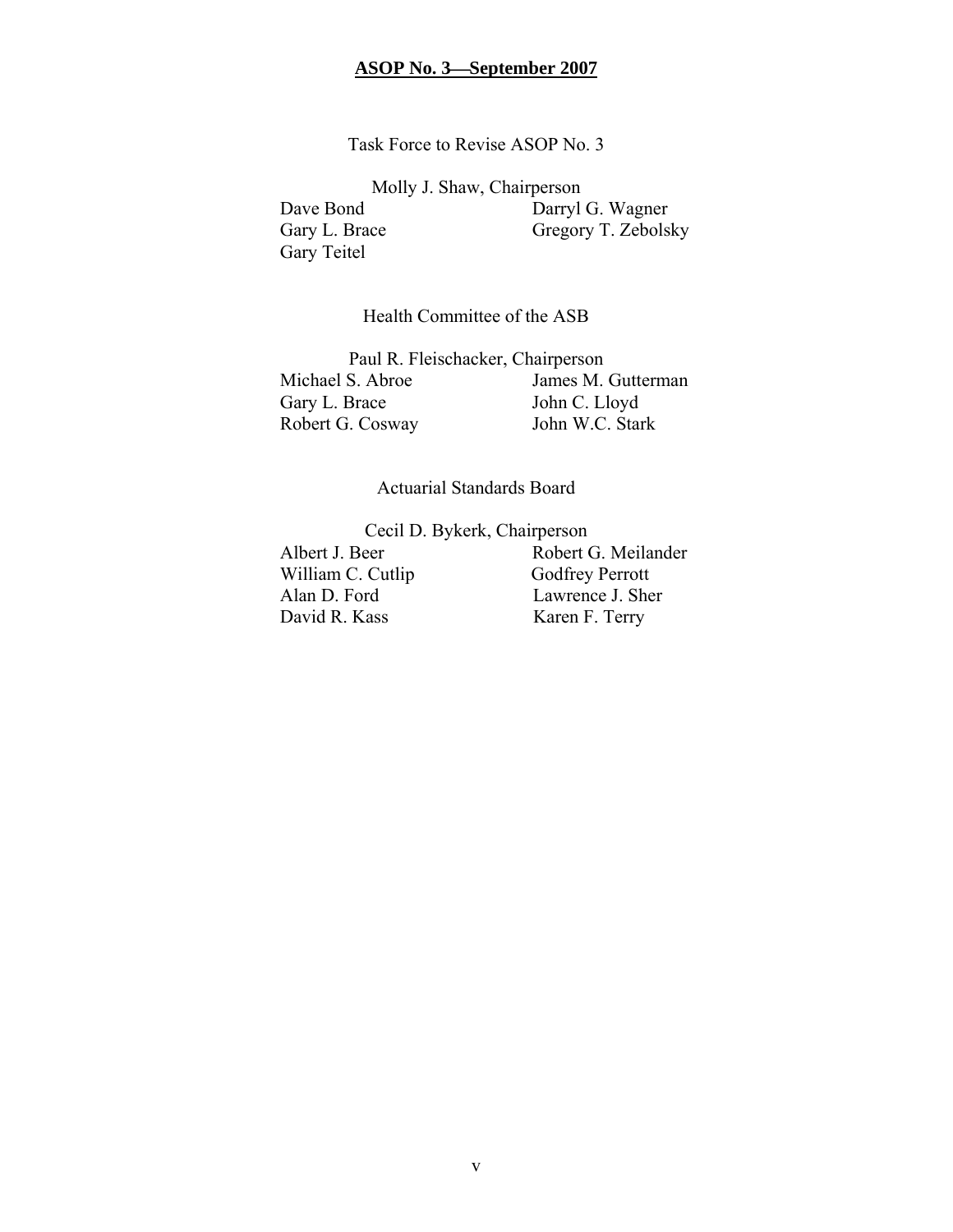## **ACTUARIAL STANDARD OF PRACTICE NO. 3**

## **CONTINUING CARE RETIREMENT COMMUNITIES**

## **STANDARD OF PRACTICE**

#### Section 1. Purpose, Scope, Cross References, and Effective Date

- 1.1 Purpose—This actuarial standard of practice (ASOP) provides guidance to the actuary when performing professional services related to a continuing care retirement community (CCRC).
- 1.2 Scope—This standard applies to actuaries when performing professional services, including giving advice, in connection with CCRCs (including nonprofit and for-profit entities). These professional services may be performed for owners, operators, financing entities, current residents, or prospective residents of a CCRC, as well as for other professionals or regulatory bodies.

 Examples of the services covered by this ASOP include, but are not limited to, the following:

- a. testing the financial condition of the CCRC for satisfactory actuarial balance;
- b. estimating actuarial values of assets and liabilities;
- c. evaluating the fee structure for existing residents or a cohort of new residents;
- d. developing population projections, including resident movements, independent living unit turnover, and health center utilization;
- e. projecting future cash flows and cash and investment balances;
- f. designing and pricing new residency agreements;
- g. estimating the future services obligation under GAAP;
- h. assisting in developing financial feasibility studies;
- i. performing mortality, morbidity, and withdrawal experience studies; and
- j. providing appropriate rates of mortality, morbidity, or life expectancies for the CCRC's use.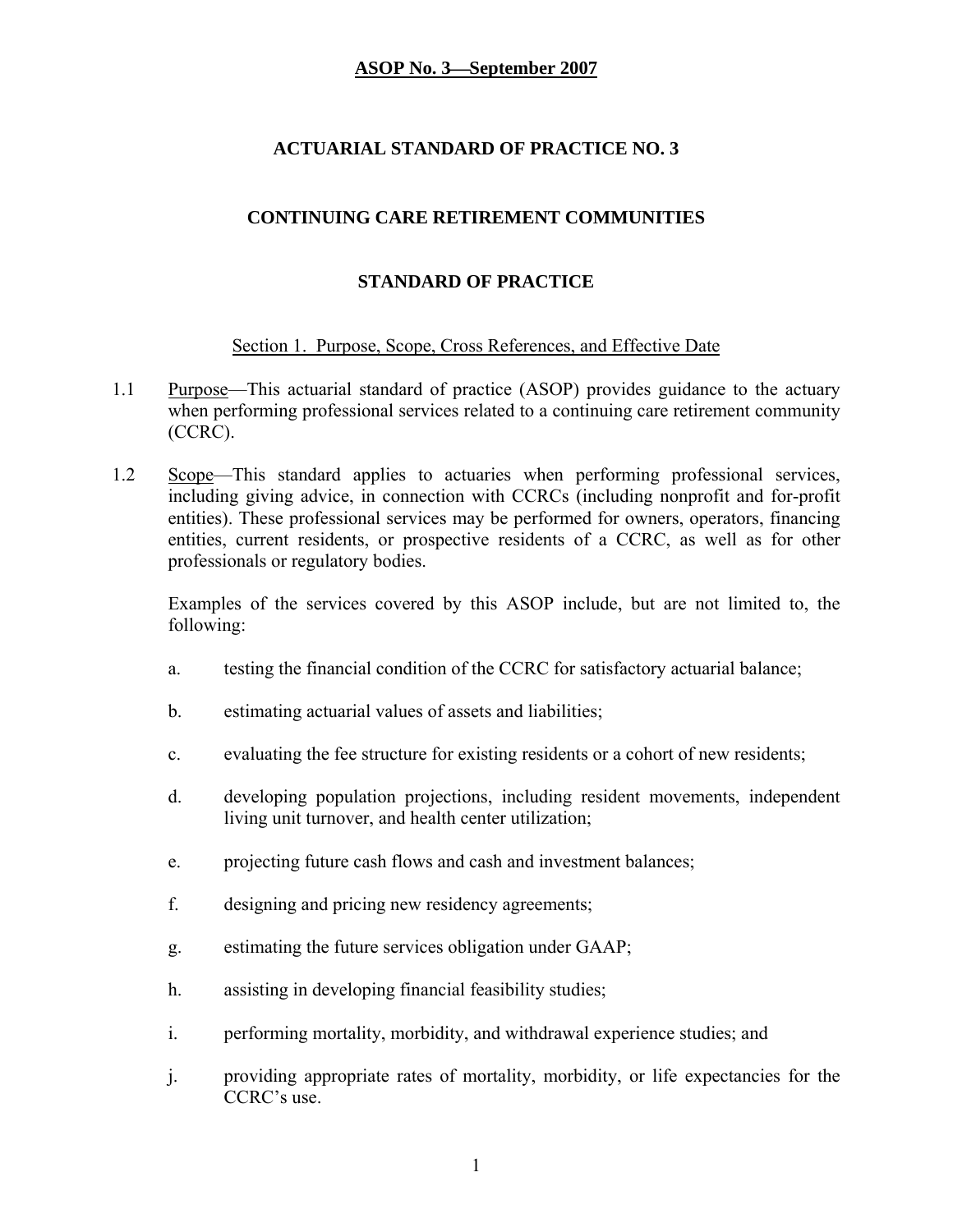If the actuary departs from the guidance set forth in this standard in order to comply with applicable law (statutes, regulations, and other legally binding authority), or for any other reason the actuary deems appropriate, the actuary should refer to section 4.

- 1.3 Cross References—When this standard refers to the provisions of other documents, the reference includes the referenced documents as they may be amended or restated in the future, and any successor to them, by whatever name called. If any amended or restated document differs materially from the originally referenced document, the actuary should consider the guidance in this standard to the extent it is applicable and appropriate.
- 1.4 Effective Date—This standard is effective for professional services performed in connection with a CCRC on or after March 1, 2008.

#### Section 2. Definitions

The terms below are defined for use in this actuarial standard of practice.

- 2.1 Additional Fee—An amount that may be payable by a resident, in accordance with a residency agreement, for services made available but not covered by the advance fee and the periodic fees (such as guest meals, additional meals, barber/beauty shop, use of a carport, and non-covered health care services).
- 2.2 Actuarial Balance Sheet—A measure of the assets and liabilities, as of the valuation date, associated with current residents.
- 2.3 Advance Fee—An amount payable by a resident at the inception of a residency agreement. The advance fee is usually specified in the residency agreement and is usually payable prior to the resident assuming occupancy of a living unit (sometimes referred to as an *entrance fee*, *endowment fee*, *entry fee*, or *founder's fee*).
- 2.4 Cash and Investment Balance—The value of cash, cash equivalents, and marketable securities of a CCRC (historically referred to as *cash balance* by CCRC practitioners). This excludes the value of the physical property assets of the CCRC.
- 2.5 Cohort of New Residents—A hypothetical group of new residents assumed to enter the CCRC over a specified period of time and assumed to have certain demographic characteristics.
- 2.6 Continuing Care Retirement Community (CCRC)—A residential facility that provides stated housekeeping, social, and health care services in return for some combination of an advance fee, periodic fees, and additional fees.
- 2.7 Fee Structure—A combination of fees that generally includes advance fees, periodic fees, and additional fees.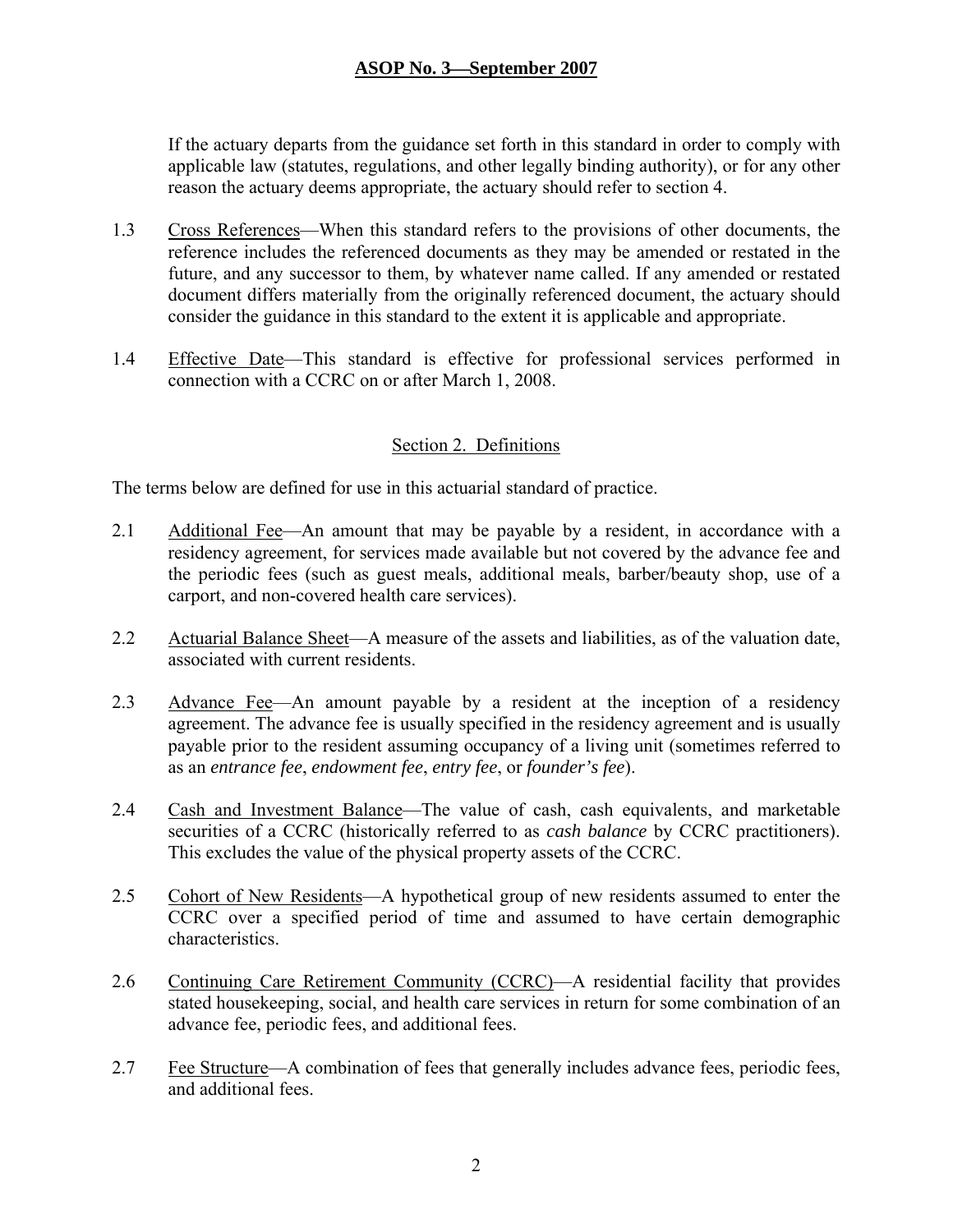- 2.8 Health Care Guarantee—A clause in a residency agreement guaranteeing access to health care and defining the type of health care services to be provided to the resident. These health care services may be offered with or without additional charges to the periodic fees.
- 2.9 Health Center—A facility associated with a CCRC where health care is provided to residents in accordance with the residency agreement. The health center typically includes some combination of assisted living, special care, and nursing care units. Nonresidents may also live in the health center.
- 2.10 Independent Living Unit—Living quarters designed for residents capable of living independently. A resident could receive home health care in the independent living unit, but a resident who needs full-time health care on either a temporary or permanent basis is normally transferred to the health center.
- 2.11 Levels of Care—Varying degrees of care, which are based on a resident's health status. Typical levels of care include independent living units, assisted living units, nursing care units, and special care units. The levels of care may be dictated by state licensure. A transfer to a different level of care need not involve a transfer to a different type of living unit.
- 2.12 Living Unit—The various living quarters of a CCRC, including independent living units and health center units.
- 2.13 Morbidity Rate—The probability of incurring an illness or disability requiring the transfer to a different level of care. The permanent transfer rates and the temporary transfer rates together comprise the morbidity rates.
- 2.14 Non-Resident—A person living in the CCRC who has signed an agreement without a health care guarantee and without a refund guarantee. Non-residents normally pay for all health care services received on a fee for service basis.
- 2.15 Periodic Fee—Amounts payable by a resident periodically (usually monthly) during the existence of a residency agreement. The periodic fees are typically adjusted from time to time to reflect changes in operating costs.
- 2.16 Permanent Transfer—A move from one level of care to another level of care without expectation of returning to the former level of care.
- 2.17 Physical Property—Physical assets, such as land, building, furniture, fixtures, or equipment, which belong to the CCRC. These assets, excluding land, are assumed to depreciate over their respective lifetimes. These assets are also referred to as the fixed assets of the CCRC.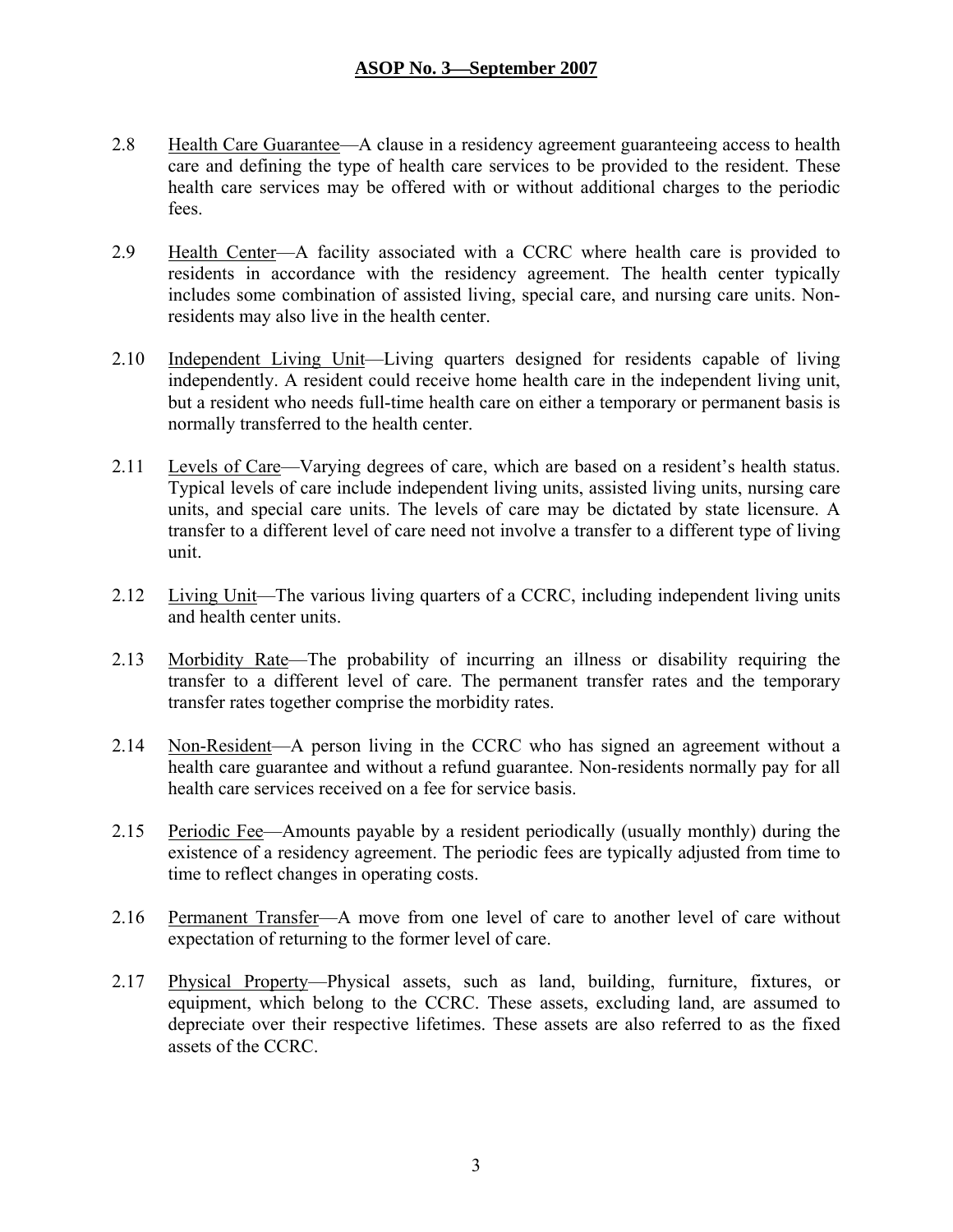- 2.18 Population Projection—An estimate of the number of residents expected to live in the CCRC at various future times.
- 2.19 Residency Agreement—The contract between one or more individuals and the CCRC that describes the services to be provided and the obligations of the parties. The contracts are usually of long duration and may be for the life of the individual or the life of the survivor of two or more individuals. The residency agreement describes the health care guarantee, if any, and any portion of the advance fee that would be refundable upon termination of the residency agreement.
- 2.20 Resident—A person living in the CCRC who has signed a residency agreement with a health care guarantee or a refund guarantee.
- 2.21 Temporary Transfer—A move from one level of care to another level of care with the expectation of returning to the former level of care.
- 2.22 Trend—Measure of rates of change, over time, that affects revenues, costs, or actuarial assumptions.
- 2.23 Withdrawal Rate—The probability that a residency agreement will be terminated by the resident's leaving the CCRC for reasons other than death.
- 2.24 Valuation Date—The date as of which the values of the assets and liabilities of the CCRC are determined.

#### Section 3. Analysis of Issues and Recommended Practices

- 3.1 Introduction—When providing professional services related to a CCRC, the actuary should consider the relevant financial items associated with the CCRC, current residents, new residents, and levels of care provided, as well as relevant residency agreement provisions and applicable law. The actuary should use methods and assumptions that are, in the actuary's professional judgment, appropriate in light of the scope and purpose of the assignment.
- 3.2 Determination of Satisfactory Actuarial Balance—In determining whether the CCRC is in satisfactory actuarial balance as of the valuation date, the actuary should evaluate whether the CCRC meets all of the following three conditions:
	- 3.2.1 Condition 1: Adequate Resources for Current Residents—The resources available to the CCRC related to current residents include any existing resources for the current residents plus the actuarial present value of future resources, such as periodic fees expected to be paid in the future by such residents.

The actuary may consider these resources adequate if they are greater than or equal to any existing liabilities for the current residents plus the actuarial present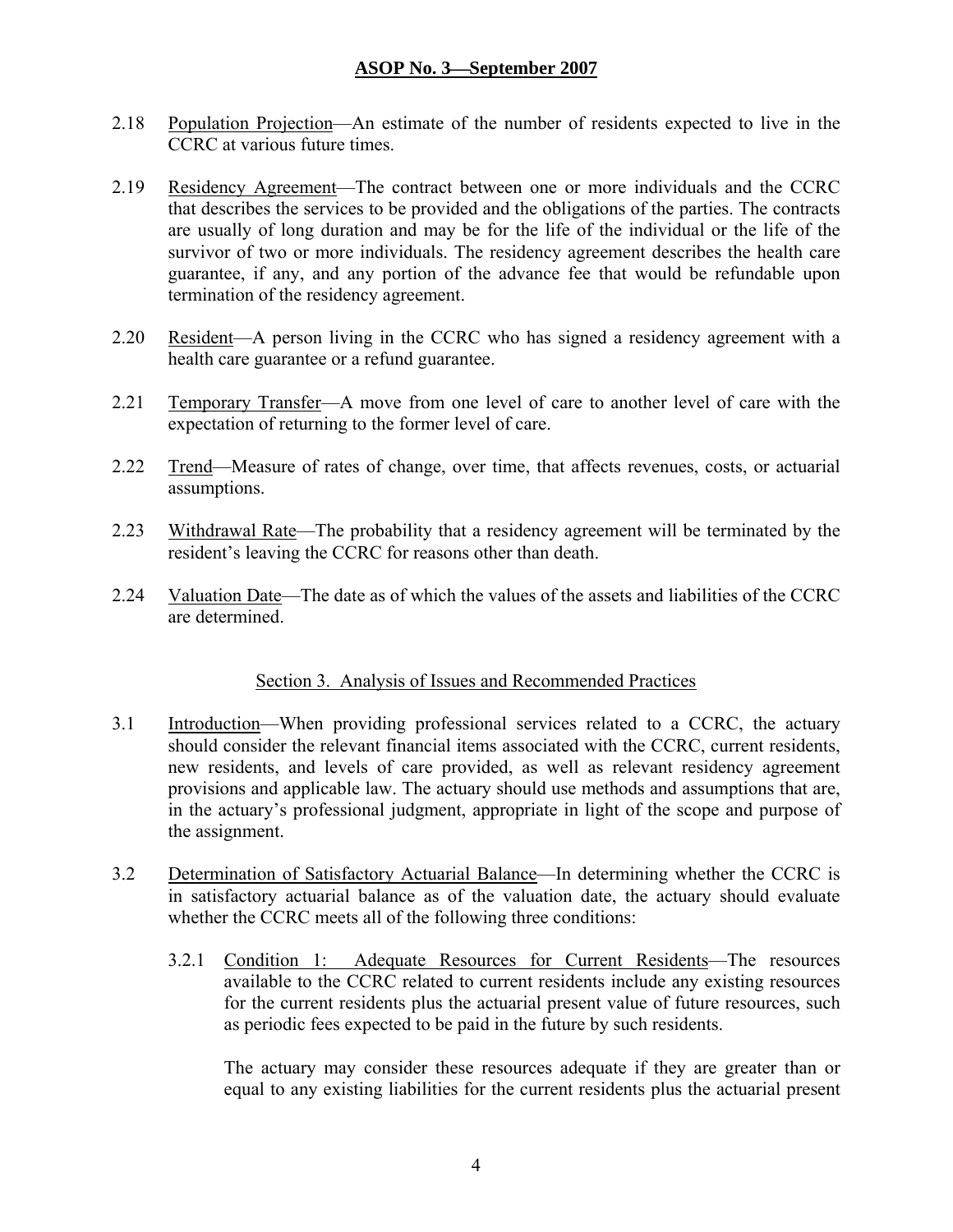value of the expected costs associated with the obligations to such residents under their contracts. The actuary should determine if this condition is satisfied through the use of the actuarial balance sheet (see section 3.4).

A proposed CCRC is not required to meet this condition to be in satisfactory actuarial balance. The actuary should start evaluating this condition for a new CCRC when the block of current residents is of sufficient size to make this determination. For example, the actuary may evaluate this condition at the earlier of three years after opening or when the CCRC reaches its targeted occupancy.

3.2.2 Condition 2: Adequate Fee Structure for a Cohort of New Residents—For a cohort of new residents, the expected fees are the sum of the advance fee paid at or before occupancy plus the actuarial present value at occupancy of the new residents' expected future periodic fees. Expected fees may include any future additional fees and third party payments attributable to the new residents.

The actuary may consider the fee structure adequate if the expected fees are greater than or equal to the actuarial present value at occupancy of the costs associated with the obligations assumed by the CCRC for that cohort. The actuary should determine if this condition is satisfied through the use of the cohort pricing analysis (see section 3.5).

3.2.3 Condition 3: Positive Projected Cash and Investment Balances—The actuary should project cash and investment balances over the projection period. This projection should include revenue and expenses from all known sources, including current and new residents and non-residents.

The actuary should choose a projection period that extends to a point at which, in the actuary's professional judgment, the use of a longer period would not materially affect the results and conclusions.

The actuary may consider the cash and investment balances adequate if these balances are positive in each projection year. The actuary should determine if this condition is satisfied through the use of the cash flow projection (see section 3.7).

- 3.3 Projected Population Movements—The actuary should base the development of the actuarial balance sheet (see section 3.4), the cohort pricing analysis (see section 3.5), and the cash flow projection (see section 3.7) respectively on the three types of population projections described below, using appropriate assumptions for mortality, morbidity, and withdrawal. The actuary should project the residents' movements through various levels of care, the number of surviving residents by level of care status, and the projected number of independent living units occupied.
	- 3.3.1 Closed-Group Projection of Current Residents—When testing for condition 1 (see sections 3.2.1 and 3.4), the actuary should use a population projection that is performed solely with respect to current residents on the valuation date. The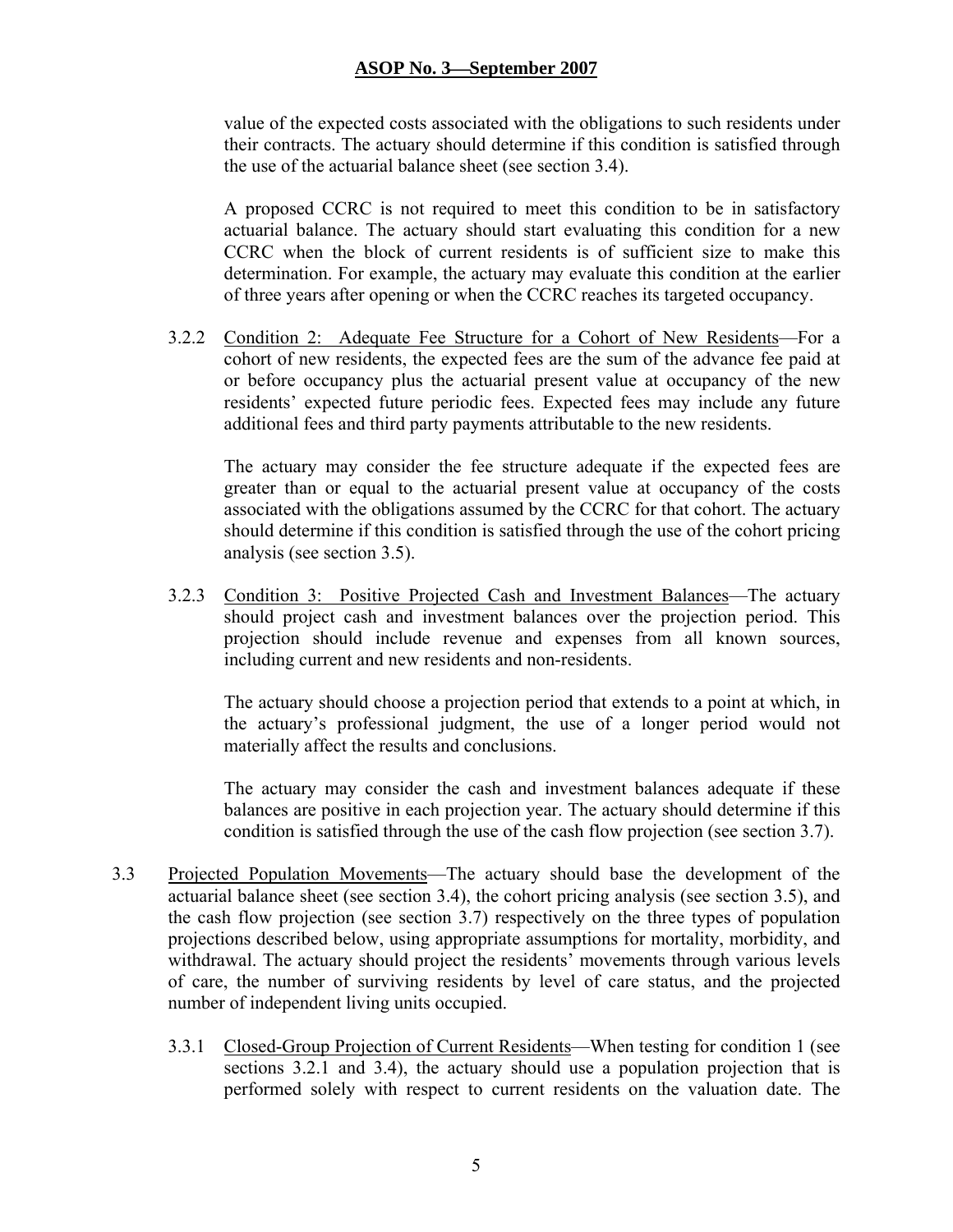actuary should project the surviving residents' movements through various levels of care until contract termination by death or withdrawal. This projection excludes new residents and non-residents.

- 3.3.2 Closed-Group Projection of a Cohort of New Residents—When testing for condition 2 (see sections 3.2.2 and 3.5), the actuary should use a population projection that is performed solely with respect to a cohort of new residents. The actuary should project the surviving residents' movements through various levels of care until contract termination by death or withdrawal. This projection excludes non-residents.
- 3.3.3 Open-Group Projection—When testing for condition 3 (see sections 3.2.3 and 3.7), the actuary should use a population projection that tracks residents in the CCRC on the valuation date together with expected new residents consistent with assumed occupancy levels. The actuary should reflect non-residents in this population projection if they will fill unoccupied units or beds in various levels of care consistent with assumed occupancy levels.
- 3.4 Actuarial Balance Sheet—The actuary should consider the guidance below when developing the actuarial balance sheet.
	- 3.4.1 Assets—The actuary should estimate the following: the actuarial present value of future periodic fees (described in section 3.6.1), the actuarial present value of future additional fees and third party payments (described in section 3.6.2), and the actuarial value of physical property for assets currently in service (described in section 3.6.3).

The actuary should reflect in the actuarial balance sheet other assets from the accounting balance sheet as appropriate, in the actuary's professional judgment. These assets generally include such items as cash and investment balances, current receivables, and other items not specifically reflected in the above guidance.

3.4.2 Liabilities—The actuary should estimate the following: the actuarial present value of the future use of physical property (described in section 3.6.4), the actuarial present value of future operating expenses (described in section 3.6.5), the actuarial present value of future refunds (described in section 3.6.6), and the actuarial present value of the long-term debt (described in section 3.6.7).

The actuary should reflect in the actuarial balance sheet other liabilities from the accounting balance sheet as appropriate, in the actuary's professional judgment. These liabilities generally include such items as current payables, resident deposits, fees paid in advance, short-term debt obligations, and other items not specifically reflected in the above guidance.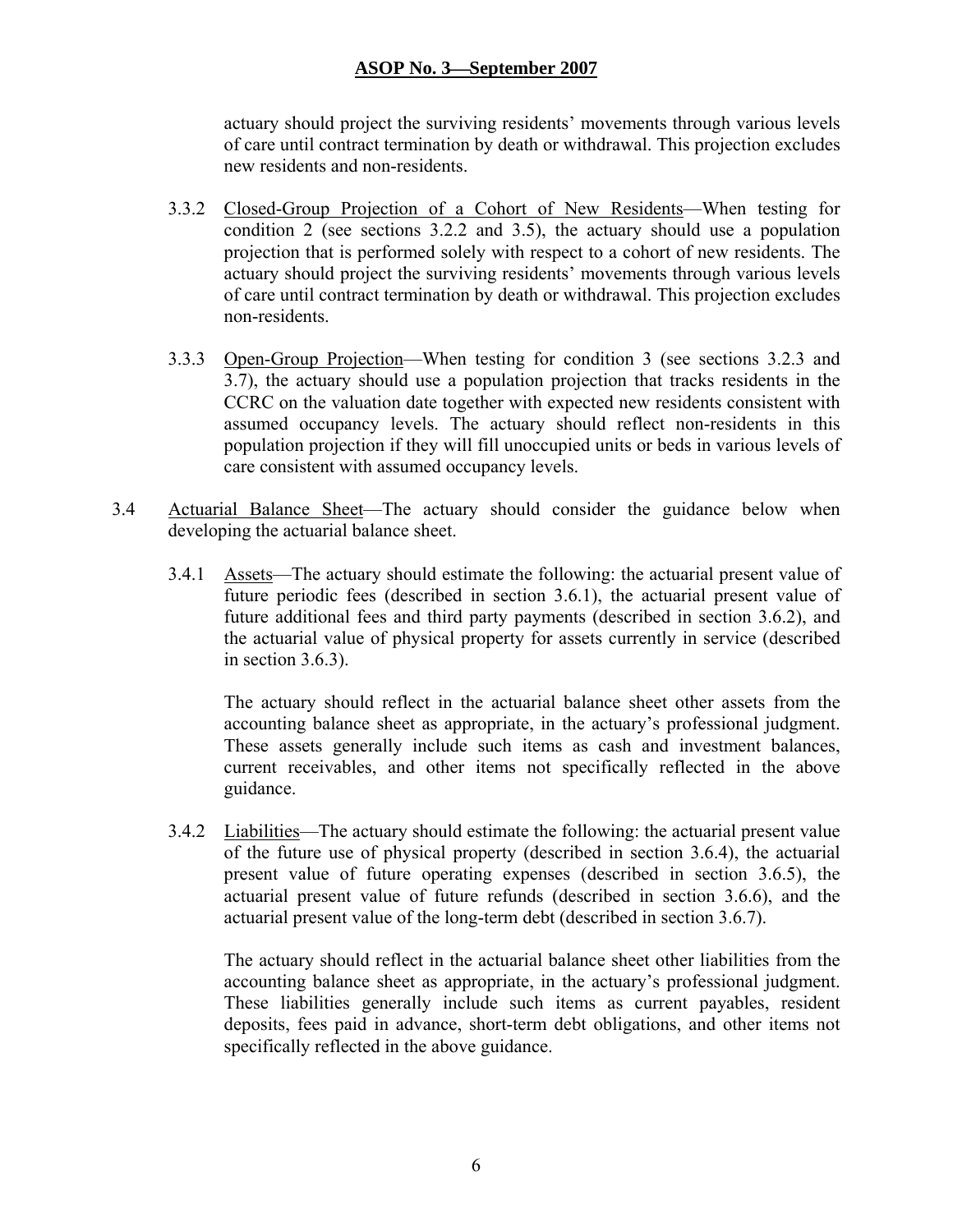3.5 Cohort Pricing Analysis—The actuary should develop the cohort pricing analysis based on the present value of revenues and expenses associated with a cohort of new residents.

The revenues include the advance fees, the actuarial present value of future periodic fees (described in section 3.6.1), and the actuarial present value of future additional fees and third party payments (described in section 3.6.2).

The expenses include the actuarial present value of the future use of physical property (described in section 3.6.4), the actuarial present value of future operating expenses (described in section 3.6.5), and the actuarial present value of future refunds (described in section  $3.6.6$ ).

The actuary may consider, subject to disclosure, the use of expense levels consistent with the targeted number of residents when there is expected to be a material change in the population, such as growth resulting from new construction.

- 3.6 Actuarial Asset and Liability Values—When developing the actuarial balance sheet or the cohort pricing analysis, the actuary should develop the following present value items.
	- 3.6.1 Future Periodic Fees—The actuary should estimate the actuarial present value of future periodic fees by projecting the fees payable by the surviving residents of the appropriate closed-group population in each level of care in each future year, and discounting the result back to the valuation date. The estimate of future fees will usually reflect current rates adjusted for projected future fee increases.
	- 3.6.2 Future Additional Fees and Third Party Payments—The actuary should estimate the actuarial present value of future additional fees (such as guest meals and additional meals) and payments to the CCRC from third party payers (such as Medicare, Medicaid, and other insurance), if applicable, by projecting the additional revenue payable by, or on behalf of, the surviving residents of the appropriate closed-group population in each level of care in each future year and discounting the result back to the valuation date. The estimate of these future revenues should usually reflect current experience adjusted for projected future increases to such revenues.
	- 3.6.3 Physical Property for Assets Currently in Service—The actuary should estimate the actuarial value of physical property for assets currently in service as the present value of the projected remaining annual capital expense charges associated with assets in service as of the valuation date.

The actuary should estimate the annual capital expense charge for the use of an asset for each year using its useful lifetime. The projected annual capital expense charge consists of the imputed interest charge for the use of the asset plus the change in asset value from one year to the next. In calculating the capital expense charges, the actuary should use a rate consistent with the cost of capital at the time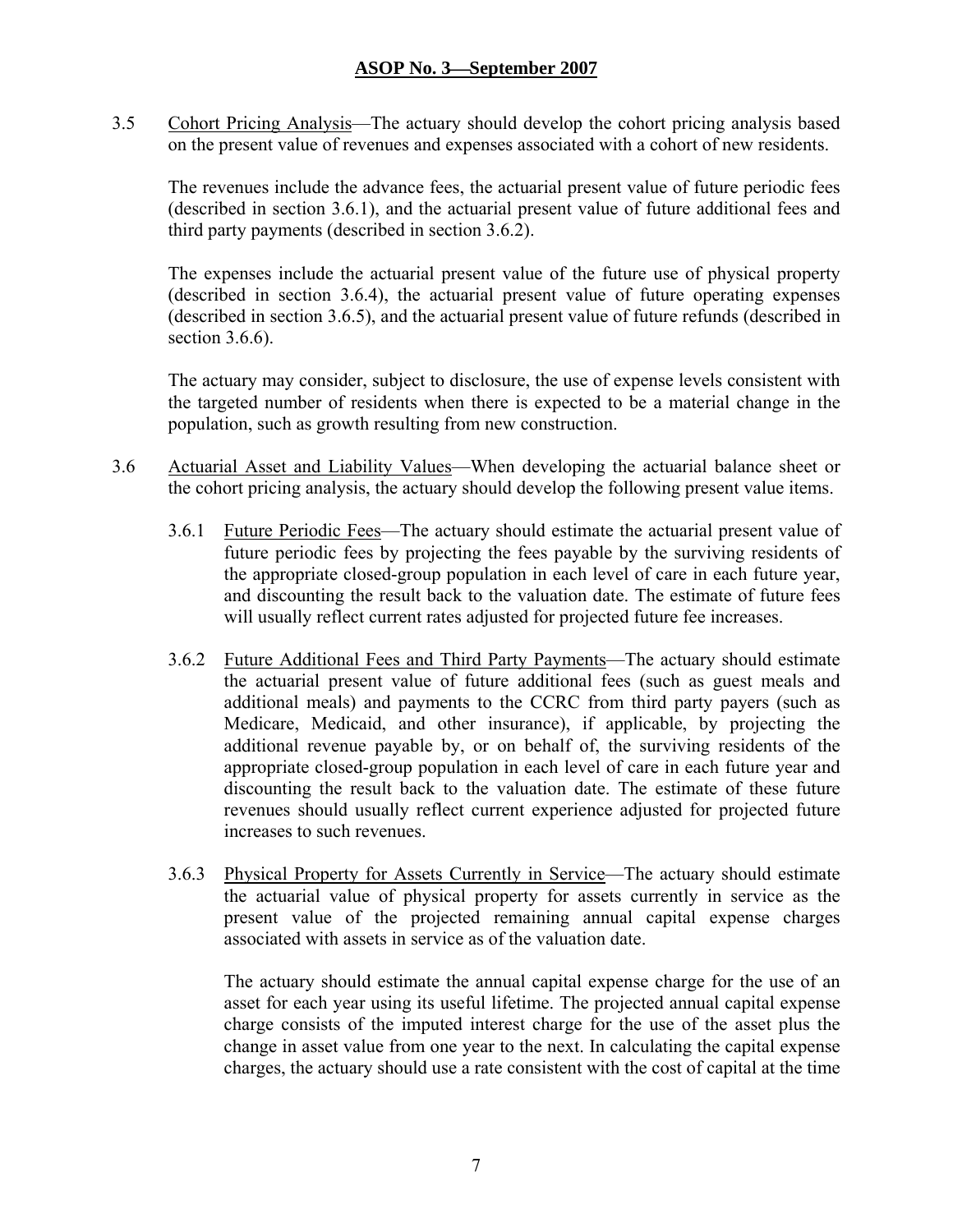the asset was originally put into service or the cost of capital in the current economic environment.

- 3.6.4 Future Use of Physical Property—The actuary should estimate the actuarial present value of the future use of physical property by taking the projected annual capital expense charges for both the current and replacement fixed assets allocated to the surviving residents of the appropriate closed-group population in each future year and discounting the result back to the valuation date. The actuary should use a methodology to estimate the annual capital expense charges that is consistent with the methodology used in section 3.6.3.
- 3.6.5 Future Operating Expenses—The actuary should estimate the actuarial present value of future operating expenses by taking the operating expenses allocated to the surviving residents of the appropriate closed-group population in each future year and discounting the result back to the valuation date. The actuary should exclude from future operating expenses (a) future capital expenditures, which are discussed in section 3.6.4; and (b) the future long-term debt interest and principal payments, which are discussed in section 3.6.7.

When estimating future operating expenses, the actuary should reflect future cost trends and reflect underlying expense consumption patterns in the allocation. The actuary should allocate expenses across the various levels of care and within each level of care on an appropriate basis such as per person, per unit, or per square foot.

- 3.6.6 Future Refunds—The actuary should estimate the actuarial present value of future refunds by estimating the amount of refund due each terminating resident of the appropriate closed-group population in each future year and discounting the amounts back to the valuation date. The actuary should base the estimate of the refund due each terminating resident each future year on the terms of the residency agreement assumed to be applicable to that resident and the CCRC's actual practice, if any, with regard to payment of refunds.
- 3.6.7 Value of Long-Term Debt—The actuary should estimate the actuarial present value of long-term debt as the discounted value of the projected remaining principal and interest payments as of the valuation date. The present value of long-term debt may be different than the amount on the accounting balance sheet depending on the relationship between the discount rate and the actual or expected interest rate on the debt.
- 3.7 Cash Flow Projections—The actuary should perform cash flow projections over the projection period using open-group methods and should reflect the projected financial effects of existing residents, new residents replacing existing residents, and non-residents to the extent living unit capacity allows. The actuary should select assumptions in the cash flow projections that are consistent with those used in the development of the actuarial balance sheet and cohort pricing analysis (see sections 3.4 and 3.5).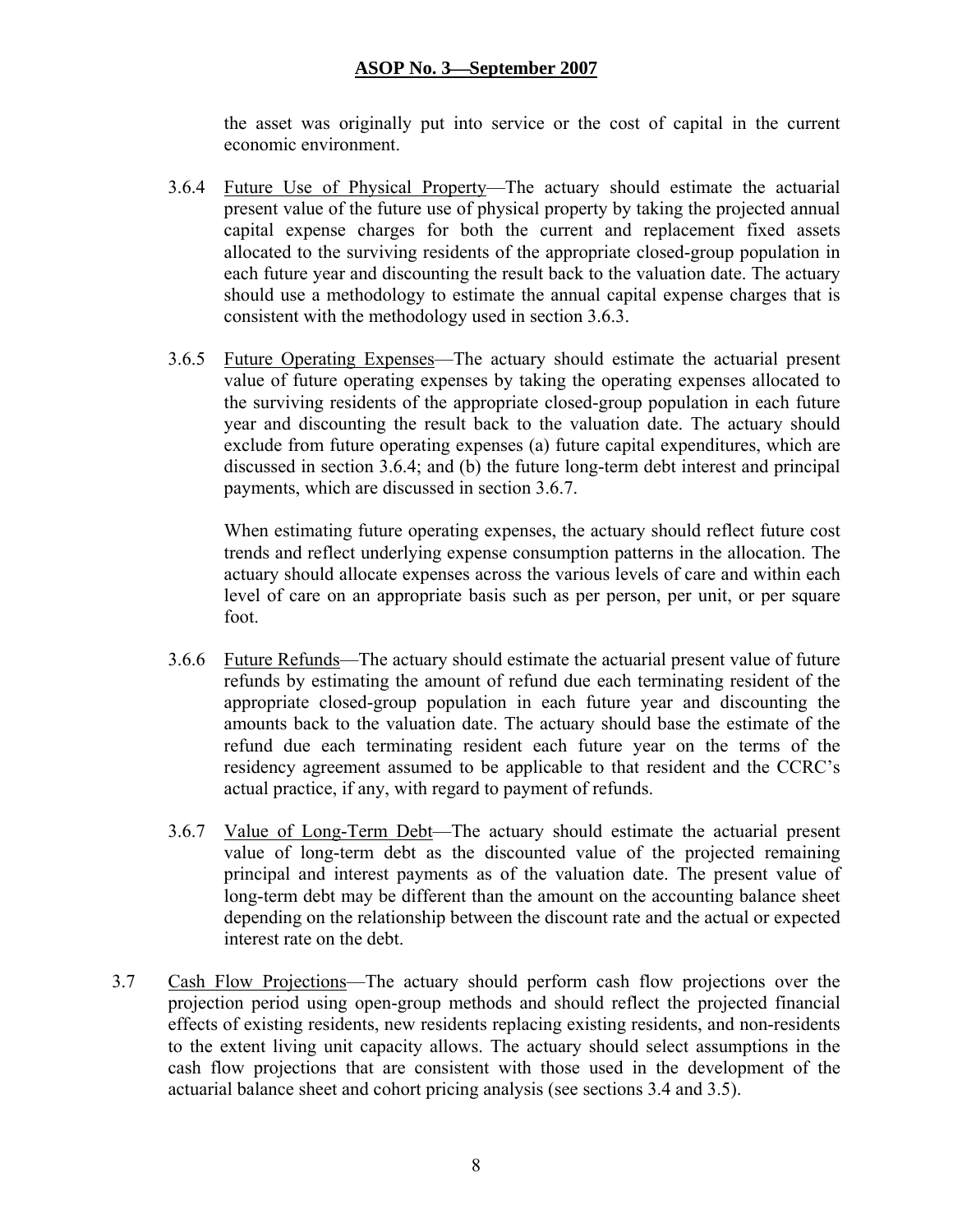The actuary should reflect revenues from all known sources (such as advance fees, periodic fees, additional fees, payments from non-residents, reimbursements from Medicare or other third party payer, and investment income). The actuary should reflect expenses from all known sources (such as operating expenses, capital expenditures, debt interest and principal payments, any cost of using an offsite health facility, and refunds of advance fees).

The cash flow projection should show the cash and investment balances at the beginning and end of each projection year.

The actuary should consider the guidance in ASOP No. 7, *Analysis of Life, Health, or Property/Casualty Insurer Cash Flows*, when choosing assumptions for cash flow projections.

- 3.8 Selection of Actuarial Assumptions—The actuary should consider the guidance below when selecting assumptions for performing actuarial analyses covered by this ASOP.
	- 3.8.1 Mortality, Morbidity, and Withdrawal Assumptions—In selecting assumptions for rates of mortality, morbidity and withdrawal, the actuary should consider which of the following, in the actuary's professional judgment, are appropriate to reflect in each of these assumptions:
		- a. age and gender;
		- b. health characteristics;
		- c. permanent and temporary transfer patterns;
		- d. level of care status and expected differences in experience between residents in different levels of care;
		- e. time elapsed since the last change in the level of care;
		- f. single or multiple occupancy;
		- g. profile of new residents who are expected to enter the CCRC when vacancies occur;
		- h. time elapsed since the resident entered the CCRC;
		- i. actual experience of the CCRC and the credibility of the experience;
		- j. contractual guarantees, such as health care guarantees and advance fee refunds; and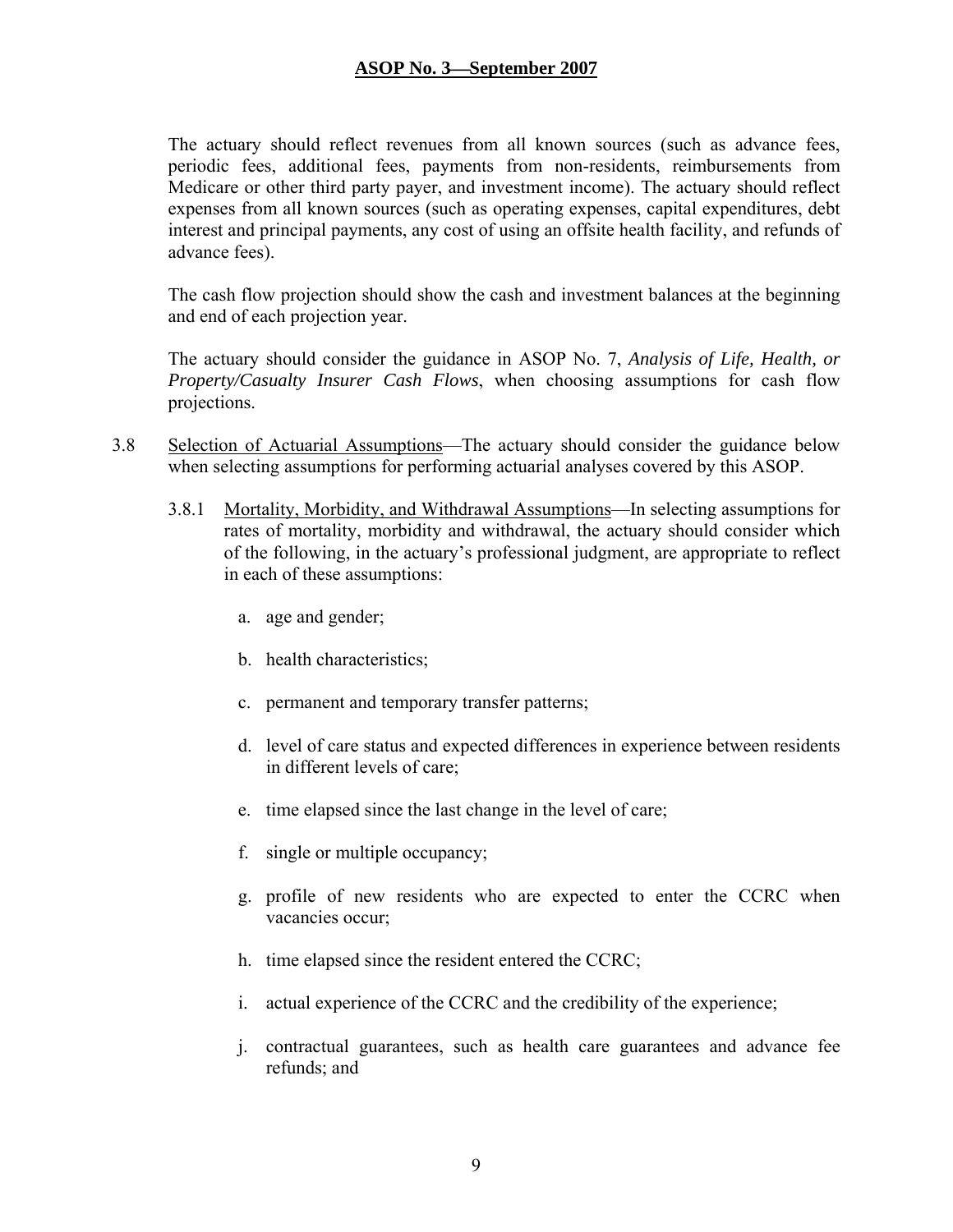k. operational policies and practices of the CCRC, such as transfer policies.

The actuary should consider trend assumptions for rates of mortality, morbidity, and withdrawal that are reasonable, in the actuary's professional judgment. In selecting trend assumptions, the actuary should consider and review appropriate data. These data may include past trend experience studies, past projections of trends or appropriate industry studies.

3.8.2 Trend Assumptions for Fees and Expenses—The actuary should set trend assumptions for periodic fees, advance fees, additional fees, and other revenue items. The actuary should also set trend assumptions for operating expenses, capital expenditures, and other expense items. The actuary may use different trend assumptions, as appropriate, for various categories of revenues and expenses. In setting trend assumptions for periodic fees, the actuary should also take into account practical, competitive, and contractual considerations.

The actuary should select assumptions as to future trends in periodic fees that are consistent with the trend assumptions that are used in projecting future expenses. If the actuary uses different trend assumptions for periodic fees and operating expenses, the actuary should disclose this difference in an appropriate actuarial communication.

- 3.8.3 Investment Rate and Discount Rate Assumptions—The actuary should select investment rate and discount rate assumptions that are individually reasonable, mutually consistent, and reflective of the long-term nature of the contracts.
	- a. Investment Rate—The actuary should consider the past investment performance, short- and long-term market expectations, and the future investment strategy of the CCRC to estimate investment income for the cash flow projection.
	- b. Discount Rate—The actuary should use a discount rate to estimate actuarial present values that, in the actuary's professional judgment, is reasonable and appropriate, and is consistent with the investment rate.
- 3.8.4 Revenue and Expense Allocation Assumptions—The actuary should assume an allocation of general revenues and expenses to the various levels of care, and to current and new residents. The actuary should consider whether the sum of all allocated expenses reconciles to the total projected expenses of the CCRC.
- 3.8.5 Going-Concern Assumption—The actuarial balance sheet, the cohort pricing analysis, and the cash flow projection rely on assumptions predicated on the ongoing financial viability and continuation of the CCRC. This implies that the CCRC will be able to maintain appropriate occupancy levels by attracting new residents to replace existing residents as the latter vacate units. The actuary should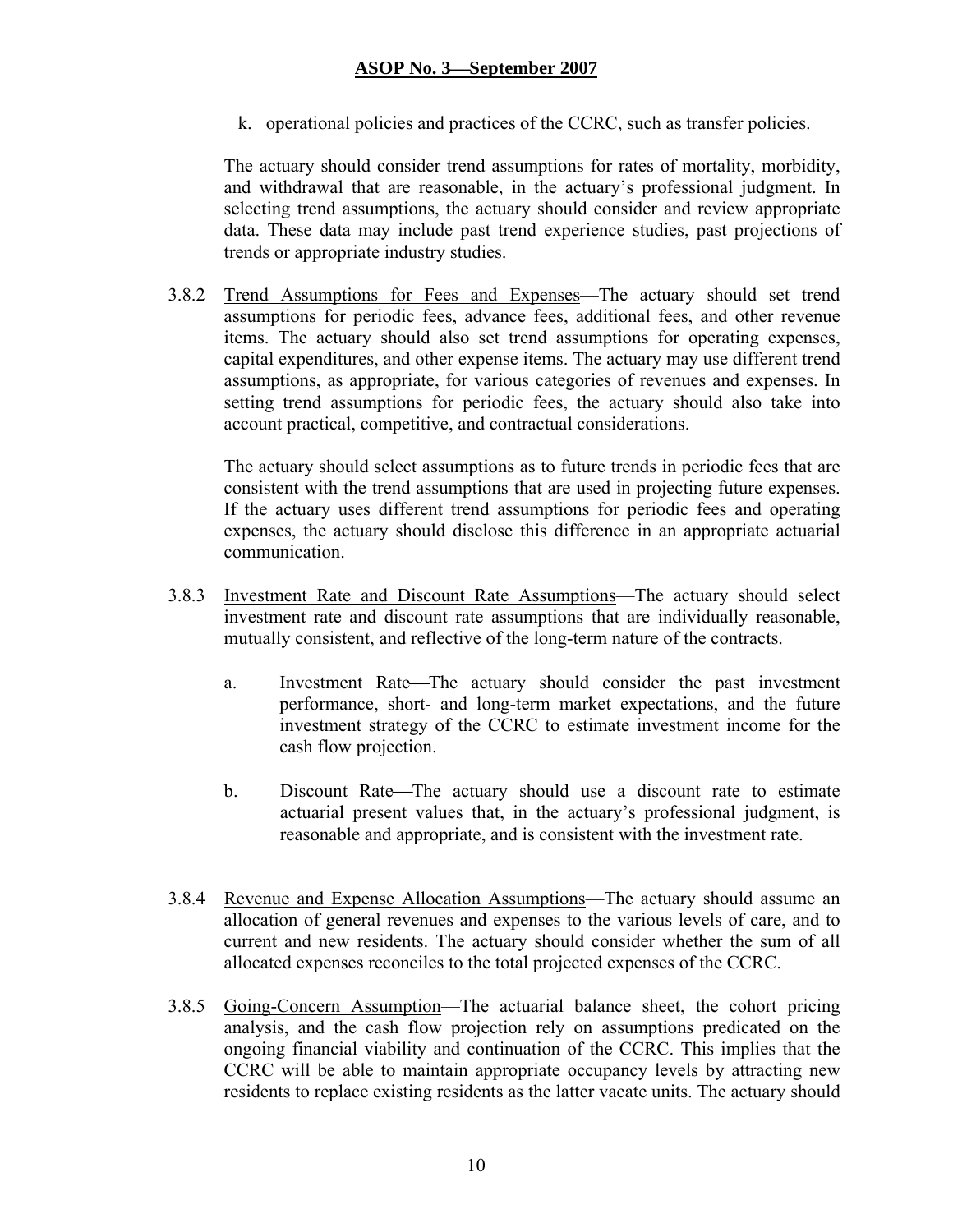consider the ability of the CCRC to attract new residents or any other known, significant circumstances that, in the actuary's professional judgment, may affect the CCRC's ability to remain a going concern.

3.8.6 Reasonableness of Assumptions—The actuary should review the assumptions for reasonableness. The assumptions should be reasonable, in the actuary's professional judgment, in the aggregate and for each assumption individually, using relevant information available to the actuary.

In reviewing the assumptions for reasonableness, the actuary may consider such factors as the following:

- a. the purpose of the measurement;
- b. the frequency with which the projections are expected to be updated;
- c. the length of the projection period;
- d. the sensitivity of the projections to the effect of variations in key actuarial assumptions;
- e. the potential variability of the assumption;
- f. the size of the CCRC's resident population;
- g. the ability to increase fees or decrease expenses in future periods;
- h. the level of surplus available to provide for adverse fluctuation; and
- i. any significant margins for uncertainty which have been included in the actuarial assumptions.
- 3.9 Benevolence Funds and Financial Assistance Subsidies—The actuary should consider both the funds available and the potential future liabilities for residents who do not pay the full scheduled fees. For example, some CCRCs may set aside assets or funds from charitable contributions to assist residents who cannot afford the full scheduled fees, the periodic fee increases, or advance fees. Other CCRCs may include the costs of any assistance in the basic fee structure.
- 3.10 For-Profit CCRCs—When performing professional services with respect to for-profit CCRCs, the actuary should consider the nature and financial implications of the ownership arrangement, including owner's equity, past and possible future equity distributions, potential income tax liability, and historical and future capital expenditures funded by the owner.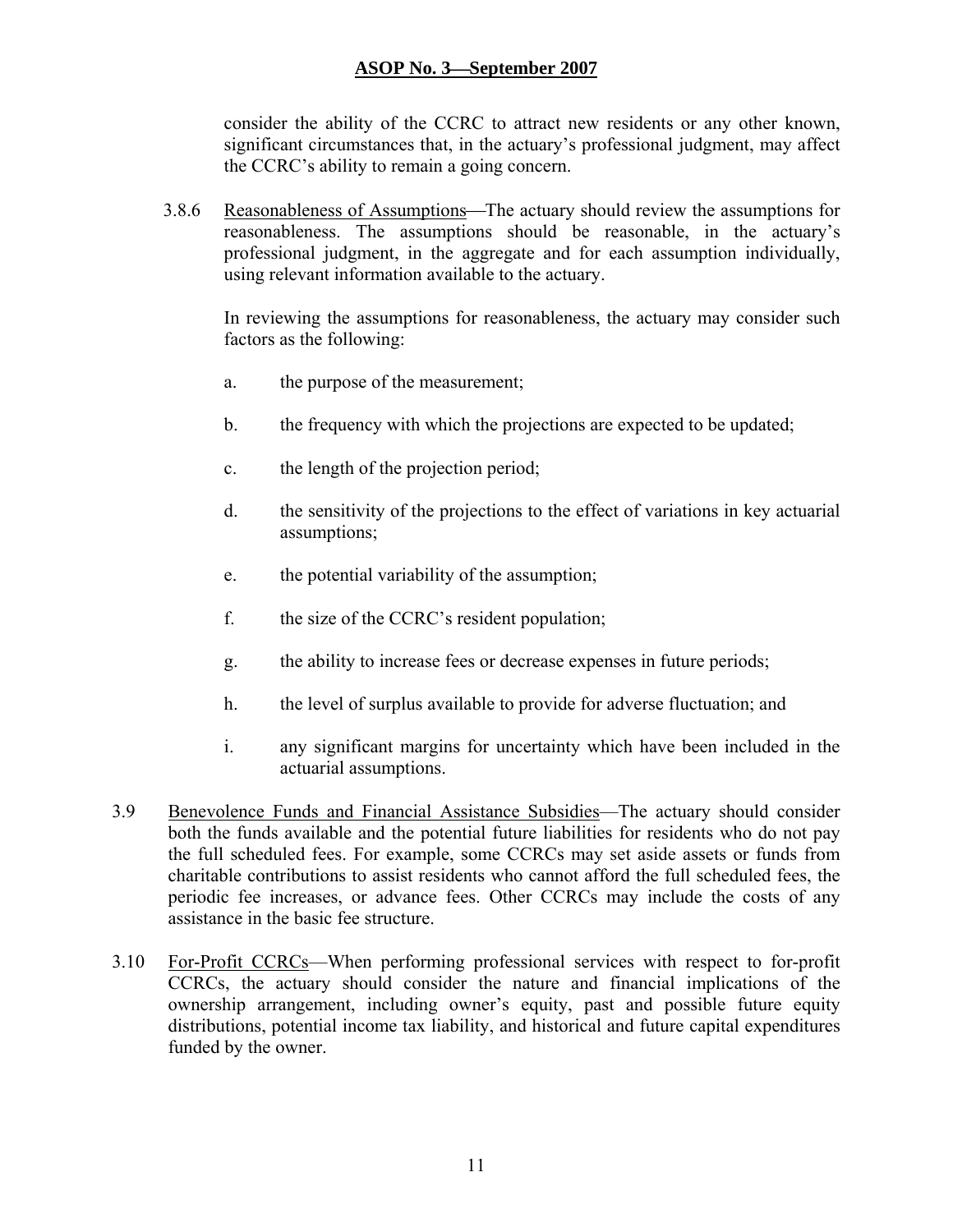- 3.11 Equity or Cooperative CCRCs—The actuary should consider the nature and financial implications of any ownership arrangement, including advance fee payments and refunds, and the value of assets invested in the physical property and the replacement costs of these fixed assets. For example, in some CCRCs, residents may either own a particular unit or a membership in the CCRC.
- 3.12 Additional Considerations Affecting a CCRC's Finances—The actuary should consider the scope of the CCRC's commitments to current and prospective residents and the nature of its fee structure. The actuary may obtain this knowledge from the applicable residency agreements and any other reasonable source of information about the CCRC. When interpreting these documents, the actuary should consider the following:
	- a. the admission criteria and how they are applied;
	- b. the terms of the residency agreement and any limitations on the period for which commitments are made;
	- c. any known, significant limitations on the CCRC's ability to change future periodic fees;
	- d. any provision for refunding the advance fee;
	- e. any limitation on the services provided and any requirement of additional charges for services;
	- f. any contract provisions for prepaid health care or for additional charges if a resident receives health care;
	- g. any affiliation with another entity and the extent to which any such entity would assume responsibility for the CCRC's obligations; and
	- h. any other matter that, in the actuary's professional judgment, is expected to have a material effect on the CCRC's current or future financial statements.
- 3.13 External Restrictions—The actuary should consider restrictions on the CCRC from external sources, such as applicable law, regulation, or other binding authority. Examples include a state's Medicaid reimbursement policy, regulations restricting the use of health center beds by non-residents, and any relevant lender-imposed restrictions.
- 3.14 Reliance on Data or Other Information Supplied by Others—When relying on data or other information supplied by others, the actuary should refer to ASOP No. 23, *Data Quality*, for guidance.
- 3.15 Documentation—The actuary should prepare and retain appropriate documentation regarding the methods, assumptions, procedures, and the sources of the data used. The documentation should be in a form such that another actuary qualified in the same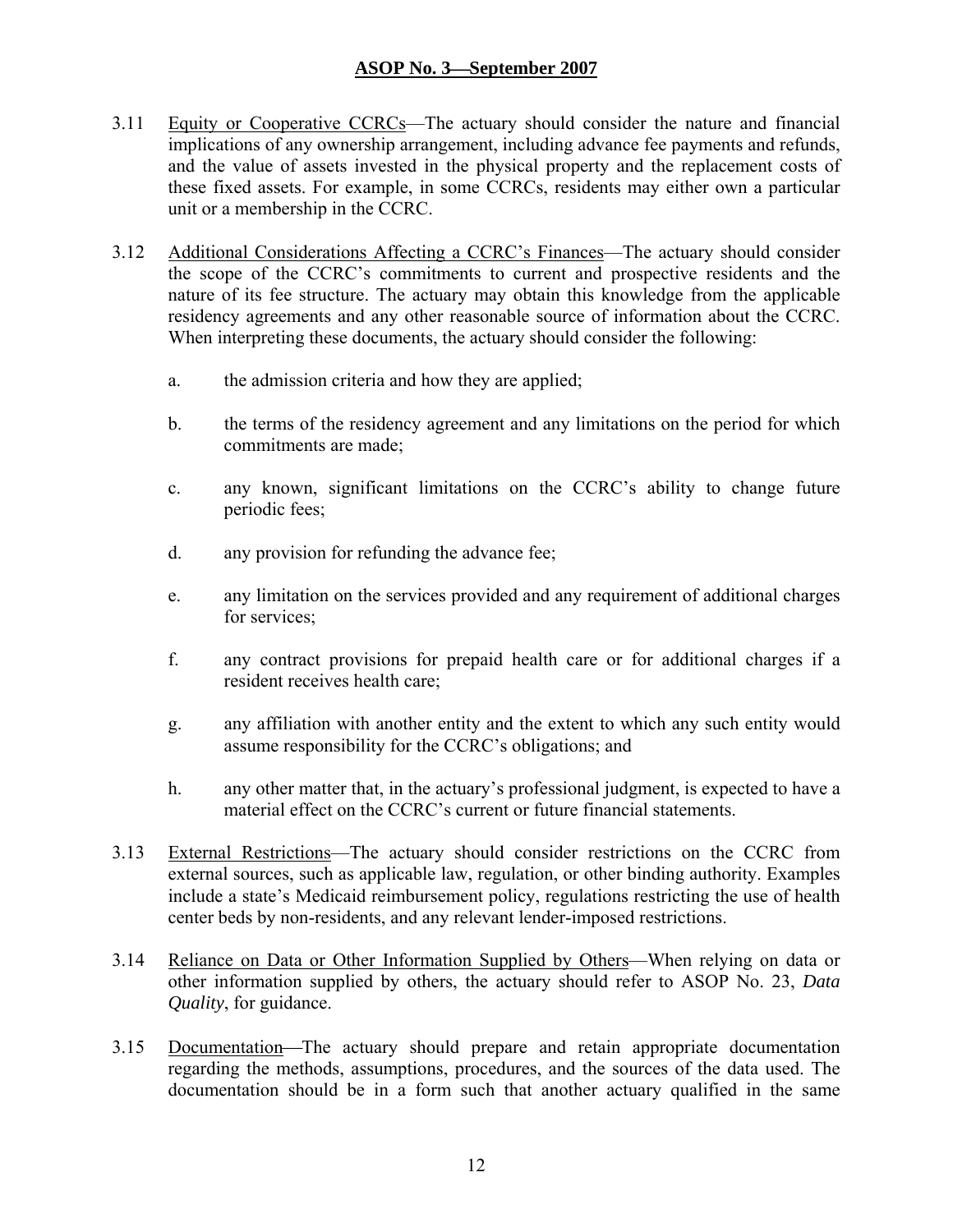practice area could assess the reasonableness of the actuary's work, and should be sufficient to comply with the disclosure requirements in section 4.

#### Section 4. Communications and Disclosures

- 4.1 Communications and Disclosures—When issuing actuarial communications under this standard, the actuary should refer to ASOP No. 23 and ASOP No. 41, *Actuarial Communications*. In addition, the actuary should disclose the following items in an actuarial communication:
	- 4.1.1 Actuarial Data, Assumptions, and Methods—The actuarial communication should describe, as applicable, the actuarial data, assumptions and methods used in performing the actuarial analysis, including the following:
		- a. summary of historical resident data and population statistics for residents as of the valuation date;
		- b. historical and current financial data used to produce the actuarial balance sheet, cohort pricing analysis, and cash flow projections;
		- c. assumed rates of mortality, morbidity, withdrawal, and occupancy;
		- d. assumptions and methodology used in performing the population projections;
		- e. investment and discount rates;
		- f. trend rates for revenues and expenses, and the relationship between the two;
		- g. assumptions and methodology used to value and depreciate the physical property;
		- h. assumptions and methodology used to estimate each actuarial present value;
		- i. assumptions and methodology used for any significant margin for uncertainty, or a similar adjustment or provision, included in the actuarial valuation, including any significant assumptions affecting the valuation regarding surplus available to provide for adverse fluctuations;
		- j. assumptions and methodology used to allocate general revenue and expenses; and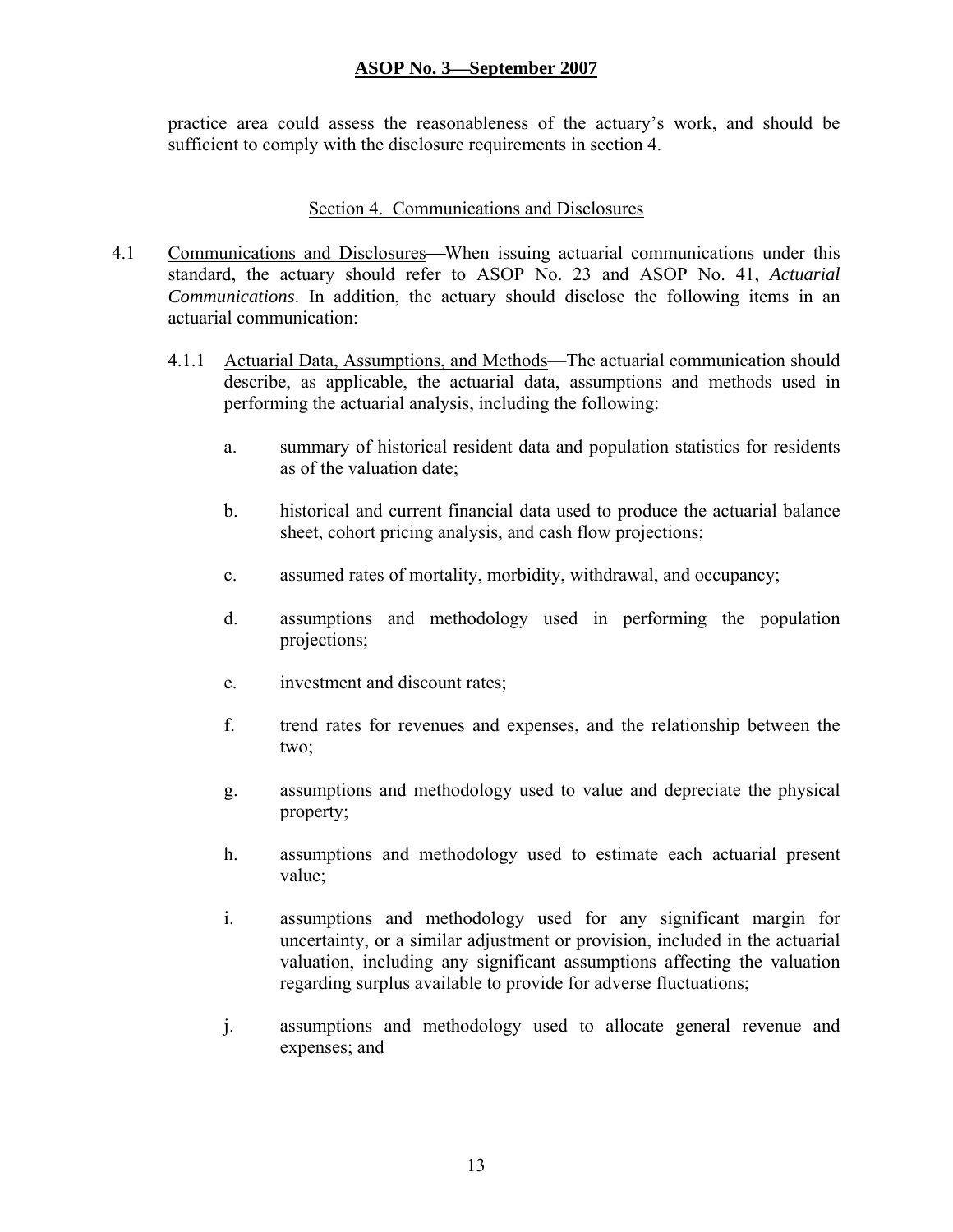- k. any material changes in assumptions or methods from the most recent prior analysis.
- 4.1.2 Assignments Involving an Opinion on Satisfactory Actuarial Balance—The actuarial communication should disclose the actuarial balance sheet, the cohort pricing analysis, and the cash and investment balances at the beginning and end of each projection year, which were prepared to test the three conditions in section 3.2, and state whether or not each condition is met.

 If one or more of the three conditions is not met, the actuary should make disclosures according to the following:

- a. Condition 1: Actuarial Balance Sheet Deficit—If the actuarial balance sheet shows a deficit (regardless of the results of conditions 2 and 3), the actuary should state the implications of the deficit. The actuarial communication should describe management's plans for handling the deficit, if known, and the actuary's comments thereon, if any;
- b. Condition 2: Cohort Pricing Analysis Deficit or Inadequacy—If the cohort pricing analysis indicates a deficit or inadequacy, the actuary should state the implications of the pricing inadequacy, including the projected impact on the actuarial balance sheet in the future. The actuarial communication should describe management's plans for handling the pricing inadequacy, if known, and the actuary's comments thereon, if any;
- c. Condition 3: Negative Cash and Investment Balances on the Cash Flow Projection—If the cash flow projection indicates negative or declining cash and investment balances over the projection period, the actuary should state the implications of the projected negative or declining cash and investment balances. If the cash flow projection indicates negative cash and investment balances, the actuarial communication should describe management's plans for handling the negative cash and investment balances, including the estimated time before positive cash and investment balances are achieved, if known, and the actuary's comments thereon, if any; and
- d. Qualification of Opinion—If the actuary is unable to form the needed opinion regarding whether the CCRC is in satisfactory actuarial balance, or if the opinion is adverse (due to failing one or more of the above conditions), or otherwise qualified, then the statement of actuarial opinion and the actuarial communication should explain why the actuary is unable to form an unqualified favorable opinion.
- 4.1.3 Specific Disclosures—The actuary should specifically disclose the following in an actuarial communication: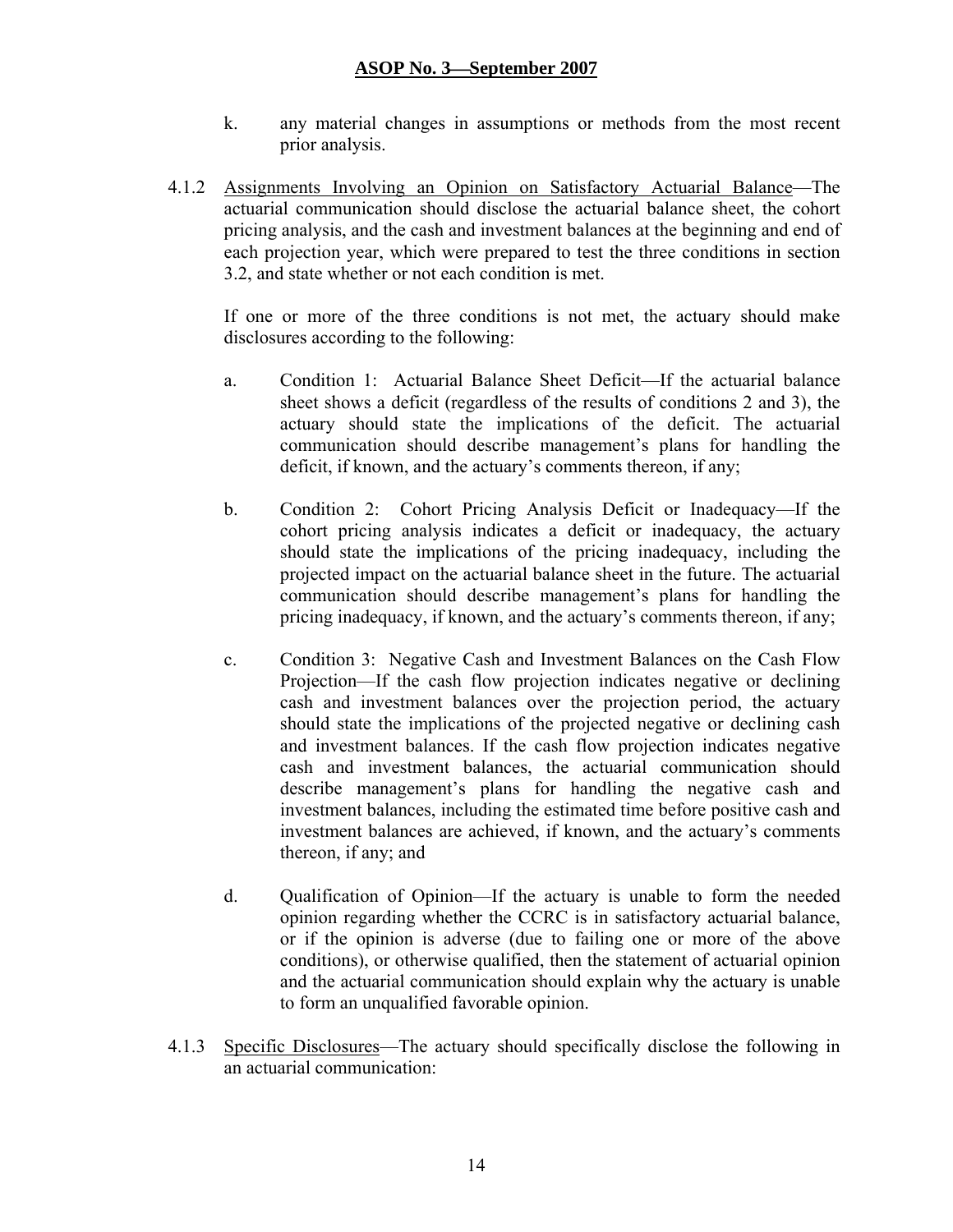- a. any significant issues regarding the going-concern assumption;
- b. any assistance assumed to be derived from dedicated benevolence funds;
- c. any significant issues related to for-profit CCRCs;
- d. any significant issues regarding equity and cooperative CCRCs;
- e. any significant issues regarding proposed CCRCs;
- f. any significant issues regarding the reasonableness of the actuarial assumptions;
- g. that actual experience may significantly differ from projected experience;
- h. that measurements made at a future date may differ significantly from the current measurement due to potential volatility in an actuarial assumption (for example, present value calculations, periodic fee analyses or population projections);
- i. the results of any sensitivity tests performed;
- j. any additional issues not addressed elsewhere in section 4 that, in the actuary's professional judgment, are expected to have a material impact on the actuarial analyses;
- k. the disclosure in ASOP No. 41, *Actuarial Communications*, section 4.2, if any material assumption or method was prescribed by applicable law (statutes, regulations, and other legally binding authority);
- l. the disclosure in ASOP No. 41, section 4.3, if the actuary states reliance on other sources and thereby disclaims responsibility for any material assumption or method selected by a party other than the actuary; and
- m. the disclosure in ASOP No. 41, section 4.4, if, in the actuary's professional judgment, the actuary has otherwise deviated materially from the guidance of this ASOP.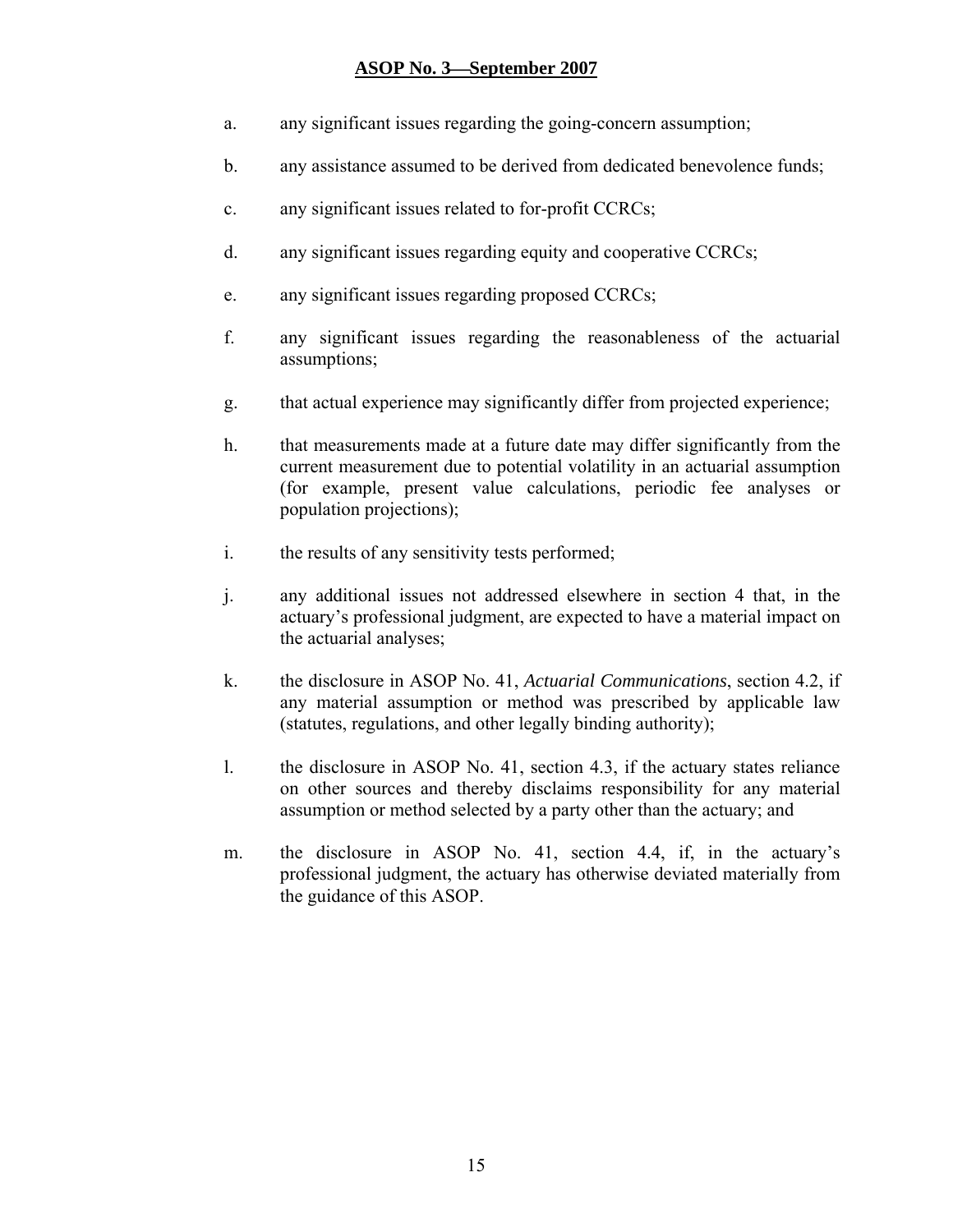## **Appendix 1**

## **Background and Current Practices**

*Note*: This appendix is provided for informational purposes, but is not part of the standard of practice.

#### Background

Certain contractual obligations of a CCRC are contingent upon the occurrence, timing, and duration of certain future events. The resident typically pays for such future promised services through a combination of advance and periodic fees, typically before the services are provided. Actuarial methods are used to establish the fee structure and to measure the CCRC's liabilities for the provision of future promised services.

High occupancy, sound pricing, and effective financial management are keys to the successful operation of a CCRC. The ability of a CCRC to attract new residents to fill vacancies will depend on keeping the CCRC competitive as to its physical property, its fee schedule, and the general attractiveness of its whole environment.

#### Current Practices

Current actuarial practices for CCRCs are generally now well established. Prior to the release of the first edition of this ASOP and the release of subsequent educational material by various entities, actuaries used differing analytical approaches. These approaches included differing methods to determine closed and open-group resident projections, projected refunds, physical property valuations, long-term debt, and other items. While historically differences did exist, these differences have now mostly been eliminated and standardized practices have evolved.

#### Illustrative Capital Expense Charge Development and Physical Property Valuation

The physical property, or fixed assets, of a CCRC are a significant asset of the CCRC, and also a significant cost to the residents of the CCRC. In order to provide for equity among generations of residents, it is necessary to allocate an appropriate part of the cost of the use of physical property to current residents as of the valuation date, and to the cohort of new residents.

The method described in this appendix for developing and assigning the annual capital expense charge for asset use, determining the asset's actuarial value, and determining the liability for asset use, is one illustrative method designed to provide for equity among generations of residents. (Illustrative formulas for expensing and valuing physical property are presented at the end of this appendix.)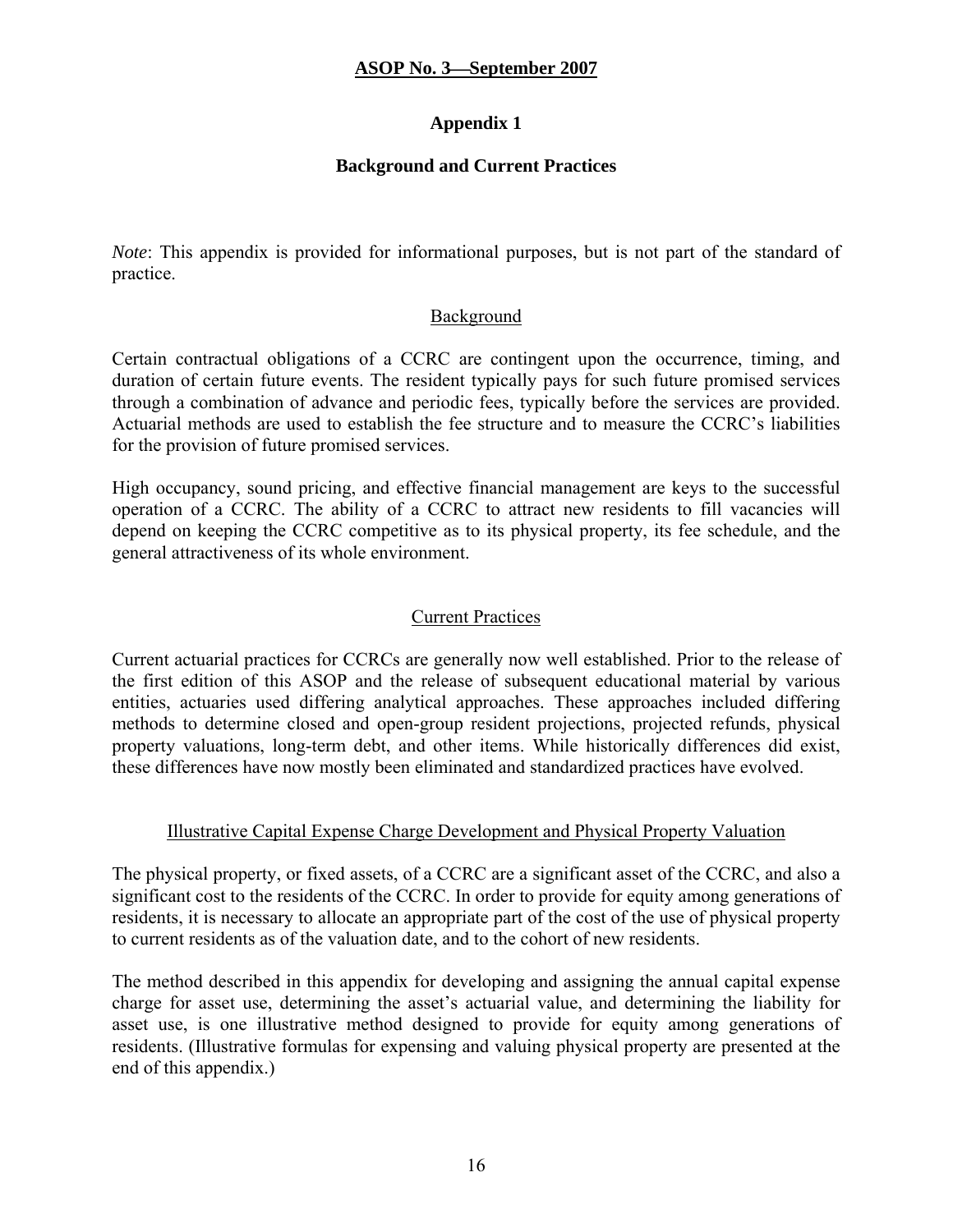Physical property assets may be valued and depreciated using level, decreasing or increasing depreciation methodologies based on actuarial principles, the nature of the underlying assets and other factors.

Capital Expense (Imputed Interest plus Depreciation) Charges—The annual capital expense charge for physical property consists of the imputed interest for the use of the asset, or opportunity cost of using cash resources for purchasing a fixed asset (because it is not an interest-earning investment), plus the change in asset value from one year to the next.

- a. Each item of physical property is assigned an assumed useful lifetime and an appropriate rate of inflation. While GAAP expected lifetimes might be available, alternative lifetimes may be available from other sources such as engineering studies performed by the client. In the case of land, the expected useful lifetime may be perpetual.
- b. The annual capital expense charge for the use of an asset is developed for each year using its useful lifetime and is calculated as one of a series of annual amounts. The present value of this series, discounted to the time of acquisition, equals the cost of the asset. This series of annual amounts may be decreasing, level, or increasing.
- c. In similar fashion, capital expense charges are developed for physical property assumed to be purchased in future years. It is assumed that each asset will be replaced at the end of its useful lifetime with a new asset. The cost of the new asset is assumed to equal the original cost indexed for inflation. The asset is continually replaced at the end of successive useful lifetimes.

An approximation of these replacement costs that better reflects the expected magnitude and timing of future capital expenditures may also be used. These approximations reflect a sufficient level of future capital expenditures necessary to maintain the physical property for future use.

Capital expense charges are developed for the following items:

- a. Actuarial value of physical property for assets currently in service—reflected as an asset on the actuarial balance sheet;
- b. Actuarial present value of future use of physical property consumed by current residents throughout their respective lifetimes—reflected as a liability on the actuarial balance sheet; and
- c. Actuarial present value for future use of physical property consumed by a hypothetical group of prospective residents—reflected as a liability on the cohort pricing analysis.

Value of Physical Property for Assets Currently in Service—The actuarial value of each asset is the discounted value (without survivorship) of the remaining annual capital expense charges as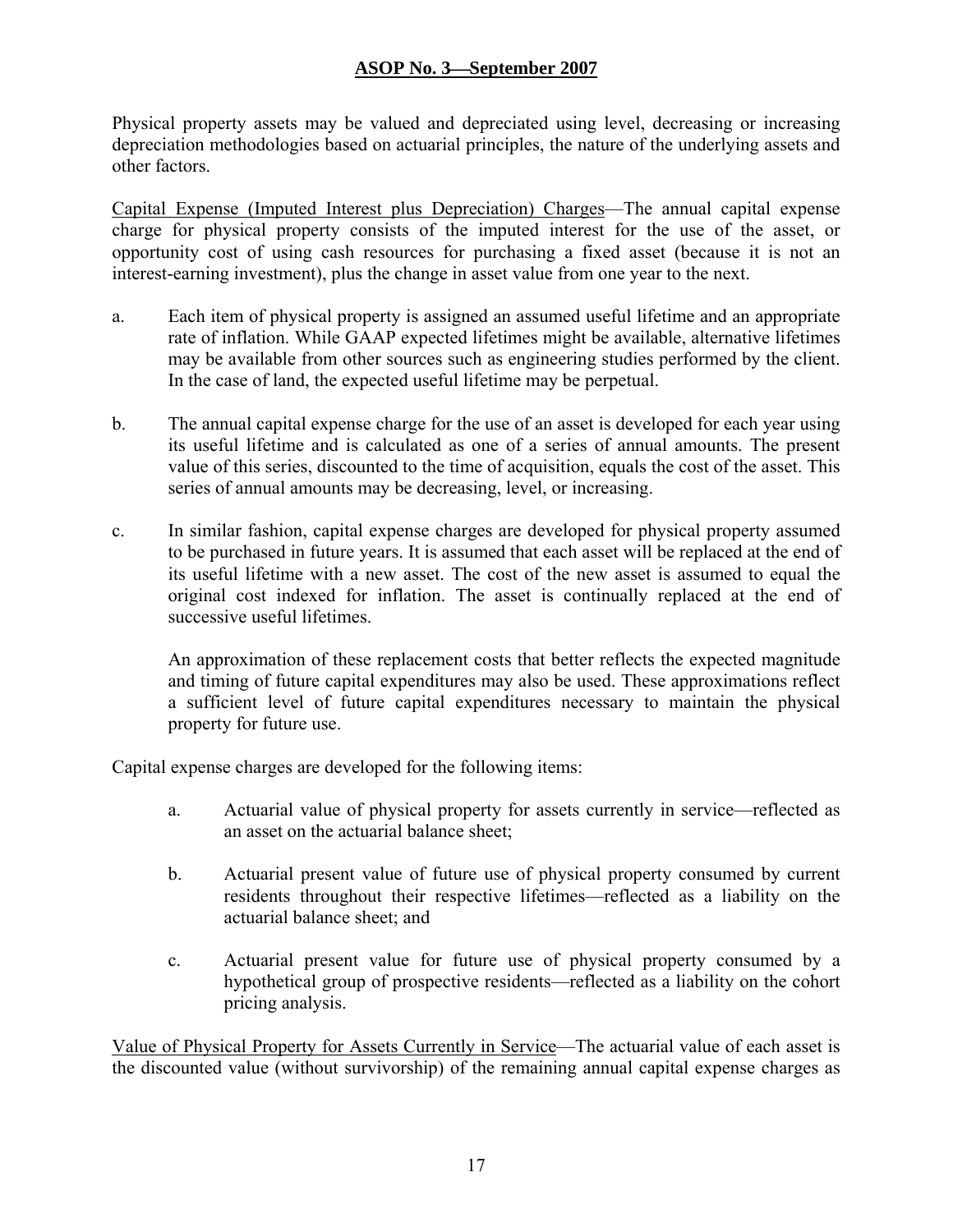of the valuation date. The sum of these values for all such assets in service as of the valuation date is reflected as an asset on the actuarial balance sheet.

Value of Future Use of Physical Property for Existing Residents—The actuarial present value of the future use of physical property for existing residents is the discounted value (with survivorship) of the annual capital expense charges for the physical property, *and* its replacements, allocated to existing residents as of the valuation date.

- a. The part of each future year's capital expense charge that relates to the existing residents as of the valuation date is determined by estimating the ratio of the existing resident survivorship group use to total CCRC use. The ratio may be in proportion to population, to number of CCRC occupied beds or units, to square footage, or to some other appropriate measure. For years during fill-up or material change in population, it may be appropriate to substitute a target or ultimate level of use for the actual estimated level of total use.
- b. The current actuarial liability for the promised future use of a physical asset (and its replacements) with respect to the existing resident closed group is the sum (for all years) of the part of such capital expense charge in each future year related to the existing closed group, as determined in (a), discounted to the valuation date.

Value of Future Use of Physical Property for the New Entrant Cohort—The actuarial present value of the future use of physical property for the new entrant cohort is the discounted value (with survivorship) of the annual capital expense charges for the physical property, and its replacements, allocated to the new entrant cohort closed group.

- a. The part of each future year's capital expense charge that relates to the new entrant cohort is determined by estimating the ratio of the new entrant cohort survivorship group use to total CCRC use.
- b. The current actuarial liability for the promised future use of a physical asset (and its replacements) with respect to the new entrant cohort is the sum (for all years) of the part of such capital expense charge in each future year related to the new entrant cohort closed group, as determined in (a), discounted to the valuation date.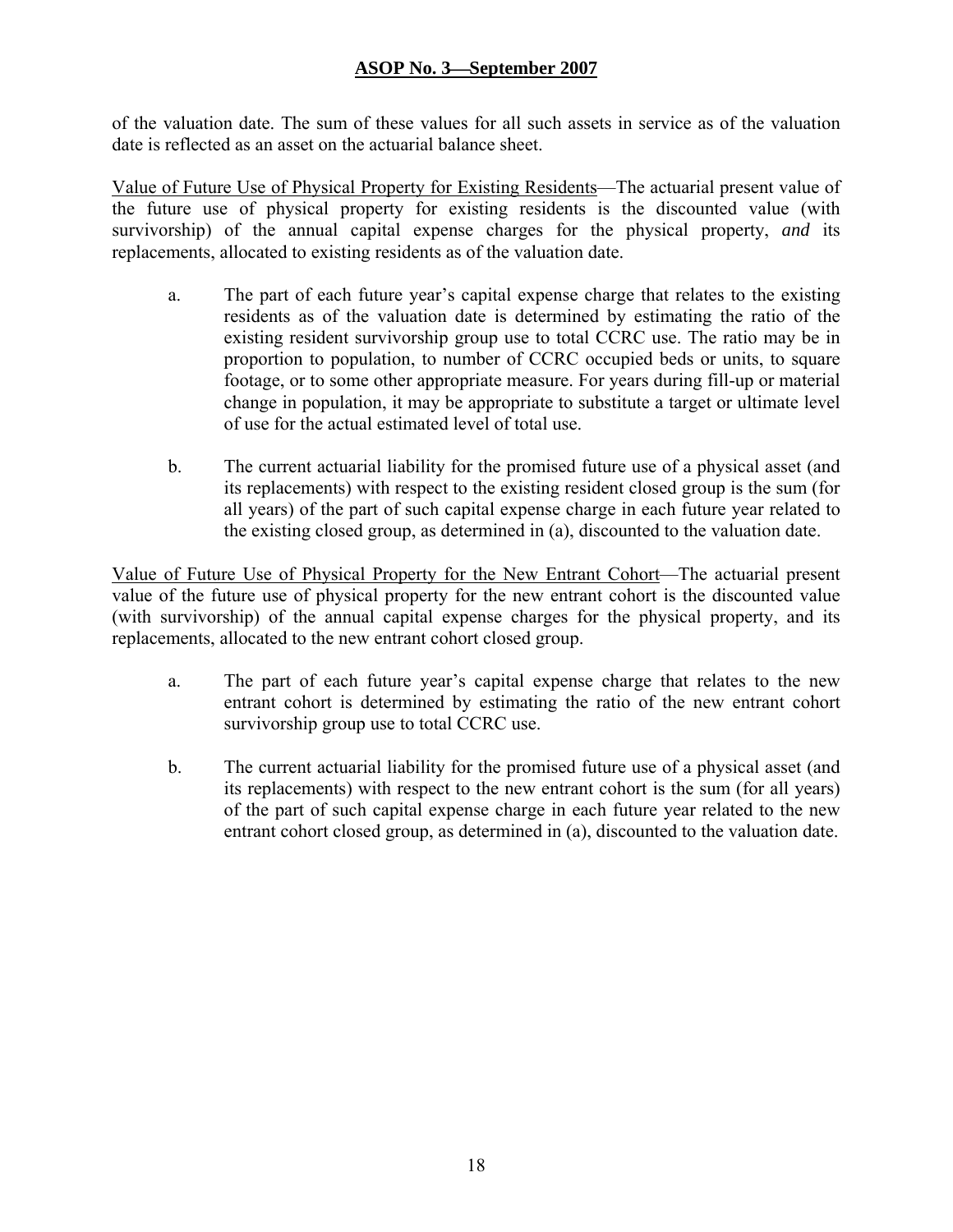#### Illustrative Formulas for Expensing and Valuing Physical Property

*Note*: These formulas illustrate allocations on a per-resident basis. Other allocation bases such as units, beds, square footage, etc. may be more appropriate for certain assets.

#### A. Relationships of Asset Cost, Asset Value, and Open-Group Annual Expense

- *e* = Expected years of the asset's useful lifetime.
- $E_n$  = Annual expense in year *n* for use of the asset. For simplicity in these illustrations, we assume it is payable at the end of the year.
- *j* = Assumed annual rate of increase in *E*. Note that *j* could be zero. Setting  $j = k$ makes it possible to anticipate a smooth progression in annual expense at the time the asset is replaced when its useful lifetime ends. (It is not necessary that  $E_n$ 's form a geometric series. However, in this example the *En*'s do form such a series.)
- *k* = Assumed annual rate of increase in replacement cost of *A*.
- $i =$  Assumed annual discount, or cost of capital, rate.

$$
v = 1/(1+i).
$$

 $A_0$  = Acquisition cost of the asset.

$$
A_0 = v * E_1 + v^2 * E_2 + \dots + v^e * E_e.
$$

From this we obtain

$$
E_1 = \frac{A_0 * (i - j)}{1 - [v * (1 + j)]^e}
$$
 provided  $i \neq j$ 

*V<sub>n</sub>* = Value of the current asset at duration *n*, where  $n \le e$ .

$$
V_n = v * E_{n+1} + v^2 * E_{n+2} + \dots + v^{e-n} * E_e.
$$

From this we obtain

$$
E_{n+1} = i * V_n + (V_n - V_{n+1}).
$$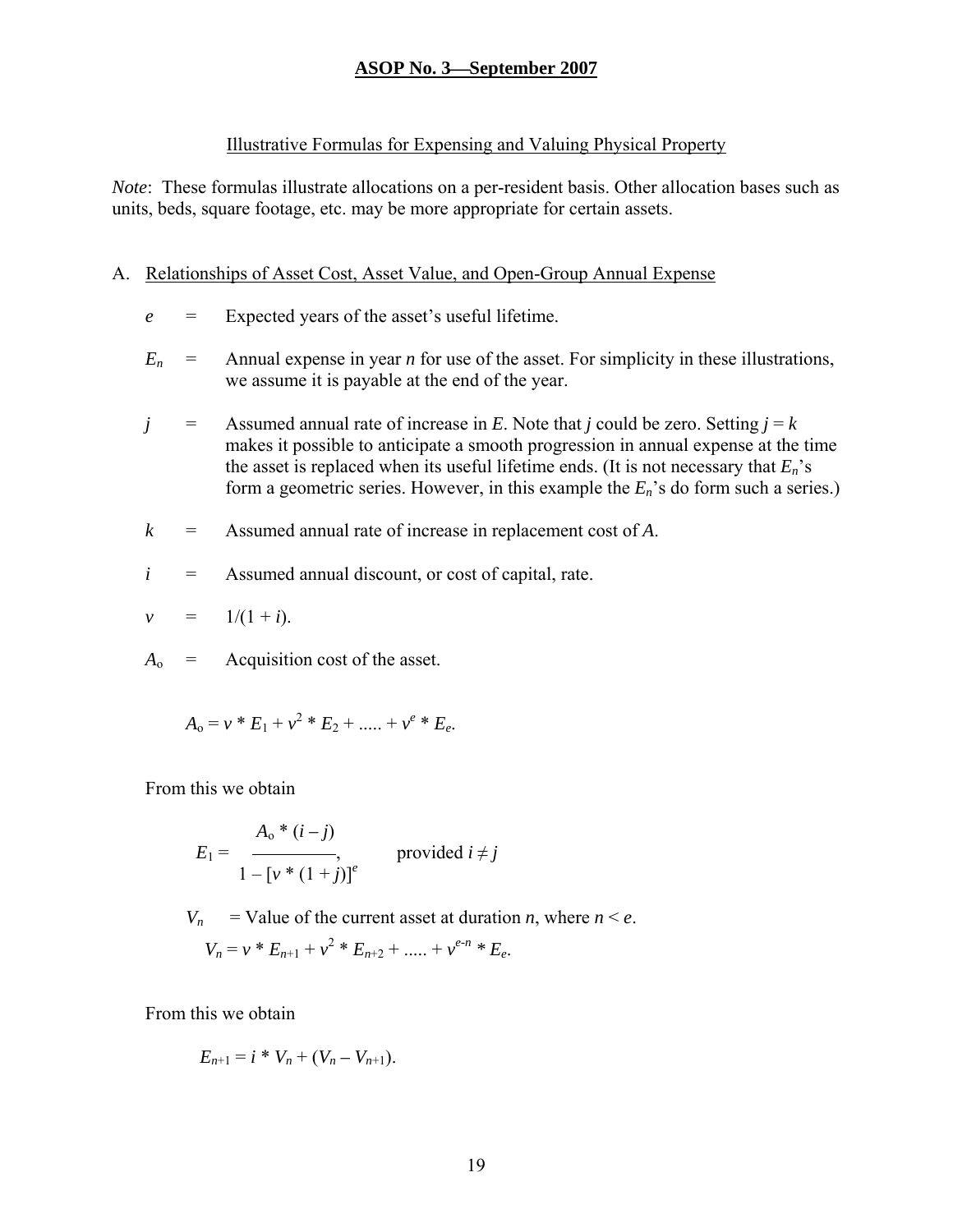This shows that the annual expense for a physical asset consists of the interest that is forgone (because it is not an interest-earning investment), plus the change in asset value from one year to the next. In the case of land, the annual expense consists of only the interest that is foregone, since there is no assumed change in asset value (lifetime is perpetual).

#### B. Relationship of Closed-Group Liability with Open-Group Expense

- $P_n$  = Projected total population at duration *n*, determined on an open-group basis. Depending on the circumstances, a reasonable approximation for *P* may be a constant number equaling the current population.
- *Cn* = Projected surviving population at duration *n* from a specified closed group. The closed group may be the closed group of current residents, or the closed group for a cohort of new residents.

If a part of a given CCRC is used for persons not under contract, only the fraction devoted to those under contract should be considered. One way of accomplishing this is to include those not under contract in  $P_n$ , but not in  $C_n$ .

$$
R_{n+1} = \frac{C_n + C_{n+1}}{P_n + P_{n+1}}
$$
, representing the ratio of the projected closed group population to the projected total population.

 $L_n$  = Liability at duration *n* for the future use of the asset and its replacements by a specific closed group.

$$
L_n = v * R_{n+1} * E_{n+1} + v^2 * R_{n+2} * E_{n+2} + ..... + v^{e-n} * R_e * E_e
$$
  
+  $v^{e-n+1} * R_{e+1} * E_{e+1} + v^{e-n+2} * R_{e+2} * E_{e+2} + ... + v^{2e-n} * R_{2e} * E_{2e}$   
+  $........$   $+$  until  $R = 0$ .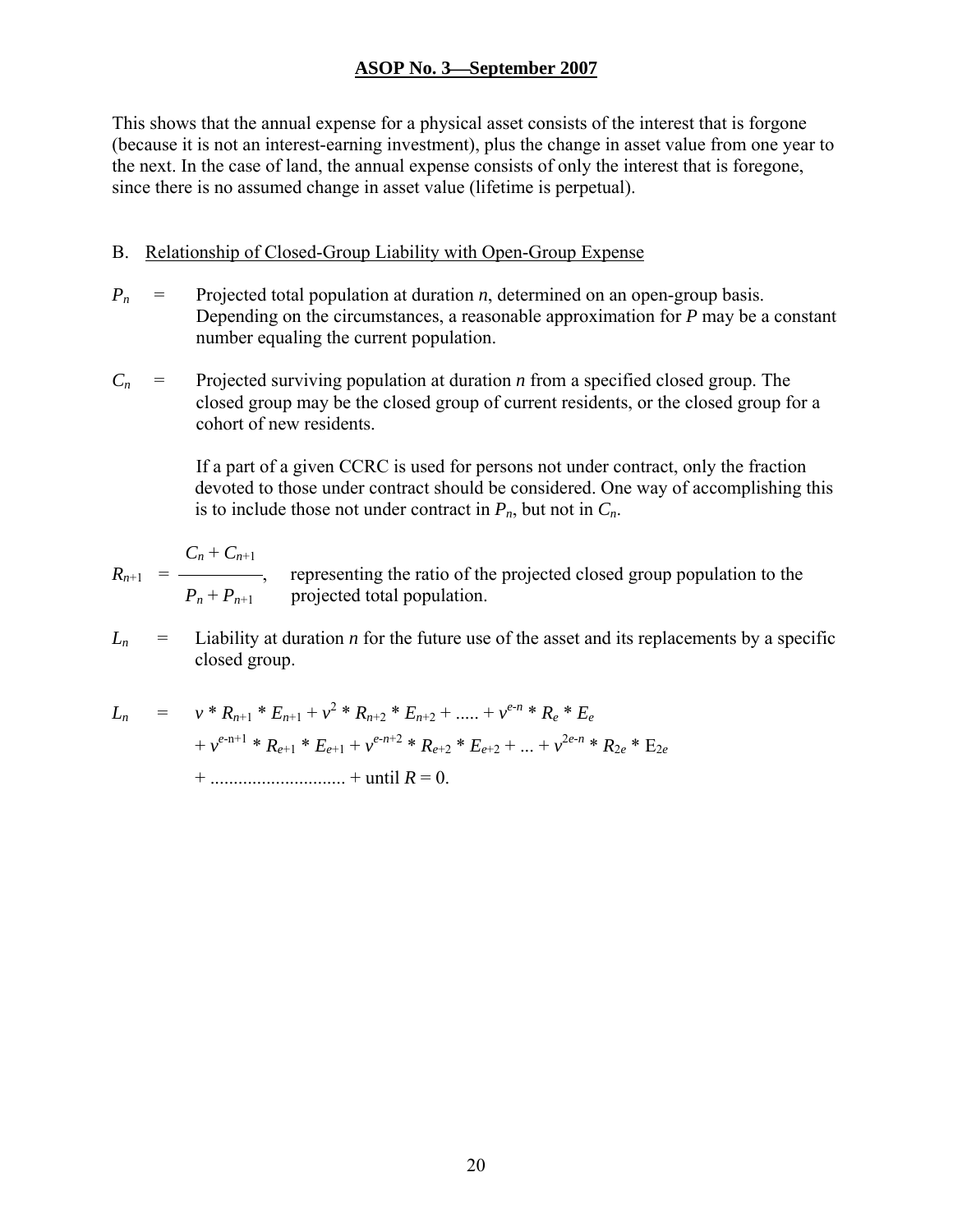## **Appendix 2**

#### **Comments on the Exposure Draft and Responses**

The exposure draft of this revision to ASOP No. 3, *Continuing Care Retirement Communities,*  was issued in December 2006 with a comment deadline of April 30, 2007. Eight comment letters were received, some of which may have been submitted on behalf of multiple commentators, such as by firms or committees. For purposes of this appendix, the term "commentator" may refer to more than one person associated with a particular comment letter. The Task Force to Revise ASOP No. 3 carefully considered all comments received, and the Health Committee and the ASB reviewed (and modified, where appropriate) the proposed changes to the ASOP. Summarized below are the significant issues and questions contained in the comment letters and the responses to each. The term "reviewers" includes the task force, the Health Committee, and the ASB. Unless otherwise noted, the section numbers and titles used below refer to those in the final revised ASOP.

| <b>GENERAL COMMENTS</b> |                                                                                                                                                                                                                                                                                                                                                                                                                                                                  |
|-------------------------|------------------------------------------------------------------------------------------------------------------------------------------------------------------------------------------------------------------------------------------------------------------------------------------------------------------------------------------------------------------------------------------------------------------------------------------------------------------|
| Comment                 | One commentator questioned the appropriateness of having a small group develop an ASOP with the<br>risk that an ASOP can be shaped to benefit special interests without regard to the larger public good, and<br>that all interests impacted by the results of actuarial practice in the area (such as the residents of a<br>CCRC) be represented in the formulation of those standards.                                                                         |
| Response                | The purpose of the ASOP is to provide guidance to actuaries practicing in the CCRC environment and<br>the reviewers believe that the exposure process provides ample opportunity for peer review of the<br>standards being proposed. Anyone, including all members of the public, is permitted to comment on any<br>standard. All comments received by the comment deadline are posted online and available for anyone to<br>review until the ASOP is finalized. |
| Comment                 | One commentator suggested putting more emphasis on principles and less on prescription and adding<br>phrasing to the ASOP sufficient to allow actuaries to respond to situations they may confront which call<br>for actuarial judgment beyond what is indicated in the ASOP.                                                                                                                                                                                    |
| Response                | The reviewers believe that the ASOP provides adequate flexibility for actuarial judgment and made no<br>change.                                                                                                                                                                                                                                                                                                                                                  |
| Comment                 | One commentator suggested there be a discussion of equity among residents and a discussion on the<br>extent to which CCRC pricing should reflect actuarial principles on a resident-by-resident basis.                                                                                                                                                                                                                                                           |
| Response                | The reviewers believe the wording should not be prescriptive, and equity and pricing decisions vary<br>from community to community, and made no change.                                                                                                                                                                                                                                                                                                          |
| Comment                 | The transmittal memorandum of the exposure draft asked if the proposed standard codifies appropriate<br>actuarial practice, and if not, how should it be changed. One commentator expressed disappointment in<br>the content because it focused more on reformatting than attempts to codify actuarial practice evolution<br>since 1994. Another commentator indicated the proposed standard does codify appropriate actuarial<br>practice.                      |
| Response                | The reviewers believe that the ASOP describes appropriate actuarial practice.                                                                                                                                                                                                                                                                                                                                                                                    |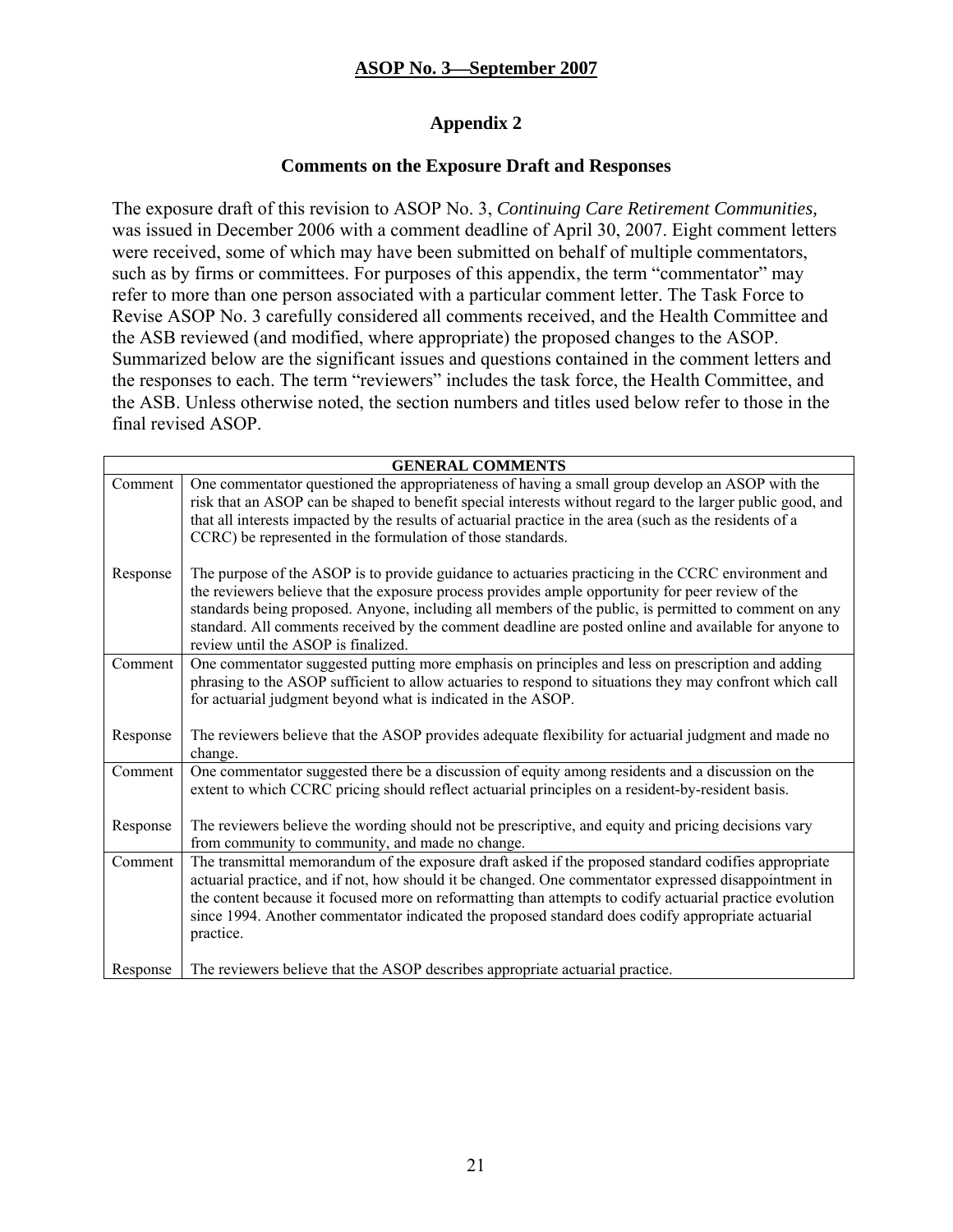|                             | SECTION 1. PURPOSE, SCOPE, CROSS REFERENCES, AND EFFECTIVE DATE                                                                                                                                                                                                                                                                                                                                                                                                               |  |
|-----------------------------|-------------------------------------------------------------------------------------------------------------------------------------------------------------------------------------------------------------------------------------------------------------------------------------------------------------------------------------------------------------------------------------------------------------------------------------------------------------------------------|--|
| <b>Section 1.1, Purpose</b> |                                                                                                                                                                                                                                                                                                                                                                                                                                                                               |  |
| Comment                     | One commentator suggested there be a statement about the rationale for applying actuarial techniques<br>that includes more than just prepayment of health care. The reason should state that it is due to the<br>existence of advance fees which represent a prepayment of some costs be they health care or shelter, and<br>funding of this prepayment using advance fees depends on estimates of the resident's longevity which is<br>the purpose of actuarial projections. |  |
| Response                    | The reviewers believe that such a comment belongs in the background section of appendix 1, and that<br>the background section is sufficiently general to cover the reasons included in the comment.                                                                                                                                                                                                                                                                           |  |
| Section 1.2, Scope          |                                                                                                                                                                                                                                                                                                                                                                                                                                                                               |  |
| Comment                     | One commentator suggested that the business context for this ASOP be indicated as well as who requires<br>the actuarial services and why.                                                                                                                                                                                                                                                                                                                                     |  |
| Response                    | The reviewers believe that the current wording adequately indicates who potential users are and the<br>various uses of the actuarial analysis, and made no change.                                                                                                                                                                                                                                                                                                            |  |
| $\overline{\text{Comment}}$ | One commentator suggested adding "financing entities" to the list of entities using the results of an<br>actuarial communication prepared according to this ASOP.                                                                                                                                                                                                                                                                                                             |  |
| Response                    | The reviewers agree and added "financing entities" to the list of potential users of an actuarial<br>communication.                                                                                                                                                                                                                                                                                                                                                           |  |
|                             | <b>SECTION 2. DEFINITIONS</b>                                                                                                                                                                                                                                                                                                                                                                                                                                                 |  |
| Comment                     | One commentator suggested there be definitions for the various types of actuarial studies.                                                                                                                                                                                                                                                                                                                                                                                    |  |
| Response                    | The reviewers note that the examples cited in section 1.2, Scope, are adequately described and did not<br>believe that formal definitions were needed. The reviewers added estimating the future services<br>obligation under GAAP to the examples of services provided in section 1.2.                                                                                                                                                                                       |  |
| Comment                     | One commentator asked if mortality rate needed to be defined.                                                                                                                                                                                                                                                                                                                                                                                                                 |  |
| Response                    | The reviewers believe that mortality rate was a term that was well understood in the actuarial community<br>and that a definition was therefore not needed.                                                                                                                                                                                                                                                                                                                   |  |
|                             | <b>Section 2.2, Actuarial Balance Sheet</b>                                                                                                                                                                                                                                                                                                                                                                                                                                   |  |
| $\overline{\text{Comment}}$ | One commentator suggested there needs to be a clear distinction between an actuarial balance sheet and<br>an accounting balance sheet.                                                                                                                                                                                                                                                                                                                                        |  |
| Response                    | The reviewers believe that the development of the actuarial balance sheet as described in section 3.4,<br>Actuarial Balance Sheet, is sufficiently clear in that the actuarial balance sheet is not the same as the<br>accounting balance sheet.                                                                                                                                                                                                                              |  |
|                             | <b>Section 2.5, Cohort of New Residents</b>                                                                                                                                                                                                                                                                                                                                                                                                                                   |  |
| Comment                     | Several commentators suggested revised wording in order to clarify this definition. One commentator<br>asked if the cohort was real or hypothetical. Another commentator suggested that the definition be<br>refined to specify the time period over which the cohort of new residents would be expected to occur.                                                                                                                                                            |  |
| Response                    | The reviewers agree that the definition needed to be clarified, and the definition was revised to indicate<br>this was a hypothetical distribution over a specified period of time relating to assumed future residents.                                                                                                                                                                                                                                                      |  |
|                             | <b>Section 2.6, Continuing Care Retirement Community (CCRC)</b>                                                                                                                                                                                                                                                                                                                                                                                                               |  |
| Comment                     | One commentator asked if some kind of guarantee wasn't an essential part of the definition of a CCRC.                                                                                                                                                                                                                                                                                                                                                                         |  |
| Response                    | The reviewers note that a CCRC may or may not include a guarantee and made no change.                                                                                                                                                                                                                                                                                                                                                                                         |  |
|                             | <b>Section 2.9, Health Center</b>                                                                                                                                                                                                                                                                                                                                                                                                                                             |  |
| Comment                     | One commentator suggested that the definition include reference to dementia care.                                                                                                                                                                                                                                                                                                                                                                                             |  |
| Response                    | The reviewers consider that the reference to special care is broad enough to include dementia care and<br>made no change.                                                                                                                                                                                                                                                                                                                                                     |  |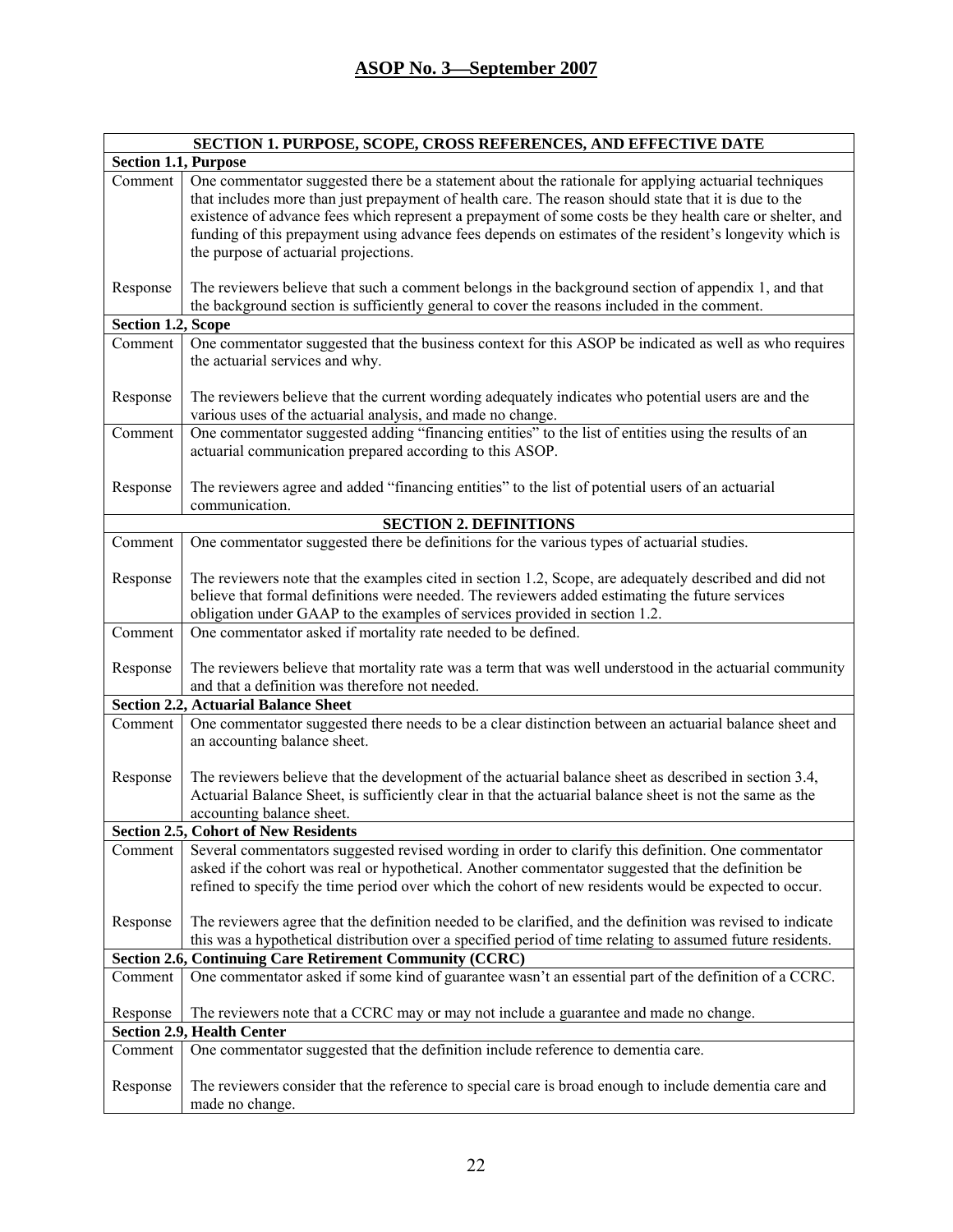| <b>Section 2.13, Morbidity Rate</b>                     |                                                                                                                                                                                                    |
|---------------------------------------------------------|----------------------------------------------------------------------------------------------------------------------------------------------------------------------------------------------------|
| Comment                                                 | One commentator suggested that the definition be expanded to note that a transfer to a different level of                                                                                          |
|                                                         | care may not require a transfer to a different living unit.                                                                                                                                        |
|                                                         |                                                                                                                                                                                                    |
| Response                                                | The reviewers agree that this is an important clarification, but felt it was better placed in the definition                                                                                       |
|                                                         | for Levels of Care and modified section 2.11 accordingly.                                                                                                                                          |
|                                                         | <b>Section 2.14, Non-Resident</b>                                                                                                                                                                  |
| Comment                                                 | One commentator questioned how a person living in a CCRC could be "non-resident" and suggested that                                                                                                |
|                                                         | this term be changed.                                                                                                                                                                              |
|                                                         |                                                                                                                                                                                                    |
| Response                                                | The reviewers believe the definition is clear and the distinction between resident and non-resident is an                                                                                          |
|                                                         | important concept in CCRC analyses, and made no change.                                                                                                                                            |
|                                                         | <b>Section 2.17, Physical Property</b>                                                                                                                                                             |
| Comment                                                 | One commentator criticized this definition as going too far in restricting the meaning of words of                                                                                                 |
|                                                         | common understanding.                                                                                                                                                                              |
|                                                         |                                                                                                                                                                                                    |
| Response                                                | The reviewers consider the definition to be appropriate and made no change.                                                                                                                        |
|                                                         | <b>Section 2.18, Population Projection</b>                                                                                                                                                         |
| Comment                                                 | One commentator suggested changing the definition to add number, age and status. One commentator<br>asked if the definition should specify the number of residents by care level expected to live. |
|                                                         |                                                                                                                                                                                                    |
| Response                                                | The reviewers consider the definition to be appropriate and made no change. Section 3.3, Projected                                                                                                 |
|                                                         | Population Movements, implies that population projections are done in sufficient detail as needed by the                                                                                           |
|                                                         | intended use of the population projection.                                                                                                                                                         |
|                                                         | Section 2.20, Resident                                                                                                                                                                             |
| Comment                                                 | One commentator questioned whether a contractholder should be considered a resident if there is no                                                                                                 |
|                                                         | health guarantee but there is a substantial refund guarantee.                                                                                                                                      |
|                                                         |                                                                                                                                                                                                    |
| Response                                                | The reviewers agree and revised section 2.14, Non-Resident, and section 2.20, Resident, to incorporate                                                                                             |
|                                                         | either a health care guarantee or a refund guarantee.                                                                                                                                              |
|                                                         | <b>Section 2.23, Withdrawal Rate</b>                                                                                                                                                               |
| Comment                                                 | One commentator questioned the need for this definition.                                                                                                                                           |
|                                                         |                                                                                                                                                                                                    |
| Response                                                | The reviewers believe that the definition is needed.                                                                                                                                               |
|                                                         | <b>Section 2.24, Valuation Date</b>                                                                                                                                                                |
| Comment                                                 | One commentator suggested that "at" be changed to "as of."                                                                                                                                         |
|                                                         |                                                                                                                                                                                                    |
| Response                                                | The reviewers agree and made the change, and a similar change was made to the first sentence of section                                                                                            |
|                                                         | 3.2, Determination of Satisfactory Actuarial Balance.                                                                                                                                              |
| SECTION 3. ANALYSIS OF ISSUES AND RECOMMENDED PRACTICES |                                                                                                                                                                                                    |
| Section 3.1, Introduction                               |                                                                                                                                                                                                    |
| Comment                                                 | Two commentators suggested that "policy provisions" was not appropriate when dealing with CCRCs.                                                                                                   |
|                                                         | One commentator suggested using "contract provisions" instead, while the other commentator suggested                                                                                               |
|                                                         | using "residency contract provisions" or "residency agreement provisions."                                                                                                                         |
|                                                         |                                                                                                                                                                                                    |
| Response                                                | The reviewers agree that "policy" was not appropriate and changed the reference to "residency                                                                                                      |
|                                                         | agreement provisions," which is consistent with terminology used in section 2, Definitions.                                                                                                        |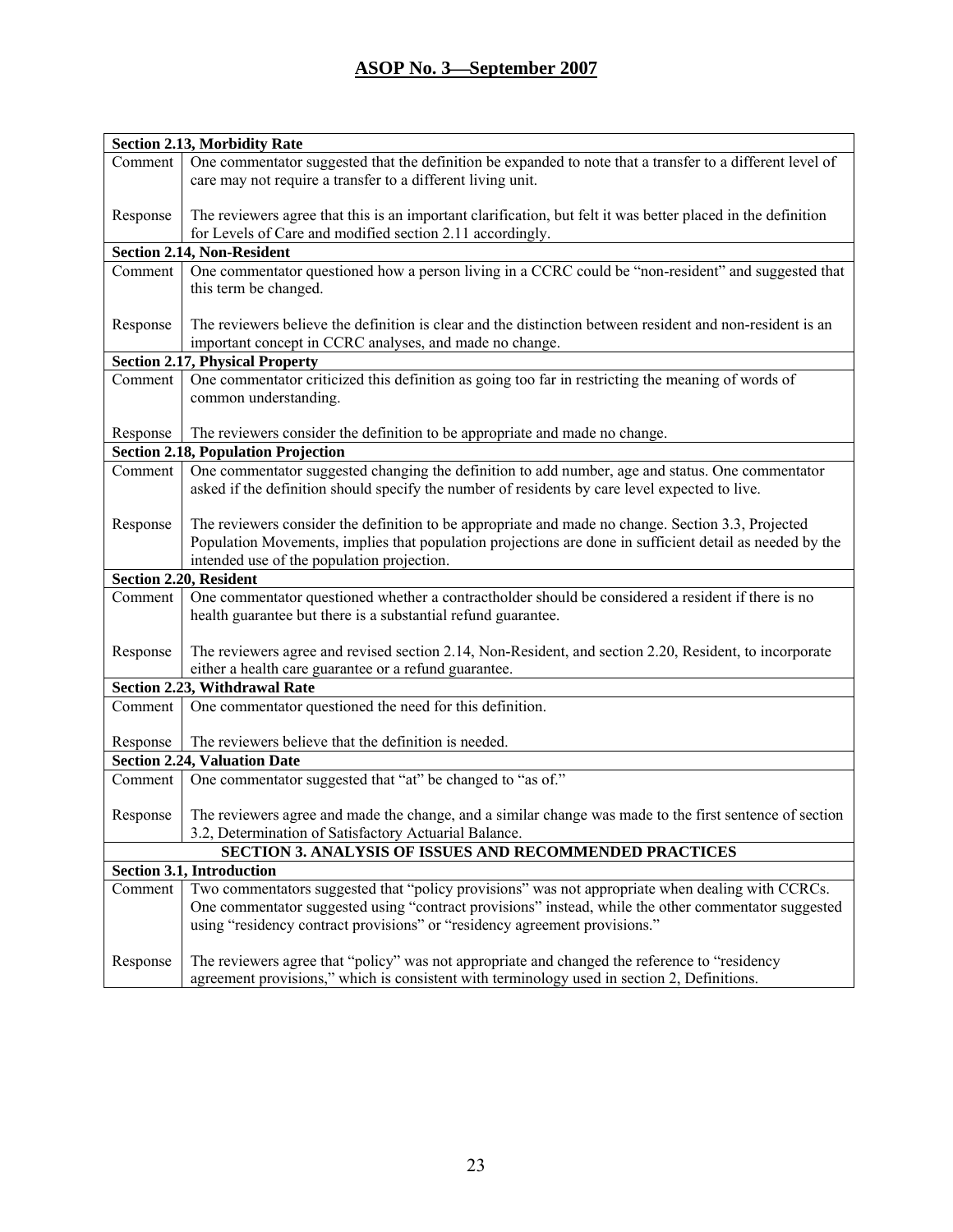|          | <b>Section 3.2, Determination of Satisfactory Actuarial Balance</b>                                                                                                                                                                                                                                                                                                                                                                                                                                                                                      |
|----------|----------------------------------------------------------------------------------------------------------------------------------------------------------------------------------------------------------------------------------------------------------------------------------------------------------------------------------------------------------------------------------------------------------------------------------------------------------------------------------------------------------------------------------------------------------|
| Comment  | The transmittal memorandum of the exposure draft asked if requiring a CCRC to meet all three<br>conditions for determining satisfactory actuarial balance was appropriate.                                                                                                                                                                                                                                                                                                                                                                               |
|          | One commentator supported this section as written.                                                                                                                                                                                                                                                                                                                                                                                                                                                                                                       |
|          | One commentator believes meeting all three conditions is appropriate for satisfactory actuarial balance<br>but noted that it is not clear that the ASOP requires all three conditions be met for the CCRC to be in<br>satisfactory actuarial balance and made a suggestion to revise the language.                                                                                                                                                                                                                                                       |
|          | One commentator indicated that the concept of satisfactory actuarial balance does need to include all<br>three criteria, but guidance should be given to provide flexibility for the actuary to provide a favorable<br>opinion if only two of the three criteria are initially met using baseline assumptions. This has real world<br>implications in states where regulations mandate this opinion to avoid fee adjustments to residents that<br>are not desired or marketable.                                                                         |
|          | One commentator indicated that the requirement to meet all three conditions for satisfactory actuarial<br>balance was more a matter of actuarial judgment in light of the use which the actuary anticipates will be<br>made of his/her work than a question appropriate for legislating within the context of an ASOP. The<br>standard should be that the actuary consider all three elements and justify in writing the basis for<br>structuring the analysis, including actuarial balance, in the way the actuary has chosen.                          |
|          | One commentator indicated that in the situation where a community is slightly less than 100% funded on<br>valuation, but shows good surplus in pricing and positive cash flows, this community is not in<br>satisfactory actuarial balance but may not be considered "impaired."                                                                                                                                                                                                                                                                         |
| Response | The reviewers believe that the test for satisfactory actuarial balance includes meeting all three conditions<br>and made no change. As indicated in section 4.1.2, Assignments Involving an Opinion on Satisfactory<br>Actuarial Balance, the actuarial communication would discuss the implications of not meeting any of the<br>three conditions, and the actuary can discuss the projected time frame for meeting all of the conditions<br>using the baseline assumptions.                                                                            |
|          | Section 3.2.1, Condition 1: Adequate Resources for Current Residents                                                                                                                                                                                                                                                                                                                                                                                                                                                                                     |
| Comment  | One commentator indicated that beginning to evaluate this condition after the community has been in<br>operation three years is arbitrary, and targeted occupancy is not defined. The commentator suggested<br>that an evaluation be made immediately after the close of the first fiscal year when residents have moved<br>in, and preferably it could be based on a hypothetical census at projected full occupancy as opposed to<br>the current census in order to minimize the impact of overhead allocation to a smaller census during fill-<br>up. |
|          | One commentator stated that in terms of time frame, it may be appropriate to provide the actuary with a<br>defined term for describing the financial state of the facility prior to testing for satisfactory actuarial<br>balance such as "pre-actuarial balance determination."                                                                                                                                                                                                                                                                         |
| Response | The reviewers believe that a first evaluation of this condition is most useful after the community has<br>achieved a stable occupancy level and once mature annual operating expenses can be determined, which<br>typically would be after the fill-up period has been completed. The reviewers note that section 3.2.1<br>gives an example as to when this might occur.                                                                                                                                                                                 |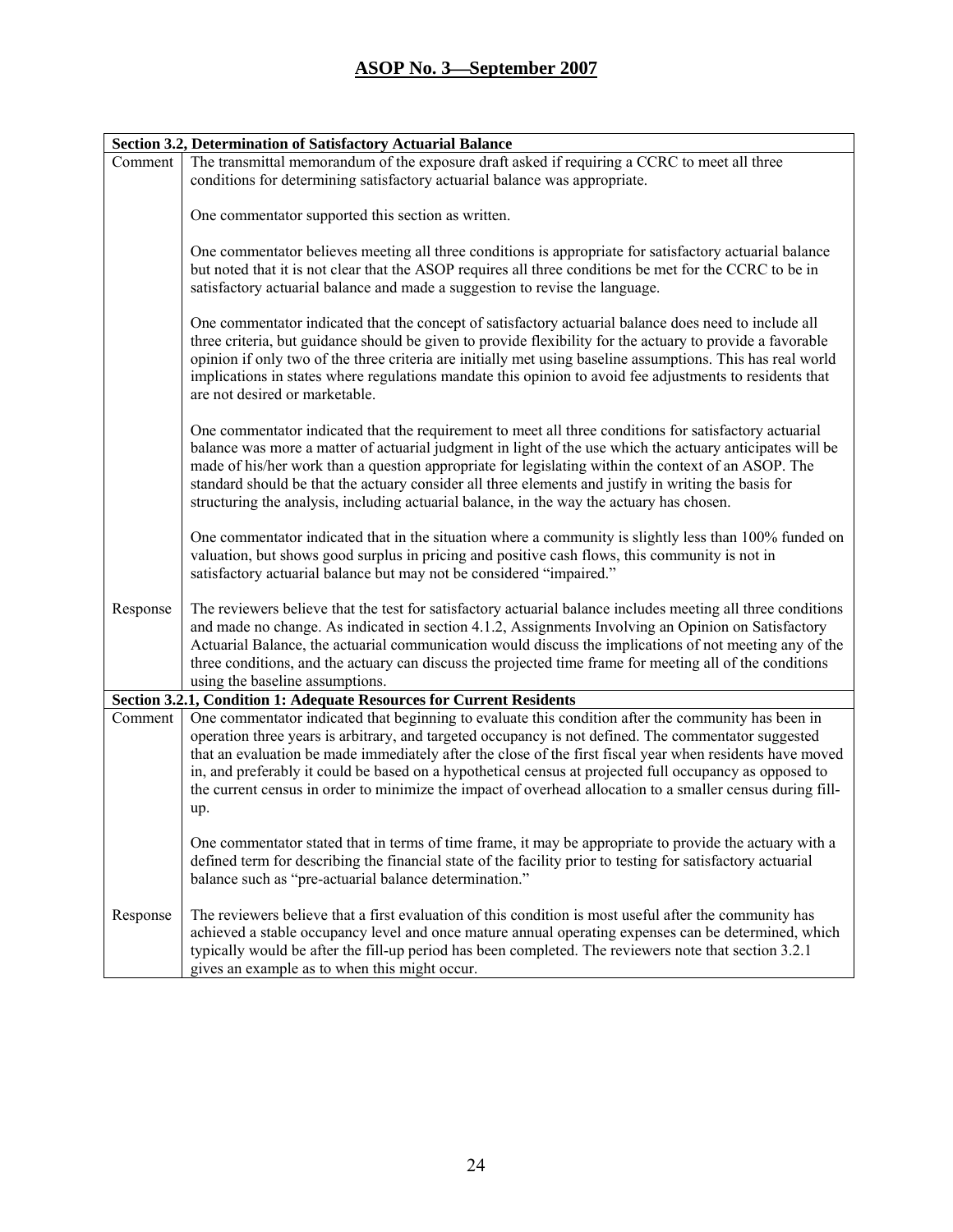|          | Section 3.2.2, Condition 2: Adequate Fee Structure for a Cohort of New Residents                                                                                                                                                                                                                                                                                                                                                                                                                                                                                                                                                                                                                                                                                                                                                                                                                                                                                                                                                                                                                                                                                                |
|----------|---------------------------------------------------------------------------------------------------------------------------------------------------------------------------------------------------------------------------------------------------------------------------------------------------------------------------------------------------------------------------------------------------------------------------------------------------------------------------------------------------------------------------------------------------------------------------------------------------------------------------------------------------------------------------------------------------------------------------------------------------------------------------------------------------------------------------------------------------------------------------------------------------------------------------------------------------------------------------------------------------------------------------------------------------------------------------------------------------------------------------------------------------------------------------------|
| Comment  | One commentator indicated that as written the analysis does not allow for outside subsidization of the<br>fee structure, for example, sources such as charitable donations, endowments or from other financial<br>programs such as LTC insurance or Medicare/Medicaid. Instead, it is limited to amounts paid by the<br>resident. These third party payments are addressed in section 3.6.2, Future Additional Fees and Third<br>Party Payments. It also doesn't allow for consideration of additional fees.                                                                                                                                                                                                                                                                                                                                                                                                                                                                                                                                                                                                                                                                    |
| Response | The reviewers agree with the suggestion and clarified the wording to include future additional fees and<br>third party payments attributable to the new residents.                                                                                                                                                                                                                                                                                                                                                                                                                                                                                                                                                                                                                                                                                                                                                                                                                                                                                                                                                                                                              |
|          | Section 3.2.3, Condition 3: Positive Projected Cash and Investment Balances                                                                                                                                                                                                                                                                                                                                                                                                                                                                                                                                                                                                                                                                                                                                                                                                                                                                                                                                                                                                                                                                                                     |
| Comment  | The transmittal memorandum of the exposure draft asked if the proposed wording for the time period to<br>be covered by the cash flow projection was appropriate.                                                                                                                                                                                                                                                                                                                                                                                                                                                                                                                                                                                                                                                                                                                                                                                                                                                                                                                                                                                                                |
|          | One commentator suggested that the minimum number of years should approximate the average<br>remaining life expectancy of the current CCRC cohort.                                                                                                                                                                                                                                                                                                                                                                                                                                                                                                                                                                                                                                                                                                                                                                                                                                                                                                                                                                                                                              |
|          | Another commentator suggested 10 years of stabilized operations should be reflected in the cash flow<br>projection. So for a new community, the projection would reflect the remainder of the fill-up period plus<br>10 years.                                                                                                                                                                                                                                                                                                                                                                                                                                                                                                                                                                                                                                                                                                                                                                                                                                                                                                                                                  |
|          | Another commentator indicated that it was unclear as to the value of the second sentence in the middle<br>paragraph. In the first sentence, it states the actuary should choose a projection period based on his/her<br>judgment. Adding a sentence to say the actuary "may" consider a minimum period is ineffective. The<br>commentator recommended that the sentence either read as "should consider" or be eliminated.                                                                                                                                                                                                                                                                                                                                                                                                                                                                                                                                                                                                                                                                                                                                                      |
|          | Another commentator indicated that the choice of a projection period can be a material aspect of an<br>actuary's work. The period should be sufficient to be informative for the users of the actuary's work,<br>especially in affecting decisions that may be made in reliance on that work, and projection periods<br>should never be chosen to conceal deferred elements beyond the chosen period that might be material if<br>the projection were continued further. Hence, the choice of a particular projection period is a matter of<br>actuarial judgment, the basis for which the actuary should document in his/her actuarial communication.<br>For instance, for the purpose of examining a CCRC, it might be decided to use the probable maximum<br>lifespan of the youngest residents as an appropriate future projection horizon, or the actuary might deem<br>it desirable to have a projection that spans two or three managerial generations since a change in<br>leadership might be viewed as a material event. A specific period, whether it is 10 or 20 years, should be<br>omitted from the ASOP in favor of a more principled approach to this question. |
| Response | The reviewers believe that the first sentence of the second paragraph is the key criteria and expanded<br>that sentence to indicate that use of a longer time period should not materially affect the results and<br>conclusions. The second sentence of the second paragraph was deleted.                                                                                                                                                                                                                                                                                                                                                                                                                                                                                                                                                                                                                                                                                                                                                                                                                                                                                      |
|          | <b>Section 3.3, Projected Population Movements</b>                                                                                                                                                                                                                                                                                                                                                                                                                                                                                                                                                                                                                                                                                                                                                                                                                                                                                                                                                                                                                                                                                                                              |
| Comment  | One commentator indicated that the notion of "levels of care" implies differences in care that can vary<br>widely from one community to the next. Some communities are very effective at increasing services as<br>needed to enable residents to stay in their independent living units. Other communities may have unfilled<br>beds in a higher area of the community and so may move residents to a higher level before care at that<br>level is absolutely needed. Consequently, it is important that the experience of the particular CCRC<br>community which the actuary is concerned be a driver in any calculations. Managerial and medical<br>decisions relating to care levels may vary widely from community to community, or even from time to<br>time within a community. Still, the ASOP is silent on this material aspect of actuarial practice relating to<br>CCRCs.                                                                                                                                                                                                                                                                                             |
| Response | The reviewers believe that the wording here and in section 3.8, Selection of Actuarial Assumptions,<br>accommodates the potential variation between communities noted above, and made no change.                                                                                                                                                                                                                                                                                                                                                                                                                                                                                                                                                                                                                                                                                                                                                                                                                                                                                                                                                                                |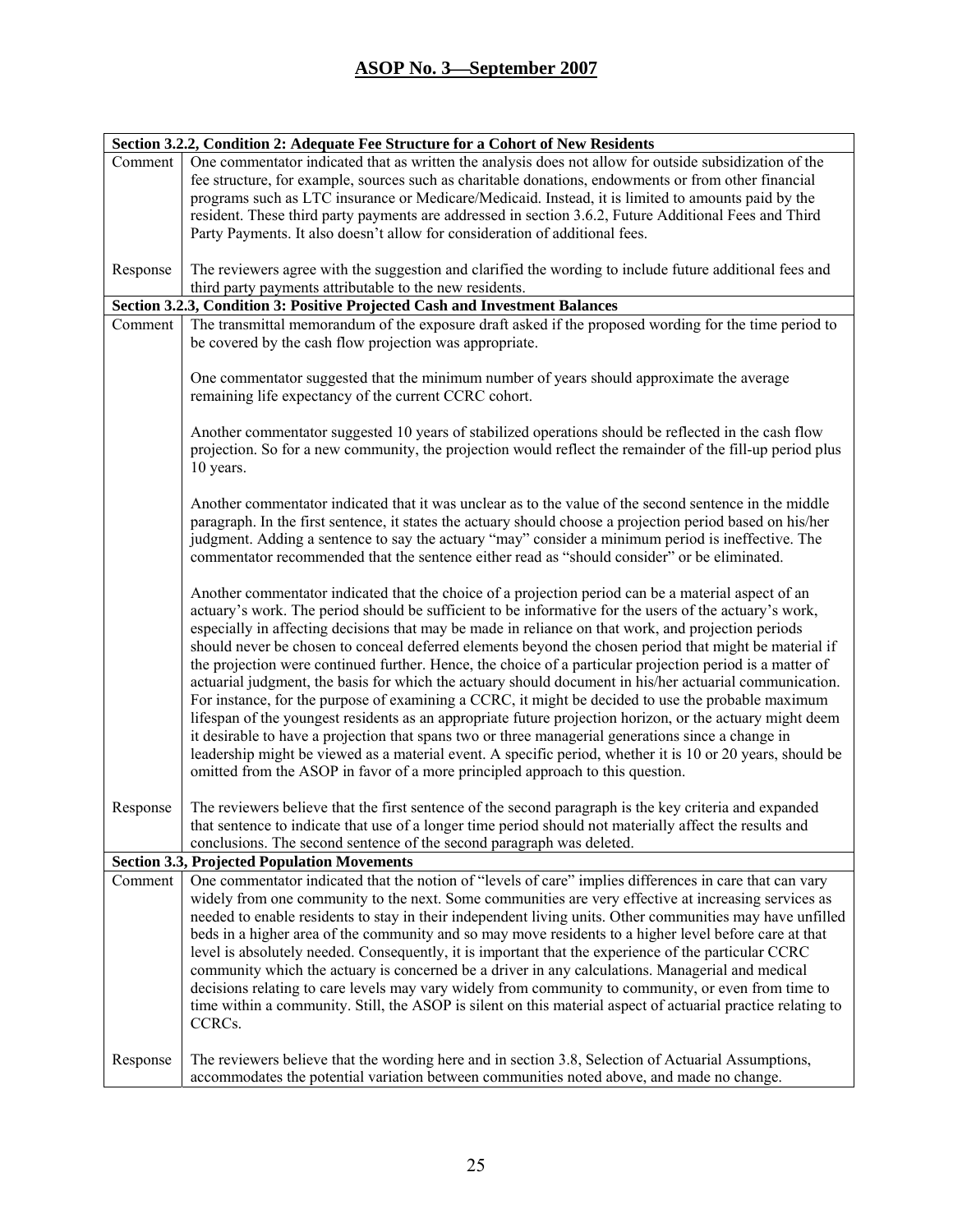|          | <b>Section 3.6.1, Future Periodic Fees</b>                                                                                                                                                                                                                                                                                                                                                                                                                                                                                                                                                                                                                                                                                                                                                                                                                                                                                                                                                                                                                    |  |
|----------|---------------------------------------------------------------------------------------------------------------------------------------------------------------------------------------------------------------------------------------------------------------------------------------------------------------------------------------------------------------------------------------------------------------------------------------------------------------------------------------------------------------------------------------------------------------------------------------------------------------------------------------------------------------------------------------------------------------------------------------------------------------------------------------------------------------------------------------------------------------------------------------------------------------------------------------------------------------------------------------------------------------------------------------------------------------|--|
| Comment  | One commentator indicated that it may be appropriate to reference consideration of ability of the<br>resident to pay future periodic fees and any appropriate allowance for bad debt or consideration of<br>facility practices in the event a resident is unable to pay.                                                                                                                                                                                                                                                                                                                                                                                                                                                                                                                                                                                                                                                                                                                                                                                      |  |
| Response | The reviewers believe that the wording in section 3.9, Benevolence Funds and Financial Assistance<br>Subsidies, which discusses the need to consider the impact of residents who do not pay the full<br>scheduled fees, adequately addresses the issue raised and made no change.                                                                                                                                                                                                                                                                                                                                                                                                                                                                                                                                                                                                                                                                                                                                                                             |  |
|          | Section 3.6.3, Physical Property for Assets Currently in Service                                                                                                                                                                                                                                                                                                                                                                                                                                                                                                                                                                                                                                                                                                                                                                                                                                                                                                                                                                                              |  |
| Comment  | One commentator asked if the cost of capital is defined.                                                                                                                                                                                                                                                                                                                                                                                                                                                                                                                                                                                                                                                                                                                                                                                                                                                                                                                                                                                                      |  |
| Response | The reviewers note that the cost of capital is described in section 3.6.3 and made no change.                                                                                                                                                                                                                                                                                                                                                                                                                                                                                                                                                                                                                                                                                                                                                                                                                                                                                                                                                                 |  |
| Comment  | One commentator indicated that the use of cost of capital at the time the asset was originally put into<br>service is not appropriate in current state of practice since the intent of imputing interest is to provide a<br>mathematical estimate of earnings on these fixed assets. The commentator doesn't see using prior year's<br>cost of capital as any better than current year's cost of capital. The commentator suggests that the<br>assumption made for this value should be that the actuary may use a value consistent with the time the<br>asset was placed in service or one based on the current economic environment.                                                                                                                                                                                                                                                                                                                                                                                                                        |  |
| Response | The reviewers agree with this comment and made the appropriate change.                                                                                                                                                                                                                                                                                                                                                                                                                                                                                                                                                                                                                                                                                                                                                                                                                                                                                                                                                                                        |  |
| Comment  | One commentator indicated that practicing actuaries use one of two methods for defining the level of<br>depreciation expenses for fixed assets and their corresponding current actuarial value. One method<br>assumes level dollar depreciation expenses and the other assumes increasing dollar depreciation<br>expenses. The two methods generate different results. In some cases, the actuarial opinion would be<br>different depending on the depreciation method used. This can be problematic to regulators as well as to<br>client CCRCs who switch between actuaries. It is suggested the ASOP should state which method is<br>preferable after careful consideration of all factors.                                                                                                                                                                                                                                                                                                                                                                |  |
| Response | The reviewers believe this is a matter of actuarial judgment and made no change.                                                                                                                                                                                                                                                                                                                                                                                                                                                                                                                                                                                                                                                                                                                                                                                                                                                                                                                                                                              |  |
|          | <b>Section 3.6.6, Future Refunds</b>                                                                                                                                                                                                                                                                                                                                                                                                                                                                                                                                                                                                                                                                                                                                                                                                                                                                                                                                                                                                                          |  |
| Comment  | One commentator questioned the actuarial treatment of refund provisions that are identical but where<br>payment timing may vary due to legal terminology of the residency agreement such as:<br>(a) unconditionally refundable and typically paid immediately or within 120 days after contract<br>termination, (b) refundable contingent upon reoccupancy and the proceeds from the next resident's<br>advance fee, or (c) refundable upon resale of resident's unit as in a cooperative contract. The issue is<br>whether actuarially the refund liabilities should be the same for all three contract options if the intent and<br>practice of management in regard to payment of refunds is the same for all provisions, i.e., all are paid<br>shortly after contract termination regardless of whether the reoccupancy or resale has occurred. In other<br>words, if three communities offered refunds based on one of the above three provisions, but make<br>payments in the same manner, the resulting actuarial liabilities should not be different. |  |
| Response | The reviewers agree with the comment and revised the guidance to also include consideration of the<br>CCRC's actual payment procedure for refunds.                                                                                                                                                                                                                                                                                                                                                                                                                                                                                                                                                                                                                                                                                                                                                                                                                                                                                                            |  |
|          | Section 3.6.7, Value of Long-Term Debt                                                                                                                                                                                                                                                                                                                                                                                                                                                                                                                                                                                                                                                                                                                                                                                                                                                                                                                                                                                                                        |  |
| Comment  | One commentator suggested changing the last sentence to the following in order to provide for variable<br>debt: "The present value of long-term debt may be different than the amount on the accounting balance<br>sheet depending on the relationship between the discount rate and the actual or expected interest rate of<br>the debt."                                                                                                                                                                                                                                                                                                                                                                                                                                                                                                                                                                                                                                                                                                                    |  |
| Response | The reviewers agree and changed the sentence as suggested.                                                                                                                                                                                                                                                                                                                                                                                                                                                                                                                                                                                                                                                                                                                                                                                                                                                                                                                                                                                                    |  |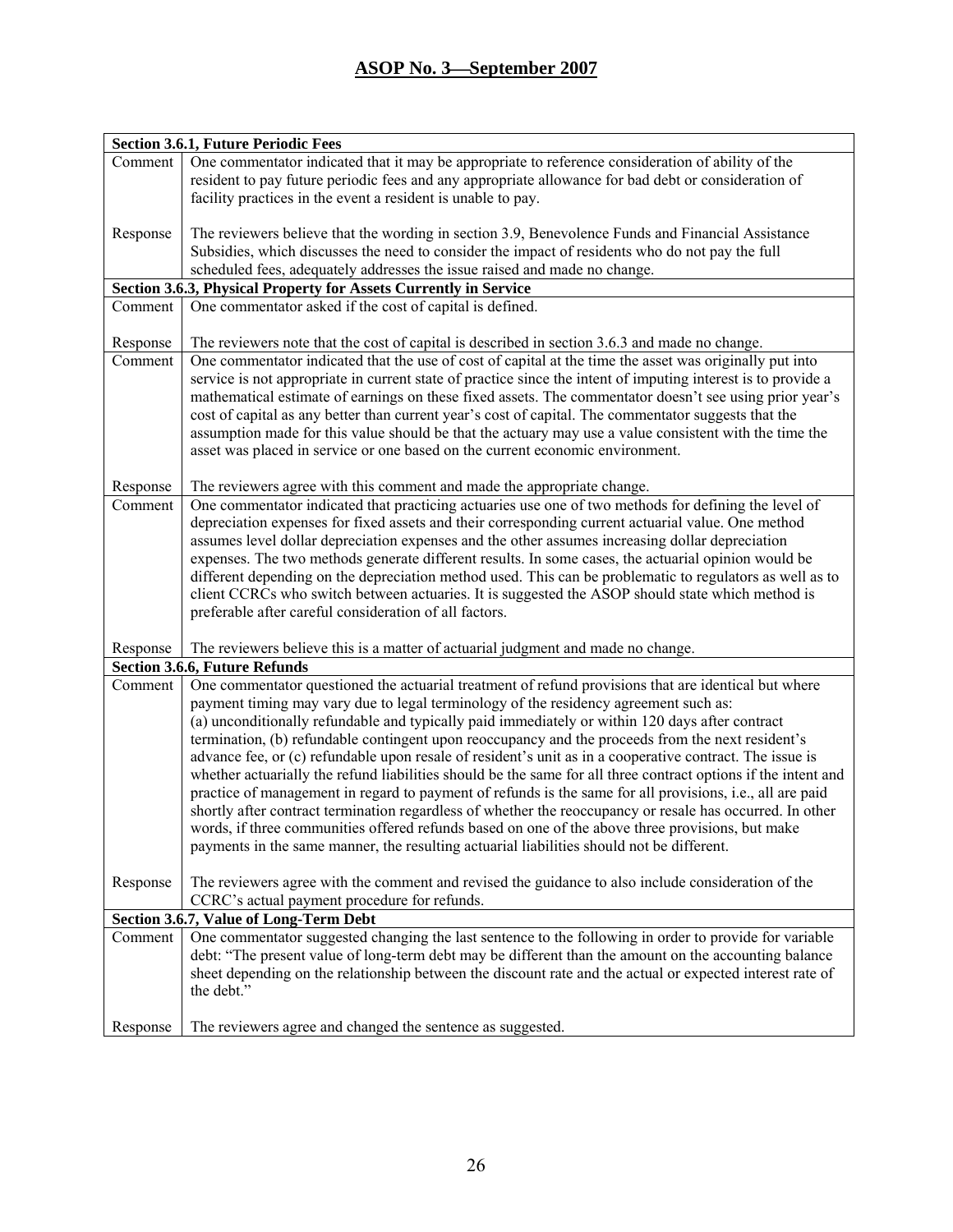|                                                                                                | <b>Section 3.7, Cash Flow Projections</b>                                                                                                                                                                                                                                                                                                                                                                                                                                                                                                                                                                                                  |
|------------------------------------------------------------------------------------------------|--------------------------------------------------------------------------------------------------------------------------------------------------------------------------------------------------------------------------------------------------------------------------------------------------------------------------------------------------------------------------------------------------------------------------------------------------------------------------------------------------------------------------------------------------------------------------------------------------------------------------------------------|
| Comment                                                                                        | One commentator questioned including the revenue from non-residents living at the health center. The<br>influx of residents to the health center means eviction of non-residents and the loss of revenue needs to<br>be considered. If hospice services will be offered on premises it will call for cost and anticipated revenue<br>assumptions, and if not, the loss of revenue needs to be considered.                                                                                                                                                                                                                                  |
| Response                                                                                       | The reviewers believe that it is appropriate to include the revenue from non-residents in the health center<br>since operating expenses include the expense of beds occupied by non-residents. The projected cash<br>flows follow the projected population movements, so as residents displace non-residents in the health<br>center, the revenue projections automatically reflect this change.                                                                                                                                                                                                                                           |
| Comment                                                                                        | One commentator disagreed with the inclusion of the last paragraph in this section referring to ASOP<br>No. 7, Analysis of Life, Health, or Property/Casualty Insurer Cash Flows. The commentator stated that<br>CCRC practice is so far removed from that of insurance companies that this requirement is unnecessary<br>and bordering on irrelevant. The commentator states that there are too many differences to recommend<br>this to actuaries practicing in the CCRC area.                                                                                                                                                           |
| Response                                                                                       | While the reviewers agree with the commentator about the limited applicability of ASOP No. 7 to<br>CCRCs, the reference is appropriate because an actuary would only apply the guidance that is<br>applicable.                                                                                                                                                                                                                                                                                                                                                                                                                             |
|                                                                                                | Section 3.8, Selection of Actuarial Assumptions                                                                                                                                                                                                                                                                                                                                                                                                                                                                                                                                                                                            |
| Comment                                                                                        | One commentator indicated that the description of assumptions in section 3.8 appears to focus on static<br>assumptions and asks if the ASOP should allow for dynamic assumptions and analysis.                                                                                                                                                                                                                                                                                                                                                                                                                                             |
| Response                                                                                       | The reviewers believe the current wording is flexible enough to allow dynamic assumptions if the<br>actuary chooses to use them and made no change.                                                                                                                                                                                                                                                                                                                                                                                                                                                                                        |
| Comment                                                                                        | One commentator noted that the anticipation of withdrawal trend assumptions should be carefully<br>thought out as such a notion is contrary to a going concern model.                                                                                                                                                                                                                                                                                                                                                                                                                                                                      |
| Response                                                                                       | The reviewers agree that the withdrawal assumption, as with any assumption, should be carefully<br>considered, but believe that a withdrawal trend is not contrary to the going concern model.                                                                                                                                                                                                                                                                                                                                                                                                                                             |
|                                                                                                | <b>Section 3.8.2, Trend Assumptions for Fees and Expenses</b>                                                                                                                                                                                                                                                                                                                                                                                                                                                                                                                                                                              |
| Comment                                                                                        | One commentator indicated that the last sentence of the second paragraph seems redundant. The<br>commentator indicates that the first sentence of the second paragraph defines the standard, and if the<br>actuary does not follow any standard they need to disclose and justify.                                                                                                                                                                                                                                                                                                                                                         |
| Response                                                                                       | The reviewers consider using a different trend assumption for the periodic fees versus the operating<br>expenses as a significant issue and wanted there to be no ambiguity about the need to disclose such a<br>difference, and made no change.                                                                                                                                                                                                                                                                                                                                                                                           |
| Comment                                                                                        | One commentator disagreed with the use of "trend assumptions" when referencing inflation and fee<br>increase assumptions in this section. The commentator states that the use of the word "trend" in this<br>context is confusing. Actuaries must make assumptions regarding future "increases" in monthly and<br>advance fees. Such increases will be the result of decisions made by management at the CCRC and this<br>isn't thought of as a "trend." Actuaries must also make assumptions regarding expense inflation. The<br>term "inflation" is much more widely understood than "trend" in the context of future expense increases. |
| Response                                                                                       | The reviewers note that section 2.22, Trend, defines trend as applying to revenues, costs or actuarial<br>assumptions. Therefore, the reviewers believe the current wording is appropriate and made no change.                                                                                                                                                                                                                                                                                                                                                                                                                             |
| Section 3.8.3, Investment and Discount Rate Assumptions (now Investment Rate and Discount Rate |                                                                                                                                                                                                                                                                                                                                                                                                                                                                                                                                                                                                                                            |
| <b>Assumptions</b> )                                                                           |                                                                                                                                                                                                                                                                                                                                                                                                                                                                                                                                                                                                                                            |
| Comment                                                                                        | One commentator suggested that the investment rate assumptions should state that investment<br>performance includes both earnings as well as appreciation in investment values.                                                                                                                                                                                                                                                                                                                                                                                                                                                            |
| Response                                                                                       | The reviewers consider the wording sufficiently flexible to accommodate the actuary's judgment in<br>developing an appropriate investment rate and made no change.                                                                                                                                                                                                                                                                                                                                                                                                                                                                         |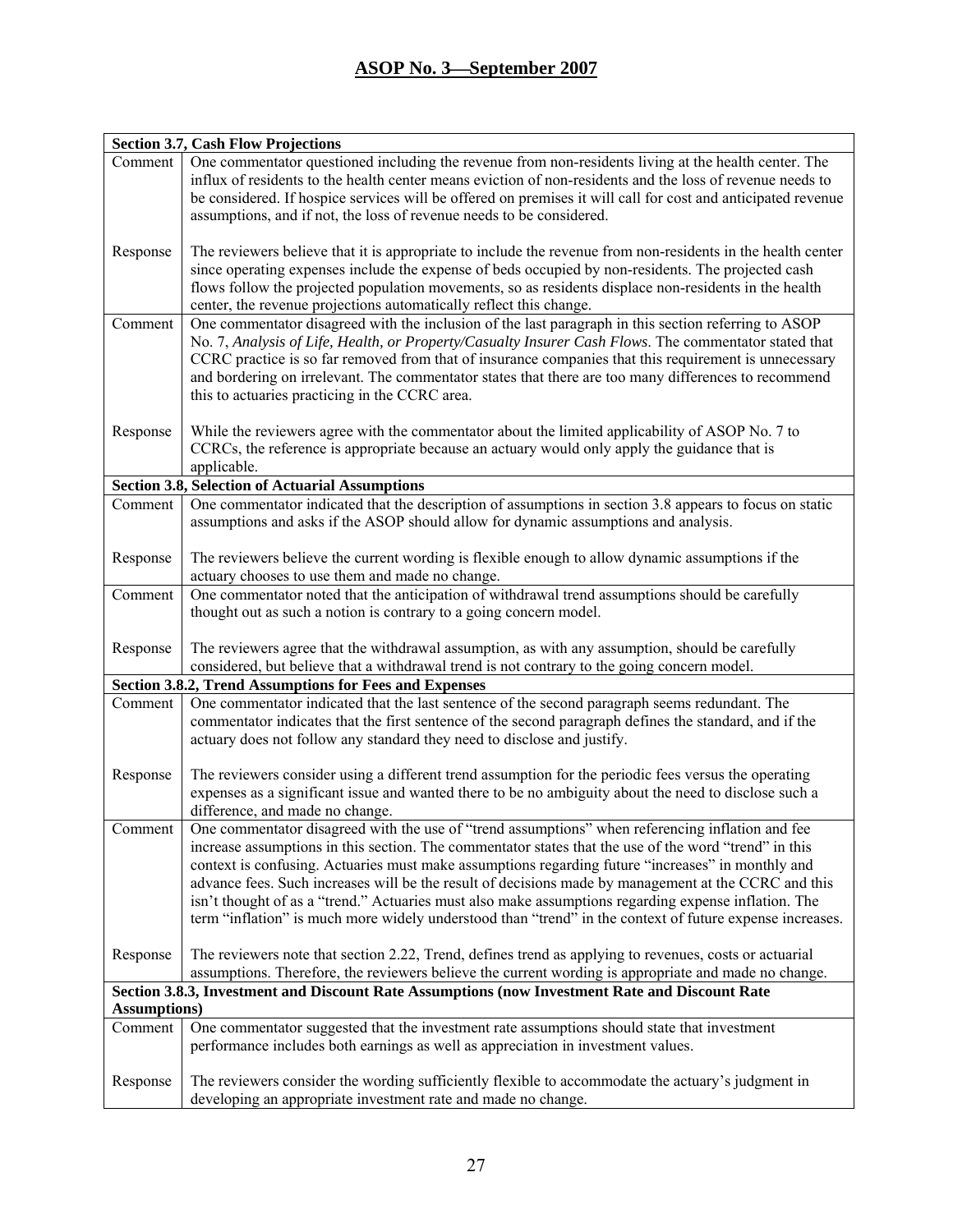| <b>Section 3.8.5, Going-Concern Assumption</b> |                                                                                                                                                                                                                                                                                                                                                                                                                                                                                                                                                                                                                                                                                                                                                                                                                                                                                                                                                                                                                                                                                                                                                                                                                                                                                                                                                                                                                                                                   |  |
|------------------------------------------------|-------------------------------------------------------------------------------------------------------------------------------------------------------------------------------------------------------------------------------------------------------------------------------------------------------------------------------------------------------------------------------------------------------------------------------------------------------------------------------------------------------------------------------------------------------------------------------------------------------------------------------------------------------------------------------------------------------------------------------------------------------------------------------------------------------------------------------------------------------------------------------------------------------------------------------------------------------------------------------------------------------------------------------------------------------------------------------------------------------------------------------------------------------------------------------------------------------------------------------------------------------------------------------------------------------------------------------------------------------------------------------------------------------------------------------------------------------------------|--|
| Comment                                        | One commentator indicated that it is presumed that the prevailing assumption should be the "going<br>concern" model, yet the security of residents' interests in these lifetime contracts is clearly the<br>paramount public interest issue. Residents are induced to pay large proportions of their retirement assets<br>in expectation that they will receive lifetime care in accordance with the terms of their contracts. The<br>"going concern" standard does not seem adequate to protect the vulnerability of residents from the<br>specter of the financial failure of the CCRC on which they are dependent, so to the extent that those<br>dependencies are inherent in the CCRC, an assurance of solvency on a "liquidation" basis should be<br>interwoven with "going concern" analysis to maximize the probability that the enterprise will endure to<br>be able to fulfill the contractual expectations of the residents for the full duration of their lives.                                                                                                                                                                                                                                                                                                                                                                                                                                                                                      |  |
| Response                                       | The reviewers believe the three conditions discussed in section 3.2, Determination of Satisfactory<br>Actuarial Balance, are the appropriate measures to evaluate the financial condition of a CCRC.                                                                                                                                                                                                                                                                                                                                                                                                                                                                                                                                                                                                                                                                                                                                                                                                                                                                                                                                                                                                                                                                                                                                                                                                                                                              |  |
|                                                | <b>Section 3.8.6, Reasonableness of Assumptions</b>                                                                                                                                                                                                                                                                                                                                                                                                                                                                                                                                                                                                                                                                                                                                                                                                                                                                                                                                                                                                                                                                                                                                                                                                                                                                                                                                                                                                               |  |
| Comment                                        | One commentator indicated that the choice of assumptions is critical to the mathematical modeling<br>which lies at the core of actuarial practice. Consequently, actuaries are expected to be proficient in<br>showing, good judgment in the choice of assumptions, including adapting assumption sources, for<br>example, published mortality tables, to the particulars of a specific case. Accordingly, it is desirable that,<br>as proposed, actuaries be continuously admonished that all assumptions be reasonable under the<br>circumstances of their use and actuaries should document in their communications the basis for their<br>judgments that any particular set of assumptions (or any individual assumption within an assumption set)<br>is the right choice for the particular application.                                                                                                                                                                                                                                                                                                                                                                                                                                                                                                                                                                                                                                                     |  |
| Response                                       | The reviewers agree and consider that the wording in the ASOP supports the above comments.                                                                                                                                                                                                                                                                                                                                                                                                                                                                                                                                                                                                                                                                                                                                                                                                                                                                                                                                                                                                                                                                                                                                                                                                                                                                                                                                                                        |  |
| Comment                                        | The transmittal memorandum of the exposure draft asked if the proposed language asking the actuary to<br>take into consideration the level of surplus and any margins for uncertainty included in the actuarial<br>assumptions was appropriate.                                                                                                                                                                                                                                                                                                                                                                                                                                                                                                                                                                                                                                                                                                                                                                                                                                                                                                                                                                                                                                                                                                                                                                                                                   |  |
|                                                | One commentator indicated that the consideration of the level of surplus and the margins for uncertainty<br>seem appropriate. This allows the actuary to consider the impact of assumption refinement as compared<br>to materiality of outcome.                                                                                                                                                                                                                                                                                                                                                                                                                                                                                                                                                                                                                                                                                                                                                                                                                                                                                                                                                                                                                                                                                                                                                                                                                   |  |
|                                                | Another commentator indicated that using "margins for uncertainty" is not appropriate for setting<br>assumptions for CCRC financial and actuarial projections. Population projections, actuarial cash flow<br>projections, the actuarial balance sheet, and the new entrant (cohort) pricing analysis should be based on<br>best-estimate assumptions. The commentator asks how the actuary is to determine which direction to<br>change a particular assumption to add a "margin for uncertainty." For example, higher mortality will<br>produce higher refund liabilities but could also produce lower health care liabilities. So, would the<br>mortality margin be positive or negative? The use of such margins would result in confusion and<br>problems in interpretation of the results of key actuarial analyses for CCRCs. All CCRC financial<br>analyses should be based on best estimate assumptions with no margins added or subtracted. The<br>mechanism for dealing with uncertainty is surplus on the actuarial balance sheet, surplus on the new<br>entrant (cohort) pricing analysis, and positive cash flows. The existence of such surpluses and positive<br>cash flows provides the "margins" for uncertainty. Actuaries routinely recommend that CCRCs achieve<br>certain target levels of such surpluses. Sensitivity testing may also be performed to determine if there is<br>adequate surplus or cash flows under particular scenarios. |  |
| Response                                       | The reviewers believe that the current wording is flexible enough to accommodate using assumptions<br>with or without margins together with the level of surplus available to provide for adverse fluctuations to<br>demonstrate satisfactory actuarial balance.                                                                                                                                                                                                                                                                                                                                                                                                                                                                                                                                                                                                                                                                                                                                                                                                                                                                                                                                                                                                                                                                                                                                                                                                  |  |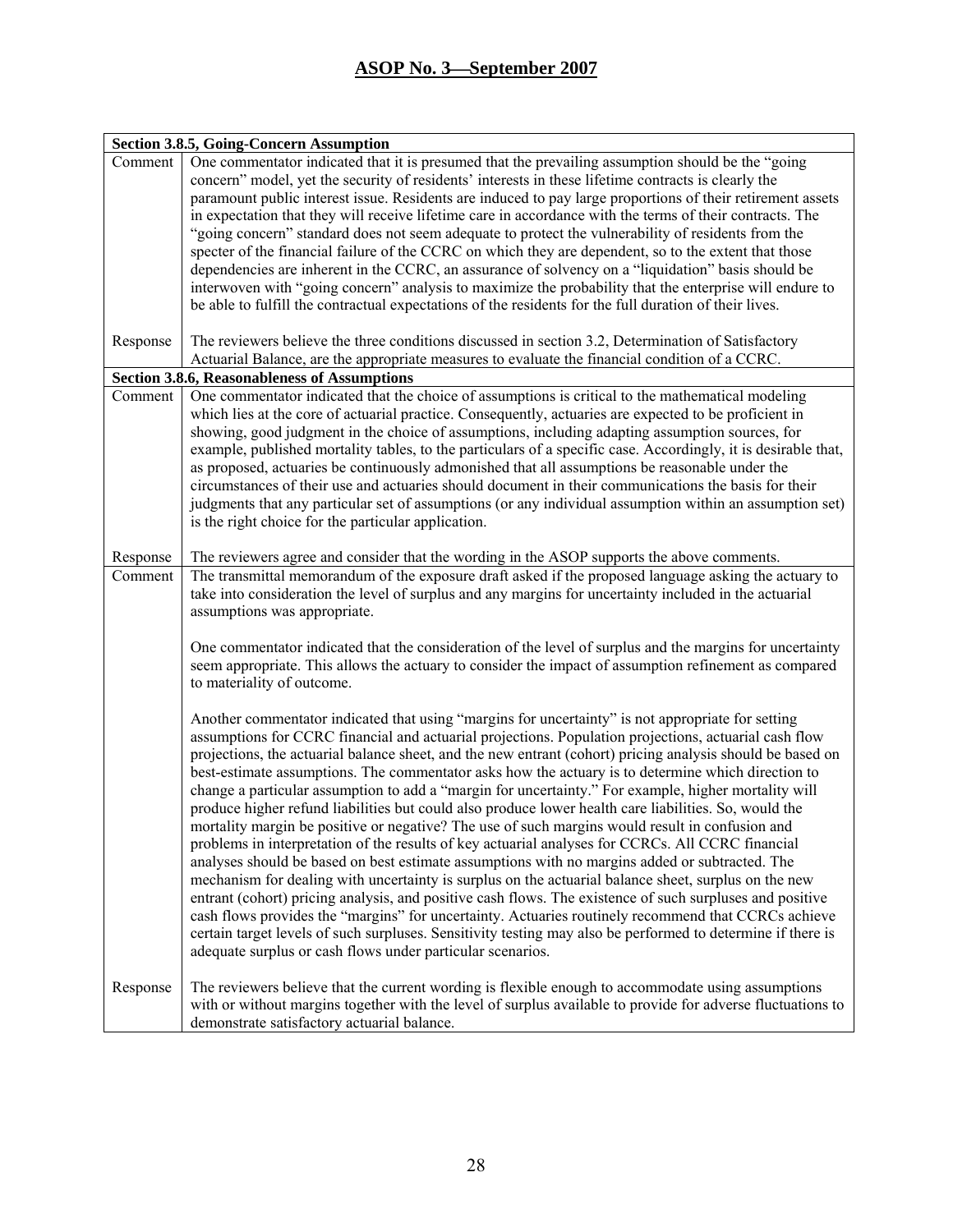| One commentator asked what if a client is not able to provide any data relative to anticipated<br>Comment<br>benevolence.<br>The reviewers believe that the actuary should use professional judgment to reflect any anticipated<br>Response<br>benevolence based on the information that is available and disclose what, if any, level of benevolence<br>was reflected in the analysis.<br><b>Section 3.10, For-Profit CCRCs</b><br>The transmittal memorandum of the exposure draft asked if the addition of sections 3.9, 3.10, and 3.11<br>Comment<br>were appropriate. Two commentators responded that they were appropriate.<br>One commentator suggested combining sections 3.10 and 3.11, Equity or Cooperative CCRCs, into a<br>single section entitled "Ownership Considerations."<br>The reviewers believe it is clearer to retain these two issues as separate sections and made no change.<br>Response<br>One commentator suggested that a potential income tax liability be stated and included in the<br>Comment<br>projections.<br>The reviewers agree with the suggestion and added "potential income tax liability" to the list of issues to<br>Response<br>be considered.<br>One commentator indicated that the comment about capital expenditures funded by the owner is unclear.<br>Comment<br>The commentator asks if this is suggesting that these shouldn't be a liability for the actuarial balance<br>sheet and cohort pricing. If so, then they shouldn't be counted as an asset either. The commentator asks<br>if this is suggesting they be treated as a gift.<br>The reviewers note that ownership arrangements vary and the handling of capital expenditures may also<br>Response<br>vary. The reviewers do not believe there should be one prescribed way of handling capital expenditures<br>in For-Profit CCRCs and this determination should be left to the actuary's professional judgment.<br><b>Section 3.11, Equity or Cooperative CCRCs</b><br>Comment<br>One commentator questioned the meaning of this section. The issue in regard to a cooperative CCRC is<br>(1) whether they should be handled as a combination of cooperative and service components in actuarial<br>analysis or (2) whether an actuary can simply review the service component and ignore the cooperative<br>element. It is suggested that the ASOP include a more detailed statement on the preference in regard to<br>how this organization should be modeled in an actuarial study.<br>The reviewers note that arrangements of equity and cooperative CCRCs vary. The reviewers do not<br>Response<br>believe there should be one prescribed way of handling these arrangements and this determination<br>should be left to the actuary's professional judgment.<br><b>Section 3.13, External Restrictions</b><br>One commentator suggested that the list of external sources be extended to loan covenants.<br>Comment<br>Another commentator indicated that the meaning of this section is not clear. If such restrictions generate<br>results that are not in satisfactory actuarial balance, then the actuary cannot give a positive opinion. In<br>particular, what is anticipated by lender imposed restrictions since condition 3 only requires that cash<br>balances be positive, and the commentator points out that lenders are likely to require a high cash<br>balance. | Section 3.9, Benevolence Funds and Financial Assistance Subsidies |  |  |
|--------------------------------------------------------------------------------------------------------------------------------------------------------------------------------------------------------------------------------------------------------------------------------------------------------------------------------------------------------------------------------------------------------------------------------------------------------------------------------------------------------------------------------------------------------------------------------------------------------------------------------------------------------------------------------------------------------------------------------------------------------------------------------------------------------------------------------------------------------------------------------------------------------------------------------------------------------------------------------------------------------------------------------------------------------------------------------------------------------------------------------------------------------------------------------------------------------------------------------------------------------------------------------------------------------------------------------------------------------------------------------------------------------------------------------------------------------------------------------------------------------------------------------------------------------------------------------------------------------------------------------------------------------------------------------------------------------------------------------------------------------------------------------------------------------------------------------------------------------------------------------------------------------------------------------------------------------------------------------------------------------------------------------------------------------------------------------------------------------------------------------------------------------------------------------------------------------------------------------------------------------------------------------------------------------------------------------------------------------------------------------------------------------------------------------------------------------------------------------------------------------------------------------------------------------------------------------------------------------------------------------------------------------------------------------------------------------------------------------------------------------------------------------------------------------------------------------------------------------------------------------------------------------------------------------------------------------------------------------------------------------------------------------------------------------------------------------------------------------------------------------------------------------------------------------------------------------------------------------------------------------------------------------------------------------------------------------------------------------------------------------------------------------|-------------------------------------------------------------------|--|--|
|                                                                                                                                                                                                                                                                                                                                                                                                                                                                                                                                                                                                                                                                                                                                                                                                                                                                                                                                                                                                                                                                                                                                                                                                                                                                                                                                                                                                                                                                                                                                                                                                                                                                                                                                                                                                                                                                                                                                                                                                                                                                                                                                                                                                                                                                                                                                                                                                                                                                                                                                                                                                                                                                                                                                                                                                                                                                                                                                                                                                                                                                                                                                                                                                                                                                                                                                                                                                        |                                                                   |  |  |
|                                                                                                                                                                                                                                                                                                                                                                                                                                                                                                                                                                                                                                                                                                                                                                                                                                                                                                                                                                                                                                                                                                                                                                                                                                                                                                                                                                                                                                                                                                                                                                                                                                                                                                                                                                                                                                                                                                                                                                                                                                                                                                                                                                                                                                                                                                                                                                                                                                                                                                                                                                                                                                                                                                                                                                                                                                                                                                                                                                                                                                                                                                                                                                                                                                                                                                                                                                                                        |                                                                   |  |  |
|                                                                                                                                                                                                                                                                                                                                                                                                                                                                                                                                                                                                                                                                                                                                                                                                                                                                                                                                                                                                                                                                                                                                                                                                                                                                                                                                                                                                                                                                                                                                                                                                                                                                                                                                                                                                                                                                                                                                                                                                                                                                                                                                                                                                                                                                                                                                                                                                                                                                                                                                                                                                                                                                                                                                                                                                                                                                                                                                                                                                                                                                                                                                                                                                                                                                                                                                                                                                        |                                                                   |  |  |
|                                                                                                                                                                                                                                                                                                                                                                                                                                                                                                                                                                                                                                                                                                                                                                                                                                                                                                                                                                                                                                                                                                                                                                                                                                                                                                                                                                                                                                                                                                                                                                                                                                                                                                                                                                                                                                                                                                                                                                                                                                                                                                                                                                                                                                                                                                                                                                                                                                                                                                                                                                                                                                                                                                                                                                                                                                                                                                                                                                                                                                                                                                                                                                                                                                                                                                                                                                                                        |                                                                   |  |  |
|                                                                                                                                                                                                                                                                                                                                                                                                                                                                                                                                                                                                                                                                                                                                                                                                                                                                                                                                                                                                                                                                                                                                                                                                                                                                                                                                                                                                                                                                                                                                                                                                                                                                                                                                                                                                                                                                                                                                                                                                                                                                                                                                                                                                                                                                                                                                                                                                                                                                                                                                                                                                                                                                                                                                                                                                                                                                                                                                                                                                                                                                                                                                                                                                                                                                                                                                                                                                        |                                                                   |  |  |
|                                                                                                                                                                                                                                                                                                                                                                                                                                                                                                                                                                                                                                                                                                                                                                                                                                                                                                                                                                                                                                                                                                                                                                                                                                                                                                                                                                                                                                                                                                                                                                                                                                                                                                                                                                                                                                                                                                                                                                                                                                                                                                                                                                                                                                                                                                                                                                                                                                                                                                                                                                                                                                                                                                                                                                                                                                                                                                                                                                                                                                                                                                                                                                                                                                                                                                                                                                                                        |                                                                   |  |  |
|                                                                                                                                                                                                                                                                                                                                                                                                                                                                                                                                                                                                                                                                                                                                                                                                                                                                                                                                                                                                                                                                                                                                                                                                                                                                                                                                                                                                                                                                                                                                                                                                                                                                                                                                                                                                                                                                                                                                                                                                                                                                                                                                                                                                                                                                                                                                                                                                                                                                                                                                                                                                                                                                                                                                                                                                                                                                                                                                                                                                                                                                                                                                                                                                                                                                                                                                                                                                        |                                                                   |  |  |
|                                                                                                                                                                                                                                                                                                                                                                                                                                                                                                                                                                                                                                                                                                                                                                                                                                                                                                                                                                                                                                                                                                                                                                                                                                                                                                                                                                                                                                                                                                                                                                                                                                                                                                                                                                                                                                                                                                                                                                                                                                                                                                                                                                                                                                                                                                                                                                                                                                                                                                                                                                                                                                                                                                                                                                                                                                                                                                                                                                                                                                                                                                                                                                                                                                                                                                                                                                                                        |                                                                   |  |  |
|                                                                                                                                                                                                                                                                                                                                                                                                                                                                                                                                                                                                                                                                                                                                                                                                                                                                                                                                                                                                                                                                                                                                                                                                                                                                                                                                                                                                                                                                                                                                                                                                                                                                                                                                                                                                                                                                                                                                                                                                                                                                                                                                                                                                                                                                                                                                                                                                                                                                                                                                                                                                                                                                                                                                                                                                                                                                                                                                                                                                                                                                                                                                                                                                                                                                                                                                                                                                        |                                                                   |  |  |
|                                                                                                                                                                                                                                                                                                                                                                                                                                                                                                                                                                                                                                                                                                                                                                                                                                                                                                                                                                                                                                                                                                                                                                                                                                                                                                                                                                                                                                                                                                                                                                                                                                                                                                                                                                                                                                                                                                                                                                                                                                                                                                                                                                                                                                                                                                                                                                                                                                                                                                                                                                                                                                                                                                                                                                                                                                                                                                                                                                                                                                                                                                                                                                                                                                                                                                                                                                                                        |                                                                   |  |  |
|                                                                                                                                                                                                                                                                                                                                                                                                                                                                                                                                                                                                                                                                                                                                                                                                                                                                                                                                                                                                                                                                                                                                                                                                                                                                                                                                                                                                                                                                                                                                                                                                                                                                                                                                                                                                                                                                                                                                                                                                                                                                                                                                                                                                                                                                                                                                                                                                                                                                                                                                                                                                                                                                                                                                                                                                                                                                                                                                                                                                                                                                                                                                                                                                                                                                                                                                                                                                        |                                                                   |  |  |
|                                                                                                                                                                                                                                                                                                                                                                                                                                                                                                                                                                                                                                                                                                                                                                                                                                                                                                                                                                                                                                                                                                                                                                                                                                                                                                                                                                                                                                                                                                                                                                                                                                                                                                                                                                                                                                                                                                                                                                                                                                                                                                                                                                                                                                                                                                                                                                                                                                                                                                                                                                                                                                                                                                                                                                                                                                                                                                                                                                                                                                                                                                                                                                                                                                                                                                                                                                                                        |                                                                   |  |  |
|                                                                                                                                                                                                                                                                                                                                                                                                                                                                                                                                                                                                                                                                                                                                                                                                                                                                                                                                                                                                                                                                                                                                                                                                                                                                                                                                                                                                                                                                                                                                                                                                                                                                                                                                                                                                                                                                                                                                                                                                                                                                                                                                                                                                                                                                                                                                                                                                                                                                                                                                                                                                                                                                                                                                                                                                                                                                                                                                                                                                                                                                                                                                                                                                                                                                                                                                                                                                        |                                                                   |  |  |
|                                                                                                                                                                                                                                                                                                                                                                                                                                                                                                                                                                                                                                                                                                                                                                                                                                                                                                                                                                                                                                                                                                                                                                                                                                                                                                                                                                                                                                                                                                                                                                                                                                                                                                                                                                                                                                                                                                                                                                                                                                                                                                                                                                                                                                                                                                                                                                                                                                                                                                                                                                                                                                                                                                                                                                                                                                                                                                                                                                                                                                                                                                                                                                                                                                                                                                                                                                                                        |                                                                   |  |  |
|                                                                                                                                                                                                                                                                                                                                                                                                                                                                                                                                                                                                                                                                                                                                                                                                                                                                                                                                                                                                                                                                                                                                                                                                                                                                                                                                                                                                                                                                                                                                                                                                                                                                                                                                                                                                                                                                                                                                                                                                                                                                                                                                                                                                                                                                                                                                                                                                                                                                                                                                                                                                                                                                                                                                                                                                                                                                                                                                                                                                                                                                                                                                                                                                                                                                                                                                                                                                        |                                                                   |  |  |
|                                                                                                                                                                                                                                                                                                                                                                                                                                                                                                                                                                                                                                                                                                                                                                                                                                                                                                                                                                                                                                                                                                                                                                                                                                                                                                                                                                                                                                                                                                                                                                                                                                                                                                                                                                                                                                                                                                                                                                                                                                                                                                                                                                                                                                                                                                                                                                                                                                                                                                                                                                                                                                                                                                                                                                                                                                                                                                                                                                                                                                                                                                                                                                                                                                                                                                                                                                                                        |                                                                   |  |  |
|                                                                                                                                                                                                                                                                                                                                                                                                                                                                                                                                                                                                                                                                                                                                                                                                                                                                                                                                                                                                                                                                                                                                                                                                                                                                                                                                                                                                                                                                                                                                                                                                                                                                                                                                                                                                                                                                                                                                                                                                                                                                                                                                                                                                                                                                                                                                                                                                                                                                                                                                                                                                                                                                                                                                                                                                                                                                                                                                                                                                                                                                                                                                                                                                                                                                                                                                                                                                        |                                                                   |  |  |
|                                                                                                                                                                                                                                                                                                                                                                                                                                                                                                                                                                                                                                                                                                                                                                                                                                                                                                                                                                                                                                                                                                                                                                                                                                                                                                                                                                                                                                                                                                                                                                                                                                                                                                                                                                                                                                                                                                                                                                                                                                                                                                                                                                                                                                                                                                                                                                                                                                                                                                                                                                                                                                                                                                                                                                                                                                                                                                                                                                                                                                                                                                                                                                                                                                                                                                                                                                                                        |                                                                   |  |  |
|                                                                                                                                                                                                                                                                                                                                                                                                                                                                                                                                                                                                                                                                                                                                                                                                                                                                                                                                                                                                                                                                                                                                                                                                                                                                                                                                                                                                                                                                                                                                                                                                                                                                                                                                                                                                                                                                                                                                                                                                                                                                                                                                                                                                                                                                                                                                                                                                                                                                                                                                                                                                                                                                                                                                                                                                                                                                                                                                                                                                                                                                                                                                                                                                                                                                                                                                                                                                        |                                                                   |  |  |
|                                                                                                                                                                                                                                                                                                                                                                                                                                                                                                                                                                                                                                                                                                                                                                                                                                                                                                                                                                                                                                                                                                                                                                                                                                                                                                                                                                                                                                                                                                                                                                                                                                                                                                                                                                                                                                                                                                                                                                                                                                                                                                                                                                                                                                                                                                                                                                                                                                                                                                                                                                                                                                                                                                                                                                                                                                                                                                                                                                                                                                                                                                                                                                                                                                                                                                                                                                                                        |                                                                   |  |  |
|                                                                                                                                                                                                                                                                                                                                                                                                                                                                                                                                                                                                                                                                                                                                                                                                                                                                                                                                                                                                                                                                                                                                                                                                                                                                                                                                                                                                                                                                                                                                                                                                                                                                                                                                                                                                                                                                                                                                                                                                                                                                                                                                                                                                                                                                                                                                                                                                                                                                                                                                                                                                                                                                                                                                                                                                                                                                                                                                                                                                                                                                                                                                                                                                                                                                                                                                                                                                        |                                                                   |  |  |
|                                                                                                                                                                                                                                                                                                                                                                                                                                                                                                                                                                                                                                                                                                                                                                                                                                                                                                                                                                                                                                                                                                                                                                                                                                                                                                                                                                                                                                                                                                                                                                                                                                                                                                                                                                                                                                                                                                                                                                                                                                                                                                                                                                                                                                                                                                                                                                                                                                                                                                                                                                                                                                                                                                                                                                                                                                                                                                                                                                                                                                                                                                                                                                                                                                                                                                                                                                                                        |                                                                   |  |  |
|                                                                                                                                                                                                                                                                                                                                                                                                                                                                                                                                                                                                                                                                                                                                                                                                                                                                                                                                                                                                                                                                                                                                                                                                                                                                                                                                                                                                                                                                                                                                                                                                                                                                                                                                                                                                                                                                                                                                                                                                                                                                                                                                                                                                                                                                                                                                                                                                                                                                                                                                                                                                                                                                                                                                                                                                                                                                                                                                                                                                                                                                                                                                                                                                                                                                                                                                                                                                        |                                                                   |  |  |
|                                                                                                                                                                                                                                                                                                                                                                                                                                                                                                                                                                                                                                                                                                                                                                                                                                                                                                                                                                                                                                                                                                                                                                                                                                                                                                                                                                                                                                                                                                                                                                                                                                                                                                                                                                                                                                                                                                                                                                                                                                                                                                                                                                                                                                                                                                                                                                                                                                                                                                                                                                                                                                                                                                                                                                                                                                                                                                                                                                                                                                                                                                                                                                                                                                                                                                                                                                                                        |                                                                   |  |  |
|                                                                                                                                                                                                                                                                                                                                                                                                                                                                                                                                                                                                                                                                                                                                                                                                                                                                                                                                                                                                                                                                                                                                                                                                                                                                                                                                                                                                                                                                                                                                                                                                                                                                                                                                                                                                                                                                                                                                                                                                                                                                                                                                                                                                                                                                                                                                                                                                                                                                                                                                                                                                                                                                                                                                                                                                                                                                                                                                                                                                                                                                                                                                                                                                                                                                                                                                                                                                        |                                                                   |  |  |
|                                                                                                                                                                                                                                                                                                                                                                                                                                                                                                                                                                                                                                                                                                                                                                                                                                                                                                                                                                                                                                                                                                                                                                                                                                                                                                                                                                                                                                                                                                                                                                                                                                                                                                                                                                                                                                                                                                                                                                                                                                                                                                                                                                                                                                                                                                                                                                                                                                                                                                                                                                                                                                                                                                                                                                                                                                                                                                                                                                                                                                                                                                                                                                                                                                                                                                                                                                                                        |                                                                   |  |  |
|                                                                                                                                                                                                                                                                                                                                                                                                                                                                                                                                                                                                                                                                                                                                                                                                                                                                                                                                                                                                                                                                                                                                                                                                                                                                                                                                                                                                                                                                                                                                                                                                                                                                                                                                                                                                                                                                                                                                                                                                                                                                                                                                                                                                                                                                                                                                                                                                                                                                                                                                                                                                                                                                                                                                                                                                                                                                                                                                                                                                                                                                                                                                                                                                                                                                                                                                                                                                        |                                                                   |  |  |
|                                                                                                                                                                                                                                                                                                                                                                                                                                                                                                                                                                                                                                                                                                                                                                                                                                                                                                                                                                                                                                                                                                                                                                                                                                                                                                                                                                                                                                                                                                                                                                                                                                                                                                                                                                                                                                                                                                                                                                                                                                                                                                                                                                                                                                                                                                                                                                                                                                                                                                                                                                                                                                                                                                                                                                                                                                                                                                                                                                                                                                                                                                                                                                                                                                                                                                                                                                                                        |                                                                   |  |  |
|                                                                                                                                                                                                                                                                                                                                                                                                                                                                                                                                                                                                                                                                                                                                                                                                                                                                                                                                                                                                                                                                                                                                                                                                                                                                                                                                                                                                                                                                                                                                                                                                                                                                                                                                                                                                                                                                                                                                                                                                                                                                                                                                                                                                                                                                                                                                                                                                                                                                                                                                                                                                                                                                                                                                                                                                                                                                                                                                                                                                                                                                                                                                                                                                                                                                                                                                                                                                        |                                                                   |  |  |
|                                                                                                                                                                                                                                                                                                                                                                                                                                                                                                                                                                                                                                                                                                                                                                                                                                                                                                                                                                                                                                                                                                                                                                                                                                                                                                                                                                                                                                                                                                                                                                                                                                                                                                                                                                                                                                                                                                                                                                                                                                                                                                                                                                                                                                                                                                                                                                                                                                                                                                                                                                                                                                                                                                                                                                                                                                                                                                                                                                                                                                                                                                                                                                                                                                                                                                                                                                                                        |                                                                   |  |  |
|                                                                                                                                                                                                                                                                                                                                                                                                                                                                                                                                                                                                                                                                                                                                                                                                                                                                                                                                                                                                                                                                                                                                                                                                                                                                                                                                                                                                                                                                                                                                                                                                                                                                                                                                                                                                                                                                                                                                                                                                                                                                                                                                                                                                                                                                                                                                                                                                                                                                                                                                                                                                                                                                                                                                                                                                                                                                                                                                                                                                                                                                                                                                                                                                                                                                                                                                                                                                        |                                                                   |  |  |
|                                                                                                                                                                                                                                                                                                                                                                                                                                                                                                                                                                                                                                                                                                                                                                                                                                                                                                                                                                                                                                                                                                                                                                                                                                                                                                                                                                                                                                                                                                                                                                                                                                                                                                                                                                                                                                                                                                                                                                                                                                                                                                                                                                                                                                                                                                                                                                                                                                                                                                                                                                                                                                                                                                                                                                                                                                                                                                                                                                                                                                                                                                                                                                                                                                                                                                                                                                                                        |                                                                   |  |  |
|                                                                                                                                                                                                                                                                                                                                                                                                                                                                                                                                                                                                                                                                                                                                                                                                                                                                                                                                                                                                                                                                                                                                                                                                                                                                                                                                                                                                                                                                                                                                                                                                                                                                                                                                                                                                                                                                                                                                                                                                                                                                                                                                                                                                                                                                                                                                                                                                                                                                                                                                                                                                                                                                                                                                                                                                                                                                                                                                                                                                                                                                                                                                                                                                                                                                                                                                                                                                        |                                                                   |  |  |
|                                                                                                                                                                                                                                                                                                                                                                                                                                                                                                                                                                                                                                                                                                                                                                                                                                                                                                                                                                                                                                                                                                                                                                                                                                                                                                                                                                                                                                                                                                                                                                                                                                                                                                                                                                                                                                                                                                                                                                                                                                                                                                                                                                                                                                                                                                                                                                                                                                                                                                                                                                                                                                                                                                                                                                                                                                                                                                                                                                                                                                                                                                                                                                                                                                                                                                                                                                                                        |                                                                   |  |  |
|                                                                                                                                                                                                                                                                                                                                                                                                                                                                                                                                                                                                                                                                                                                                                                                                                                                                                                                                                                                                                                                                                                                                                                                                                                                                                                                                                                                                                                                                                                                                                                                                                                                                                                                                                                                                                                                                                                                                                                                                                                                                                                                                                                                                                                                                                                                                                                                                                                                                                                                                                                                                                                                                                                                                                                                                                                                                                                                                                                                                                                                                                                                                                                                                                                                                                                                                                                                                        |                                                                   |  |  |
|                                                                                                                                                                                                                                                                                                                                                                                                                                                                                                                                                                                                                                                                                                                                                                                                                                                                                                                                                                                                                                                                                                                                                                                                                                                                                                                                                                                                                                                                                                                                                                                                                                                                                                                                                                                                                                                                                                                                                                                                                                                                                                                                                                                                                                                                                                                                                                                                                                                                                                                                                                                                                                                                                                                                                                                                                                                                                                                                                                                                                                                                                                                                                                                                                                                                                                                                                                                                        |                                                                   |  |  |
|                                                                                                                                                                                                                                                                                                                                                                                                                                                                                                                                                                                                                                                                                                                                                                                                                                                                                                                                                                                                                                                                                                                                                                                                                                                                                                                                                                                                                                                                                                                                                                                                                                                                                                                                                                                                                                                                                                                                                                                                                                                                                                                                                                                                                                                                                                                                                                                                                                                                                                                                                                                                                                                                                                                                                                                                                                                                                                                                                                                                                                                                                                                                                                                                                                                                                                                                                                                                        |                                                                   |  |  |
|                                                                                                                                                                                                                                                                                                                                                                                                                                                                                                                                                                                                                                                                                                                                                                                                                                                                                                                                                                                                                                                                                                                                                                                                                                                                                                                                                                                                                                                                                                                                                                                                                                                                                                                                                                                                                                                                                                                                                                                                                                                                                                                                                                                                                                                                                                                                                                                                                                                                                                                                                                                                                                                                                                                                                                                                                                                                                                                                                                                                                                                                                                                                                                                                                                                                                                                                                                                                        |                                                                   |  |  |
|                                                                                                                                                                                                                                                                                                                                                                                                                                                                                                                                                                                                                                                                                                                                                                                                                                                                                                                                                                                                                                                                                                                                                                                                                                                                                                                                                                                                                                                                                                                                                                                                                                                                                                                                                                                                                                                                                                                                                                                                                                                                                                                                                                                                                                                                                                                                                                                                                                                                                                                                                                                                                                                                                                                                                                                                                                                                                                                                                                                                                                                                                                                                                                                                                                                                                                                                                                                                        |                                                                   |  |  |
|                                                                                                                                                                                                                                                                                                                                                                                                                                                                                                                                                                                                                                                                                                                                                                                                                                                                                                                                                                                                                                                                                                                                                                                                                                                                                                                                                                                                                                                                                                                                                                                                                                                                                                                                                                                                                                                                                                                                                                                                                                                                                                                                                                                                                                                                                                                                                                                                                                                                                                                                                                                                                                                                                                                                                                                                                                                                                                                                                                                                                                                                                                                                                                                                                                                                                                                                                                                                        |                                                                   |  |  |
|                                                                                                                                                                                                                                                                                                                                                                                                                                                                                                                                                                                                                                                                                                                                                                                                                                                                                                                                                                                                                                                                                                                                                                                                                                                                                                                                                                                                                                                                                                                                                                                                                                                                                                                                                                                                                                                                                                                                                                                                                                                                                                                                                                                                                                                                                                                                                                                                                                                                                                                                                                                                                                                                                                                                                                                                                                                                                                                                                                                                                                                                                                                                                                                                                                                                                                                                                                                                        |                                                                   |  |  |
|                                                                                                                                                                                                                                                                                                                                                                                                                                                                                                                                                                                                                                                                                                                                                                                                                                                                                                                                                                                                                                                                                                                                                                                                                                                                                                                                                                                                                                                                                                                                                                                                                                                                                                                                                                                                                                                                                                                                                                                                                                                                                                                                                                                                                                                                                                                                                                                                                                                                                                                                                                                                                                                                                                                                                                                                                                                                                                                                                                                                                                                                                                                                                                                                                                                                                                                                                                                                        |                                                                   |  |  |
|                                                                                                                                                                                                                                                                                                                                                                                                                                                                                                                                                                                                                                                                                                                                                                                                                                                                                                                                                                                                                                                                                                                                                                                                                                                                                                                                                                                                                                                                                                                                                                                                                                                                                                                                                                                                                                                                                                                                                                                                                                                                                                                                                                                                                                                                                                                                                                                                                                                                                                                                                                                                                                                                                                                                                                                                                                                                                                                                                                                                                                                                                                                                                                                                                                                                                                                                                                                                        |                                                                   |  |  |
|                                                                                                                                                                                                                                                                                                                                                                                                                                                                                                                                                                                                                                                                                                                                                                                                                                                                                                                                                                                                                                                                                                                                                                                                                                                                                                                                                                                                                                                                                                                                                                                                                                                                                                                                                                                                                                                                                                                                                                                                                                                                                                                                                                                                                                                                                                                                                                                                                                                                                                                                                                                                                                                                                                                                                                                                                                                                                                                                                                                                                                                                                                                                                                                                                                                                                                                                                                                                        |                                                                   |  |  |
|                                                                                                                                                                                                                                                                                                                                                                                                                                                                                                                                                                                                                                                                                                                                                                                                                                                                                                                                                                                                                                                                                                                                                                                                                                                                                                                                                                                                                                                                                                                                                                                                                                                                                                                                                                                                                                                                                                                                                                                                                                                                                                                                                                                                                                                                                                                                                                                                                                                                                                                                                                                                                                                                                                                                                                                                                                                                                                                                                                                                                                                                                                                                                                                                                                                                                                                                                                                                        |                                                                   |  |  |
| The reviewers believe that relevant lender-imposed restrictions should be considered and modified the<br>Response                                                                                                                                                                                                                                                                                                                                                                                                                                                                                                                                                                                                                                                                                                                                                                                                                                                                                                                                                                                                                                                                                                                                                                                                                                                                                                                                                                                                                                                                                                                                                                                                                                                                                                                                                                                                                                                                                                                                                                                                                                                                                                                                                                                                                                                                                                                                                                                                                                                                                                                                                                                                                                                                                                                                                                                                                                                                                                                                                                                                                                                                                                                                                                                                                                                                                      |                                                                   |  |  |
| language to clarify this point.                                                                                                                                                                                                                                                                                                                                                                                                                                                                                                                                                                                                                                                                                                                                                                                                                                                                                                                                                                                                                                                                                                                                                                                                                                                                                                                                                                                                                                                                                                                                                                                                                                                                                                                                                                                                                                                                                                                                                                                                                                                                                                                                                                                                                                                                                                                                                                                                                                                                                                                                                                                                                                                                                                                                                                                                                                                                                                                                                                                                                                                                                                                                                                                                                                                                                                                                                                        |                                                                   |  |  |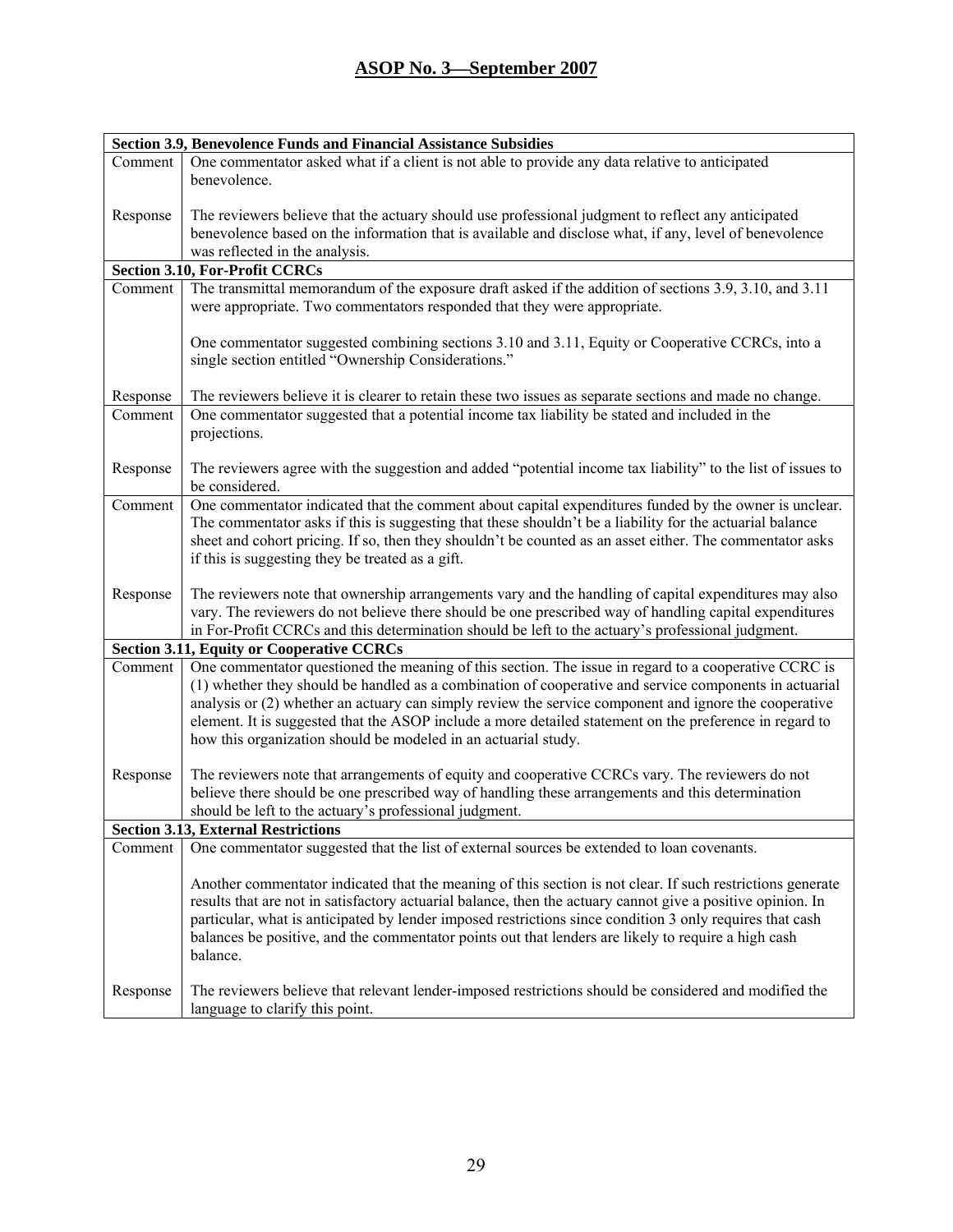| SECTION 4. COMMUNICATIONS AND DISCLOSURES                                                                                                                                                   |                                                                                                                                                                                                                                                                                                                                                                                                                                                                                                                                                                                                                                                                                                                                                                                                                                                            |  |
|---------------------------------------------------------------------------------------------------------------------------------------------------------------------------------------------|------------------------------------------------------------------------------------------------------------------------------------------------------------------------------------------------------------------------------------------------------------------------------------------------------------------------------------------------------------------------------------------------------------------------------------------------------------------------------------------------------------------------------------------------------------------------------------------------------------------------------------------------------------------------------------------------------------------------------------------------------------------------------------------------------------------------------------------------------------|--|
| Section 4.1.1, Actuarial Data, Assumptions, and Methods                                                                                                                                     |                                                                                                                                                                                                                                                                                                                                                                                                                                                                                                                                                                                                                                                                                                                                                                                                                                                            |  |
| Comment                                                                                                                                                                                     | One commentator indicated that since actuaries serve generally as advisors, all communications should<br>be sufficiently clear and candid so that any person who may rely on the actuary's work is able to<br>examine the actuary's judgments critically to determining if they are appropriate for the intended use.<br>This requires a high standard of documentation and requires that actuaries be able to explain their<br>methods, assumptions, judgments and opinions in terms that non-actuaries readily follow and evaluate.<br>Section 4 as drafted makes clear that actuaries are to document their work with exemplary completeness.<br>However, the section omits any requirement that the actuary explain the basis for the choice of<br>assumptions, methodologies, etc. and such explanation should be part of any complete communication. |  |
| Response                                                                                                                                                                                    | The reviewers believe that such explanation should not be required as a part of this communication and<br>note that section 3.15, Documentation, requires the appropriate documentation, and made no change.                                                                                                                                                                                                                                                                                                                                                                                                                                                                                                                                                                                                                                               |  |
| Comment                                                                                                                                                                                     | One commentator indicated that the specific listing of documentation in section 4.1.1 seems redundant<br>with ASOP No. 41, <i>Actuarial Communications</i> . In addition, many of the items listed in section 4.1.1<br>may not be applicable depending on the assignment. For example, an assignment involving only a<br>population projection would not include the items mentioned in section 4.1.1(b), (e), (f), (g), (h), and (j).                                                                                                                                                                                                                                                                                                                                                                                                                     |  |
| Response                                                                                                                                                                                    | The reviewers acknowledge there may be some redundancy with ASOP No. 41 but decided that since<br>CCRC analysis involves issues that may not be familiar to all actuaries it was preferable to list the key<br>items that should be discussed. Since the items to be included in the actuarial communication depend on<br>the purpose of the communication, the reviewers changed the first sentence of section 4.1.1 to refer to<br>applicable items.                                                                                                                                                                                                                                                                                                                                                                                                     |  |
| Comment                                                                                                                                                                                     | One commentator suggested changing item $4.1.1(k)$ to "any material changes in assumptions or methods                                                                                                                                                                                                                                                                                                                                                                                                                                                                                                                                                                                                                                                                                                                                                      |  |
|                                                                                                                                                                                             | from the most recent prior analysis."                                                                                                                                                                                                                                                                                                                                                                                                                                                                                                                                                                                                                                                                                                                                                                                                                      |  |
|                                                                                                                                                                                             |                                                                                                                                                                                                                                                                                                                                                                                                                                                                                                                                                                                                                                                                                                                                                                                                                                                            |  |
| Response                                                                                                                                                                                    | The reviewers agree and changed the sentence as suggested.                                                                                                                                                                                                                                                                                                                                                                                                                                                                                                                                                                                                                                                                                                                                                                                                 |  |
|                                                                                                                                                                                             | Section 4.1.2, Results of Conditions for Satisfactory Actuarial Balance and Qualification of Opinion (now                                                                                                                                                                                                                                                                                                                                                                                                                                                                                                                                                                                                                                                                                                                                                  |  |
| <b>Assignments Involving an Opinion on Satisfactory Actuarial Balance)</b><br>One commentator suggested changing the title of section 4.1.2 to "Assignments Regarding Opinion of<br>Comment |                                                                                                                                                                                                                                                                                                                                                                                                                                                                                                                                                                                                                                                                                                                                                                                                                                                            |  |
|                                                                                                                                                                                             | Satisfactory Actuarial Balance" or something similar, in order to clarify that the section is limited in<br>scope to specific assignments. As worded, the ASOP would require development of the three tests for<br>any actuarial communication.                                                                                                                                                                                                                                                                                                                                                                                                                                                                                                                                                                                                            |  |
| Response                                                                                                                                                                                    | The reviewers agree and changed the title for section 4.1.2 to "Assignments Involving an Opinion on<br>Satisfactory Actuarial Balance."                                                                                                                                                                                                                                                                                                                                                                                                                                                                                                                                                                                                                                                                                                                    |  |
| Comment                                                                                                                                                                                     | One commentator questioned the use and implication of "or declining" in paragraph 4.1.2(c). The<br>commentator asks over what period would the cash balances need to decline (any two consecutive years<br>or over the total projection period). The commentator indicates that there may be situations where it may<br>be perfectly appropriate to have slow declining balances or have temporary declines followed by a<br>plateau.                                                                                                                                                                                                                                                                                                                                                                                                                      |  |
| Response                                                                                                                                                                                    | The reviewers agree that in certain circumstances declining cash and investment balances may not pose<br>any implications, but believe the actuary should comment on the cause of the decline, and made no<br>change.                                                                                                                                                                                                                                                                                                                                                                                                                                                                                                                                                                                                                                      |  |
|                                                                                                                                                                                             | <b>Section 4.3, Deviation from Standard (now Deviation)</b>                                                                                                                                                                                                                                                                                                                                                                                                                                                                                                                                                                                                                                                                                                                                                                                                |  |
| Comment                                                                                                                                                                                     | One commentator indicated that section 4.3.1, Material Deviations to Comply with Applicable Law,                                                                                                                                                                                                                                                                                                                                                                                                                                                                                                                                                                                                                                                                                                                                                           |  |
|                                                                                                                                                                                             | does not address the obligation that we have as professionals to try to ensure that laws with actuarial<br>implications are properly crafted.                                                                                                                                                                                                                                                                                                                                                                                                                                                                                                                                                                                                                                                                                                              |  |
| Response                                                                                                                                                                                    | While the reviewers agree with the assertion that laws with actuarial implications should be properly<br>crafted, the reviewers believe that this issue is outside of the scope of the ASOP.                                                                                                                                                                                                                                                                                                                                                                                                                                                                                                                                                                                                                                                               |  |